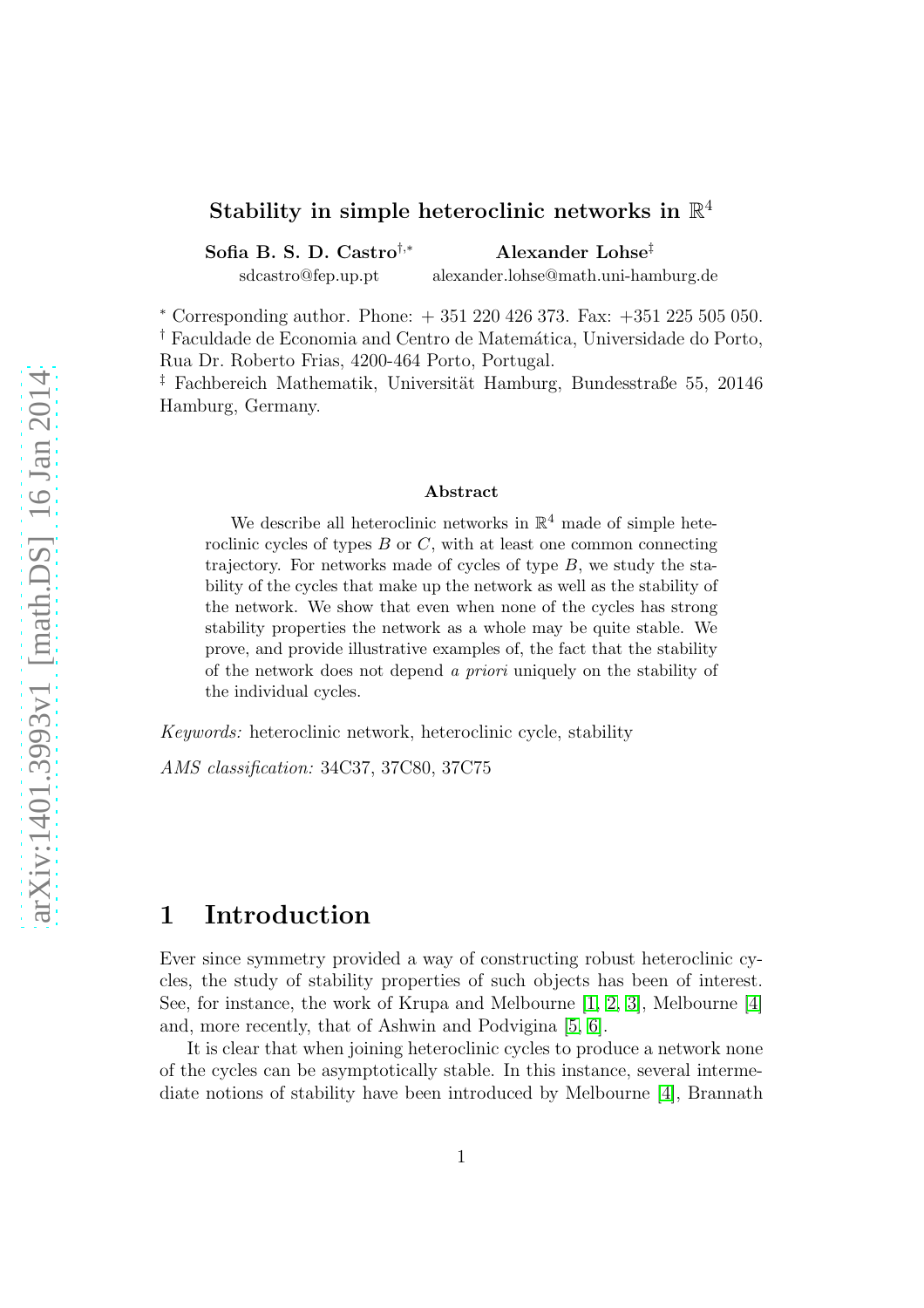[\[7\]](#page-36-4), Podvigina and Ashwin [\[5\]](#page-36-2). The strongest of these is predominant asymtotic stability, p.a.s. in the sequel. A p.a.s. invariant object will attract a set of points in its neighbourhood big enough so that the invariant object may be visible in numerical simulations and experiments. We therefore focus on this kind of stability.

Recently, Podvigina and Ashwin [\[5\]](#page-36-2) have defined the stability index of a trajectory and the second author [\[9\]](#page-36-5) has been making use of this to determine necessary and sufficient conditions for p.a.s. of heteroclinic cycles. We make extensive use of these results to study not only stability of each cycle in a network, but, by combining stability indices at a local and global level, to determine which cycle attracts more trajectories in a neighbourhood of the network, that is, which cycle may be visible in simulations. A similar question has been addressed by Kirk and Silber [\[8\]](#page-36-6) who have shown by example that when looking at attraction properties of cycles which are part of a heteroclinic network, these are patent even when none of the cycles is stable. We contribute to a better understanding of this phenomenon by providing an exhaustive treatment of the stability and attractiveness of simple cycles making up a network in  $\mathbb{R}^4$ . It is important to notice that we need the stability index at two levels in order to draw conclusions.

Additionally, we show that a network may be p.a.s. while only one or both of the two cycles it is made of are non-p.a.s.. While this might induce the thought that joining heteroclinic cycles into heteroclinic networks has some stabilizing effect, we also present a non-p.a.s. network constructed from two cycles, only one of which is p.a.s.. Thus, the stability of each cycle does not condition the stability of the heteroclinic network meaning that the study of the stability of heteroclinic networks and cycles in heteroclinic networks is still at its onset.

In the next section we provide definitions and results which will be used in subsequent sections. Some of the results were obtained by the second author alone and their proof will appear elsewhere. See also Lohse [\[9\]](#page-36-5). Section [3](#page-7-0) is devoted to the description of all possible networks in  $\mathbb{R}^4$  consisting of simple cycles of types B and C with at least one common connecting trajectory. There are only three such networks, one of them being the one extensively studied by Kirk and Silber [\[8\]](#page-36-6). In Appendix A we construct and study the remaining network involving only type B cycles. Section [4](#page-10-0) provides results for calculating the stability indices along connections of a cycle. In section [5](#page-13-0) we study a network made of two cycles of type  $B_3^ \overline{3}$ , already looked at in [\[8\]](#page-36-6). We determine the stability of each cycle and decide when the network as a whole has some kind of stability. In such cases, we establish which cycle is more likely to be observed in the network. On the one hand, this provides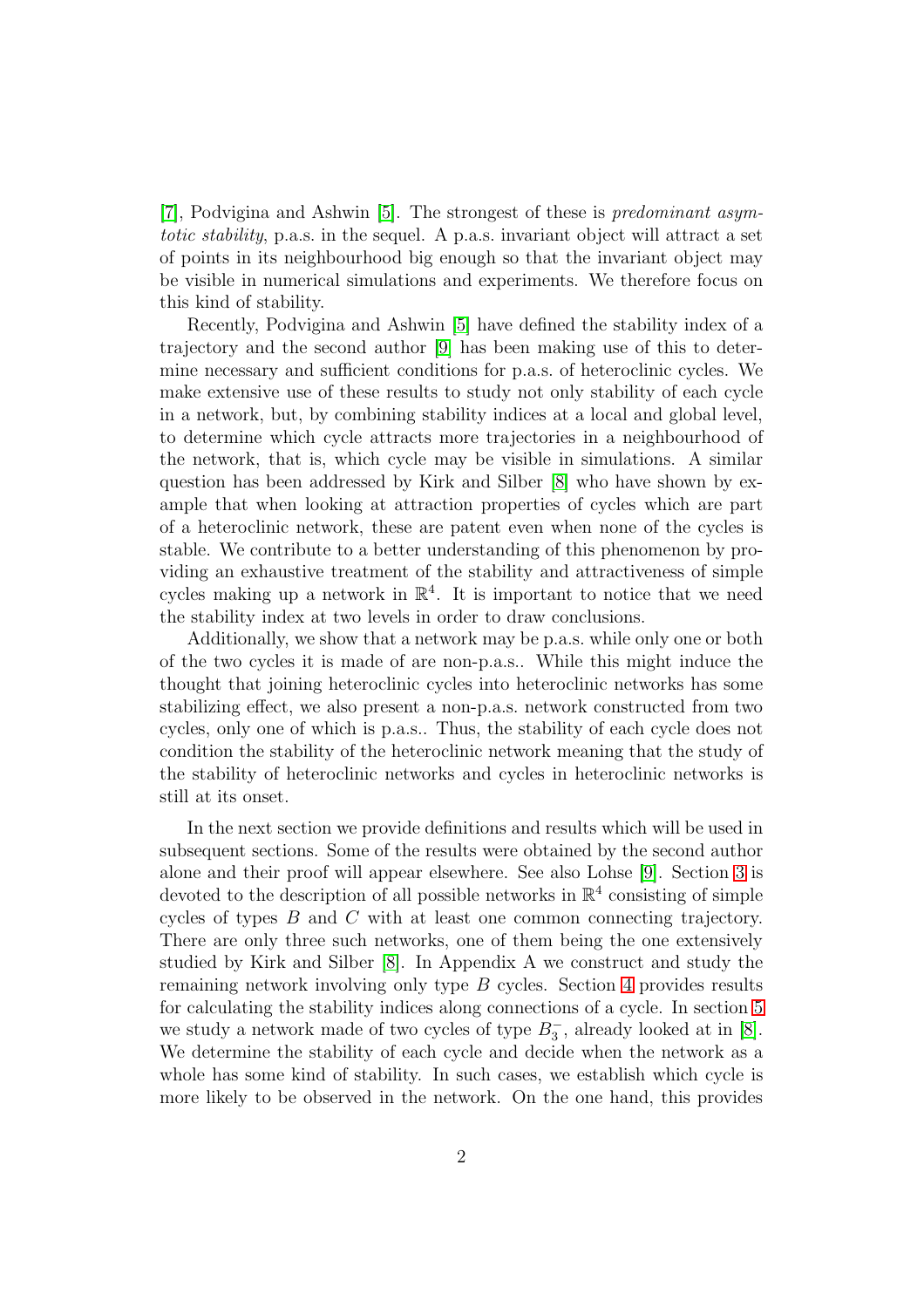an alternative, more systematic, description of the results obtained in [\[8\]](#page-36-6) (subsection [5.1\)](#page-14-0). On the other hand, we address some unstudied cases, thus completing the study of competition between cycles in the network of [\[8\]](#page-36-6) (subsections [5.2](#page-19-0) and [5.3\)](#page-24-0). Section [6](#page-28-0) concludes by building on results of the previous section to show that the stability of the network does not depend a priori solely on the stability of each cycle.

### 2 Preliminary results

Consider a vector field in  $\mathbb{R}^4$  described by a set of differential equations  $\dot{y} = f(y)$ , where f is Γ-equivariant for some finite Lie group Γ, that is,

$$
f(\gamma.y) = \gamma.f(y), \quad \forall \ \gamma \in \Gamma \ \forall \ y \in \mathbb{R}^4.
$$

A heteroclinic cycle consists of equilibria  $\xi_i$ ,  $i = 1, \ldots, m$  together with trajectories which connect them:

$$
[\xi_i \to \xi_{i+1}] \subset W^u(\xi_i) \cap W^s(\xi_{i+1}) \neq \emptyset.
$$

We assume  $\xi_{m+1} = \xi_1$  and use X to represent the heteroclinic cycle. It is well-known that demanding that the connection  $[\xi_i \rightarrow \xi_{i+1}]$  be of saddle-sink type in an invariant subspace is enough to ensure robustness of the cycle.

Heteroclinic cycles are called simple if the connections between consecutive equilibria are contained in a 2-dimensional subspace. We use the defini-tion of [\[3,](#page-36-0) p. 1181]: let  $\Sigma_j \subset \Gamma$  be an isotropy subgroup and let  $P_j = Fix(\Sigma_j)$ . Assume that for all  $j = 1, ..., m$  the connection  $[\xi_j \to \xi_{j+1}]$  is a saddlesink connection in  $P_j$ . Write  $L_j = P_{j-1} \cap P_j$ . A robust heteroclinic cycle  $X \subset \mathbb{R}^4 \backslash \{0\}$  is simple if

- (i) dim $P_i = 2$  for each j;
- (ii) X intersects each connected component of  $L_j\setminus\{0\}$  in at most one point.

We focus on simple cycles with no double eigenvalues, which seems to have been silently assumed in most of the literature. Recently, these cycles have been renamed *very simple* by Podvigina and Chossat [\[10\]](#page-36-7). We shall retain the designation simple and say that a heteroclinic network is simple if it is made of simple heteroclinic cycles.

A classification of simple cycles into types A, B and C appears in Chossat et al. [\[11\]](#page-36-8) who are concerned with bifurcations of cycles. The same classification is used in the context of stability of cycles by Krupa and Melbourne [\[3\]](#page-36-0) and Podvigina and Ashwin [\[5\]](#page-36-2). Some type B and C cycles are grouped into a further type, Z, which appears in Podvigina [\[6\]](#page-36-3). We use the original classification into types A, B and C, which we reproduce here from [\[3\]](#page-36-0).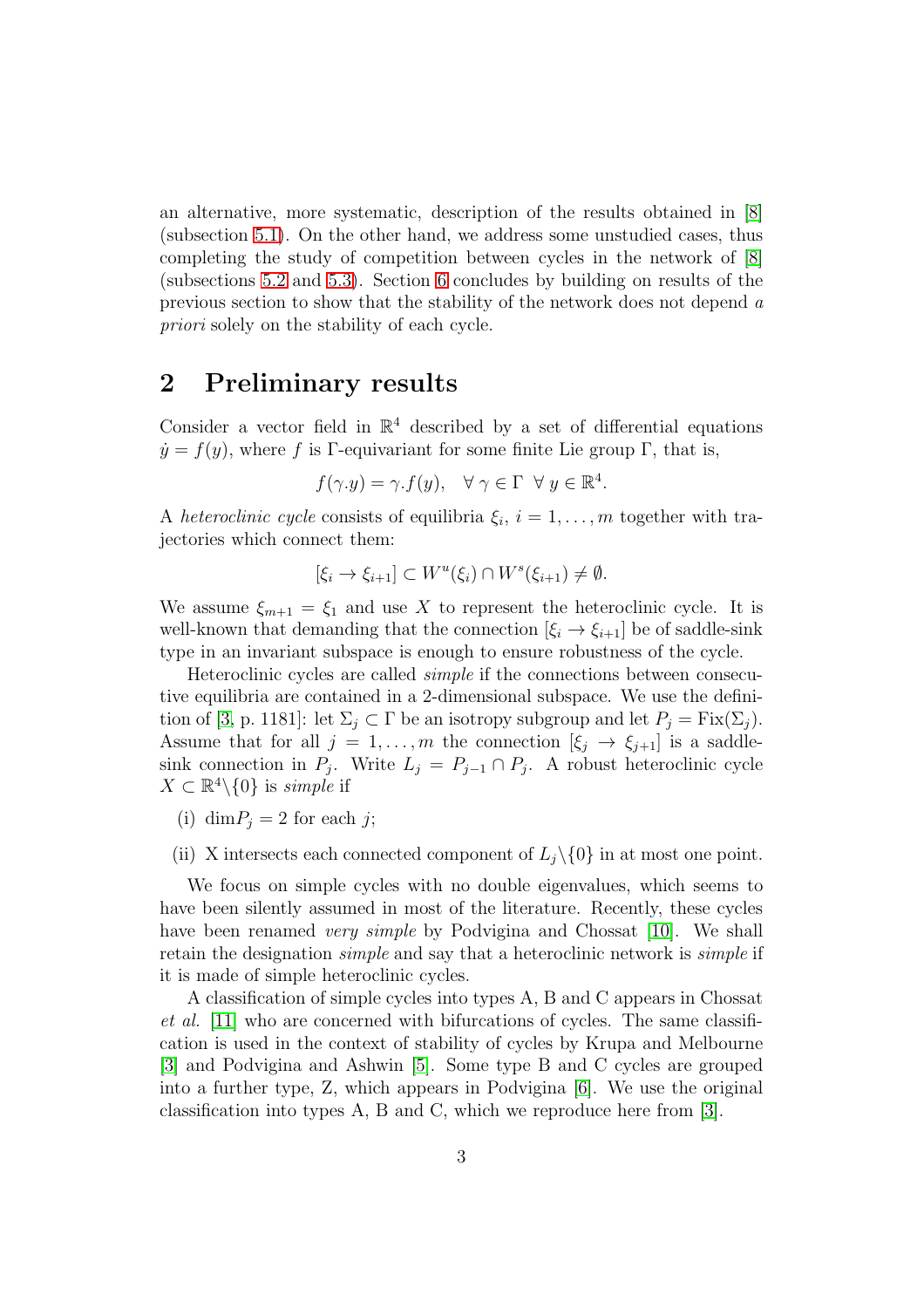**Definition 2.1** (Definition 3.2 in Krupa and Melbourne [\[3\]](#page-36-0)). Let  $X \subset \mathbb{R}^4$ be a simple robust heteroclinic cycle.

- (i) X is of type A if  $\Sigma_i = \mathbb{Z}_2$  for all j.
- (ii) X is of type B if there is a fixed-point subspace Q with dim $Q = 3$ , such that  $X \subset Q$ .
- (iii) X is of type C if it is neither of type A nor of type B.

We are at present going to consider networks consisting of cycles only of types  $B$  and/or  $C$ . Networks involving cycles of type  $A$  will be treated separately.

Criteria for the asymptotic stability of the cycles, depending on the eigenvalues of the vector field at each equilibrium, have been established by Krupa and Melbourne [\[1,](#page-35-0) [3\]](#page-36-0). When more than one cycle is put together in a heteroclinic network, none of the cycles is asymptotically stable. Instead, intermediate notions of stability have been introduced by Melbourne [\[4\]](#page-36-1), Brannath [\[7\]](#page-36-4), Kirk and Silber [\[8\]](#page-36-6). These have recently been revisited by Podvigina and Ashwin [\[5\]](#page-36-2), which we use as a reference for those concepts relevant for our results, and Podvigina [\[6\]](#page-36-3).

In the following, we denote by  $B_{\varepsilon}(X)$  an  $\varepsilon$ -neighbourhood of a (compact, invariant) set  $X \subset \mathbb{R}^n$ . We write  $\mathcal{B}(X)$  for the basin of attraction of X, i.e. the set of points  $x \in \mathbb{R}^n$  with  $\omega(x) \subset X$ . For  $\delta > 0$  the  $\delta$ -local basin of attraction is  $\mathcal{B}_{\delta}(X) := \{x \in \mathcal{B}(X) \mid \phi_t(x) \in B_{\delta}(X) \forall t > 0\}$ , where  $\phi_t(.)$  is the flow generated by the system of equations. By  $\ell(.)$  we denote Lebesgue measure.

The following is the strongest intermediate notion of stability.

Definition 2.2 (Definition 4 in Podvigina and Ashwin [\[5\]](#page-36-2)). A compact invariant set X is called *predominantly asymptotically stable*  $(p.a.s.)$  if it is asymptotically stable relative to a set  $N \subset \mathbb{R}^n$  with the property that

$$
\lim_{\varepsilon \to 0} \frac{\ell(B_{\varepsilon}(X) \cap N)}{\ell(B_{\varepsilon}(X))} = 1.
$$

The same authors have introduced the following stability index as a means of quantifying the attractiveness of a compact, invariant set  $X$ . See Definition 5 and section 2.3 in Podvigina and Ashwin [\[5\]](#page-36-2).

**Definition 2.3.** For  $x \in X$  and  $\varepsilon, \delta > 0$  define

$$
\Sigma_{\varepsilon}(x) := \frac{\ell(B_{\varepsilon}(x) \cap \mathcal{B}(X))}{\ell(B_{\varepsilon}(x))}, \qquad \Sigma_{\varepsilon,\delta}(x) := \frac{\ell(B_{\varepsilon}(x) \cap \mathcal{B}_{\delta}(X))}{\ell(B_{\varepsilon}(x))}.
$$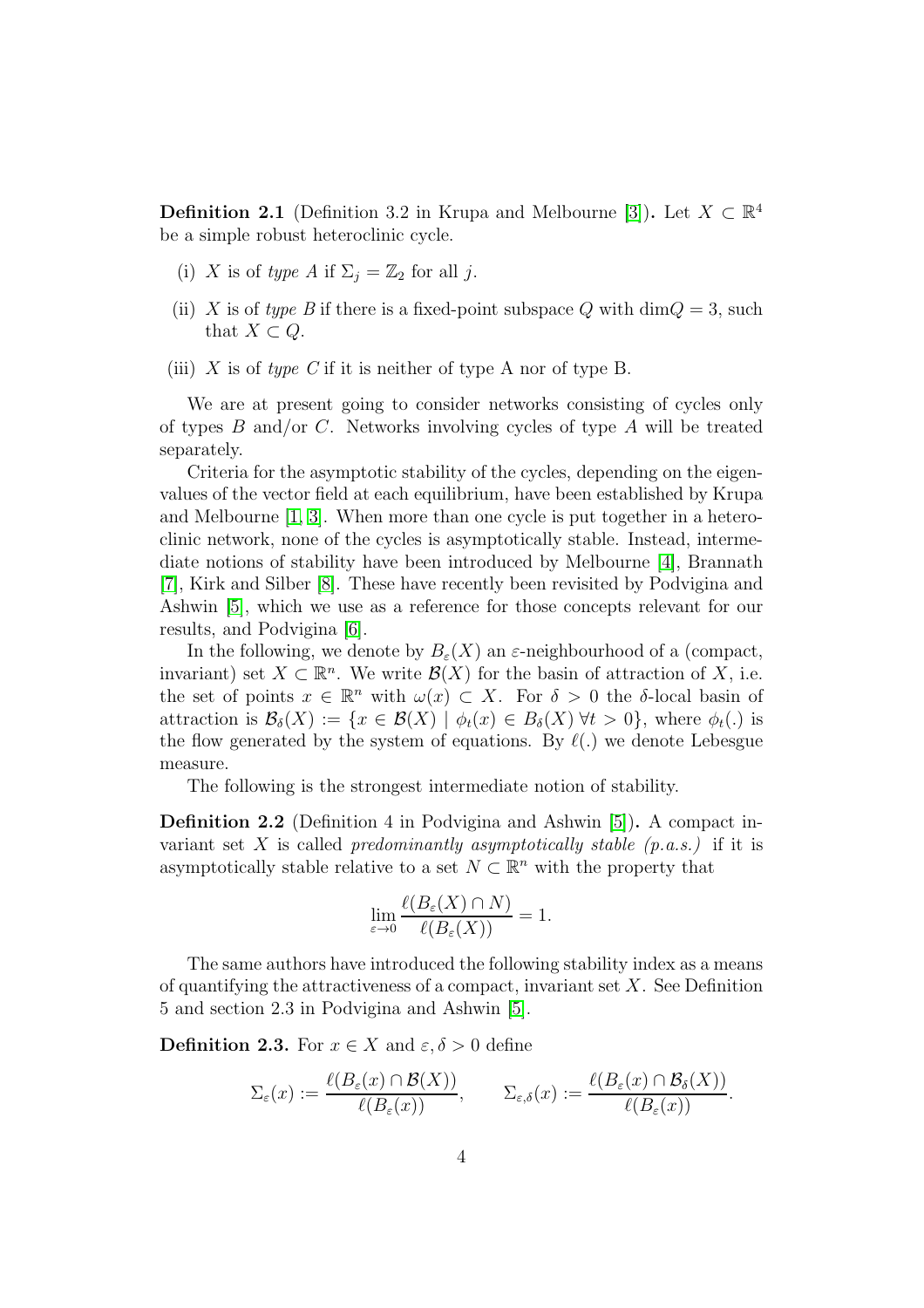Then the *stability index* at x with respect to  $X$  is defined to be

$$
\sigma(x) := \sigma_+(x) - \sigma_-(x),
$$

where

$$
\sigma_{-}(x) := \lim_{\varepsilon \to 0} \left[ \frac{\ln(\Sigma_{\varepsilon}(x))}{\ln(\varepsilon)} \right], \qquad \sigma_{+}(x) := \lim_{\varepsilon \to 0} \left[ \frac{\ln(1 - \Sigma_{\varepsilon}(x))}{\ln(\varepsilon)} \right].
$$

The convention that  $\sigma_-(x) = \infty$  if  $\Sigma_\varepsilon(x) = 0$  for some  $\varepsilon > 0$  and  $\sigma_+(x) = \infty$ if  $\Sigma_{\varepsilon}(x) = 1$  is introduced. Therefore,  $\sigma(x) \in [-\infty, \infty]$ . In the same way the *local stability index* at  $x \in X$  is defined to be

$$
\sigma_{\rm loc}(x) := \sigma_{\rm loc,+}(x) - \sigma_{\rm loc,-}(x),
$$

with

$$
\sigma_{\text{loc},-}(x):=\lim_{\delta\to 0}\lim_{\varepsilon\to 0}\left[\frac{\ln(\Sigma_{\varepsilon,\delta}(x))}{\ln(\varepsilon)}\right],\ \sigma_{\text{loc},+}(x):=\lim_{\delta\to 0}\lim_{\varepsilon\to 0}\left[\frac{\ln(1-\Sigma_{\varepsilon,\delta}(x))}{\ln(\varepsilon)}\right].
$$



Figure 1: Geometry of the basin of attraction (shaded region) at  $x$  when  $\sigma(x) < 0$  (left),  $\sigma(x) > 0$  (right)

<span id="page-4-0"></span>The stability index  $\sigma(x)$  quantifies the local extent (at  $x \in X$ ) of the basin of attraction of X. If  $\sigma(x) > 0$ , then in a small neighbourhood of x an increasingly large portion of points is attracted to  $X$ , see Figure [1](#page-4-0) (right), where the grey area is  $\mathcal{B}(X)$ . If on the other hand  $\sigma(x) < 0$ , then the portion of such points goes to zero as the neighbourhood shrinks, also shown in Figure [1](#page-4-0) (left).

Podvigina and Ashwin prove (see Theorem 2.2 in [\[5\]](#page-36-2)) that both  $\sigma(x)$  and  $\sigma_{\text{loc}}(x)$  are constant along trajectories. This allows us to characterize the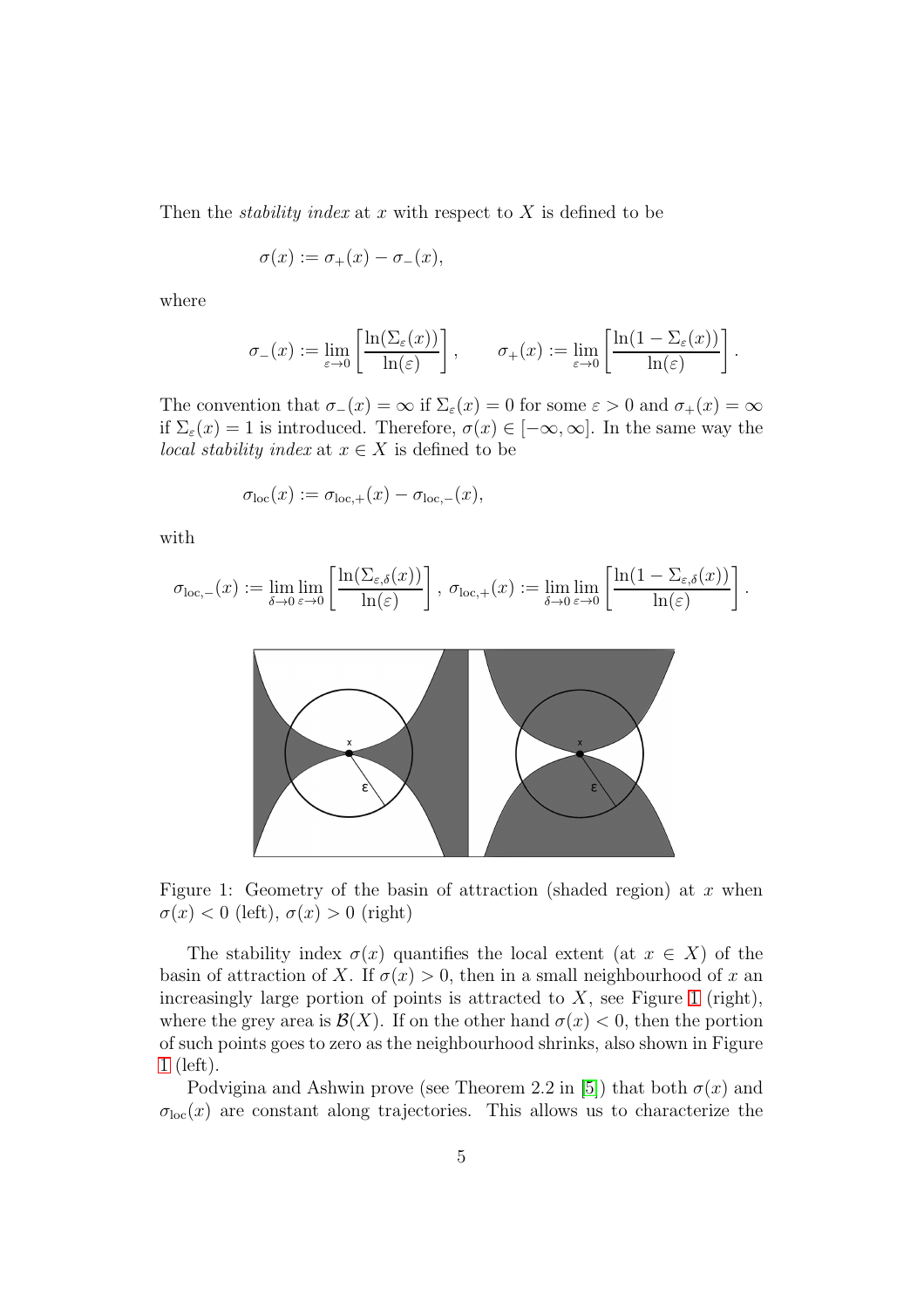attraction properties of a heteroclinic cycle in terms of the stability index by calculating only a finite number of indices. Moreover, Podvigina and Ashwin also show that the calculation of the indices can be simplified by restricting to a transverse section (see Theorem 2.4 in [\[5\]](#page-36-2)).

Given Theorem [2.6](#page-6-0) below we calculate only local stability indices, which is why from section [3](#page-7-0) onwards we drop the subscript loc. These may be calculated using a cycle or the whole network as the invariant set  $X$ . In order to distinguish these two cases, we write  $\sigma$  or  $\sigma^c$  when the stability index is calculated with respect to a cycle and refer to it as a c-index. If the stability index is calculated with respect to the whole network we write  $\sigma^n$ and refer to it as a  $n$ -index.

We now state two elementary results, that help us determine stability indices with respect to heteroclinic networks in section [4.](#page-10-0)

<span id="page-5-0"></span>**Lemma 2.4.** Let X be a heteroclinic network and  $C \subset X$  a heteroclinic cycle. Then for all  $x \in C$  we have  $\sigma^n(x) \geq \sigma^c(x)$ .

Proof. The proof is straightforward and can be found in [\[9\]](#page-36-5).

 $\Box$ 

<span id="page-5-1"></span>**Lemma 2.5.** Let  $X \subset \mathbb{R}^n$  be a heteroclinic cycle (or network) and  $x \in X$  a point on a connecting trajectory. Suppose that for all points  $y = (y_1, ..., y_n) \in$  $B_{\varepsilon}(x)$ , stability with respect to X depends only on their  $(y_1, y_2)$ -components. Furthermore, assume that

$$
\mathcal{B}(X) \cap B_{\varepsilon}(x) = B_{\varepsilon}(x) \setminus \bigcup_{m \in \mathbb{N}} \mathcal{E}_m,
$$

where  $\mathcal{E}_m$  are non-empty, disjoint sets of the form

$$
\mathcal{E}_m = \left\{ y \in B_{\varepsilon}(x) \middle| k_m y_1^{\alpha_m} \leq y_2 \leq \hat{k}_m y_1^{\alpha_m} \right\},\,
$$

with constants  $k_m, \hat{k}_m > 0$ . Suppose that  $(\alpha_m)_{m \in \mathbb{N}}$  is bounded away from 1 and not all  $\alpha_m$  are negative. Then with  $\alpha_{max} := \max{\{\alpha_m \mid 0 < \alpha_m < 1\}}$  and  $\alpha_{min} := \min\{\alpha_m \mid \alpha_m > 1\}$  we have

$$
\sigma(x) = -1 + \min\left\{\frac{1}{\alpha_{max}}, \alpha_{min}\right\} > 0.
$$

*Proof.* For each  $\alpha_m$  there is  $\varepsilon > 0$  small enough such that by straightforward integration we obtain

$$
\ell(\mathcal{E}_m \cap B_{\varepsilon}(x)) = \begin{cases} c_m \varepsilon^{n-1+\alpha_m} & \text{if } \alpha_m > 1\\ \tilde{c}_m \varepsilon^{n-1+\frac{1}{\alpha_m}} & \text{if } \alpha_m < 1. \end{cases}
$$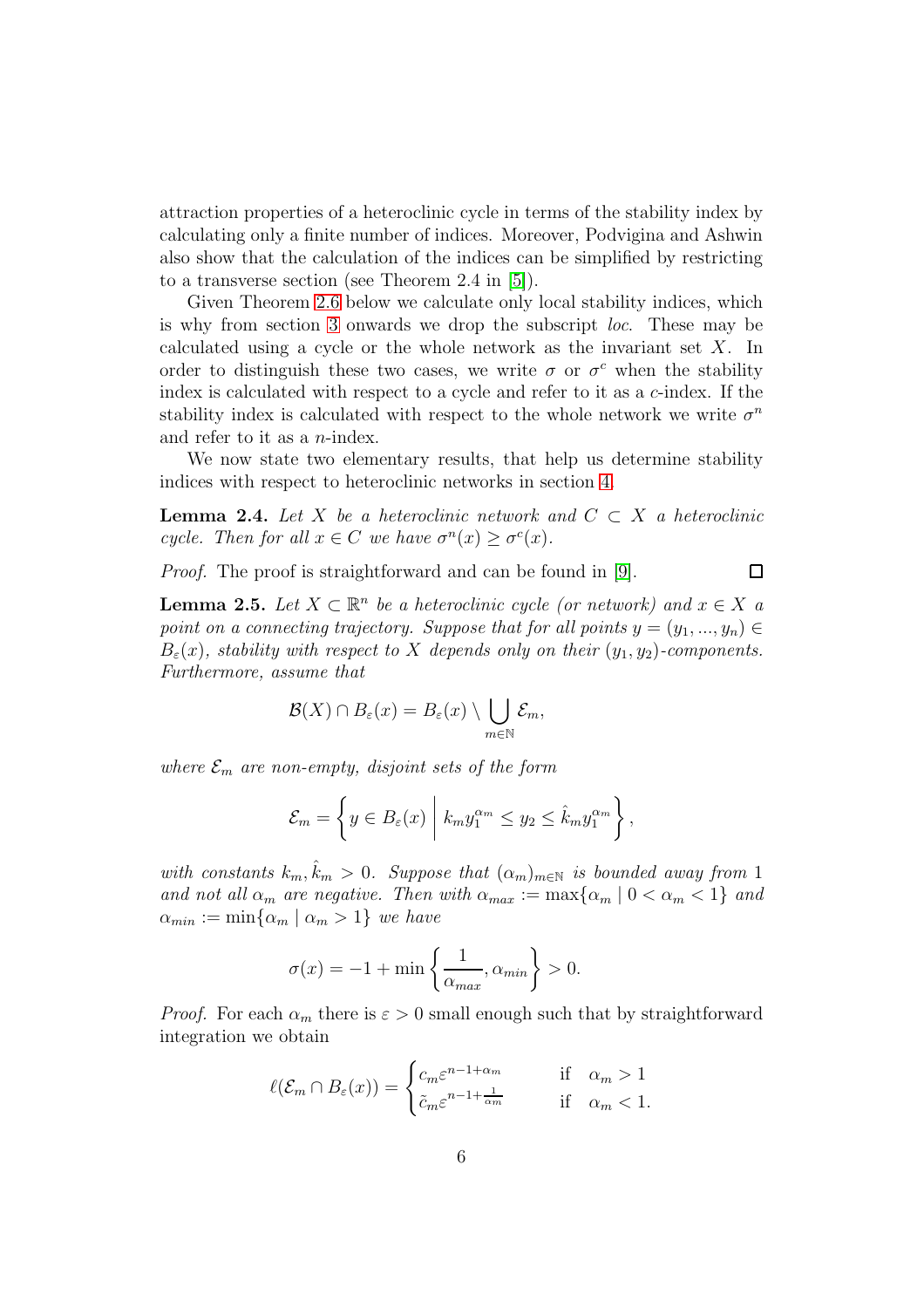Here (and in the following) we use  $c_m$ ,  $\tilde{c}_m > 0$  to group together all constant terms. Since  $\ell(B_{\varepsilon}(x))$  is of order  $\varepsilon^{n}$  this yields

$$
\Sigma_{\varepsilon}(x) = 1 - \sum_{\alpha_m < 1} \tilde{c}_m \varepsilon^{-1 + \frac{1}{\alpha_m}} - \sum_{\alpha_m > 1} c_m \varepsilon^{-1 + \alpha_m}.
$$

Thus,  $\sigma_-(x) = 0$ , and calculating the limit  $\sigma_+(x)$  gives the claimed result. For more details see [\[9\]](#page-36-5).  $\Box$ 

When looking for the stability of the network the following result is very useful.

<span id="page-6-0"></span>**Theorem 2.6** (see [\[9\]](#page-36-5)). Let  $X \subset \mathbb{R}^n$  be a heteroclinic cycle or network with finitely many equilibria and connecting trajectories. Suppose that the local stability index  $\sigma_{\text{loc}}(x)$  exists and is not equal to zero for all  $x \in X$ . Then X is predominantly asymptotically stable if and only if  $\sigma_{loc}(x) > 0$  along all connecting trajectories.

We note that the result does not hold if we consider global stability indices instead of local ones. For global stability indices we have the following:

**Lemma 2.7.** Let  $[\xi_i \to \xi_j]$  be a common connecting trajectory between two non-homoclinic cycles constituting a simple heteroclinic network  $X$  in  $\mathbb{R}^4$ . Suppose that for at least one of the cycles the return maps are contractions. Let  $\sigma_{ij}$  and  $\tilde{\sigma}_{ij}$  be the global stability indices for each cycle and  $\sigma_{ij}^n$  the global stability index with respect to the whole network. We have  $\sigma_{ij}^n > 0$  if and only if  $\sigma_{ij} > 0$  or  $\tilde{\sigma}_{ij} > 0$ .

*Proof.* That  $\sigma_{ij} > 0 \Rightarrow \sigma_{ij}^n > 0$  and  $\tilde{\sigma}_{ij} > 0 \Rightarrow \sigma_{ij}^n > 0$  is Lemma [2.4.](#page-5-0)

Assume  $\sigma_{ij}^n > 0$ . For a point x, that contributes to the index  $\sigma_{ij}^n$ , we have  $\omega(x) \subset X$ , so  $\omega(x)$  is compact, non-empty and connected, leaving three possibilities:

- (a)  $\omega(x)$  is an equilibrium.
- (b)  $\omega(x)$  is one of the cycles.
- (c)  $\omega(x)$  is the whole network X.

The set of points for which (a) holds is the union of the stable manifolds of the equilibria and thus of measure zero. Case (c) does not occur: the trajectory through x would have to follow around both cycles infinitely many times, which is impossible since for at least one of the cycles the return maps are contractions. So almost all x with  $\omega(x) \subset X$  fall into case (b). Therefore, one of the cycles has a large enough basin of attraction to make the index with respect to only this cycle positive.  $\Box$ 

It will be shown in case (ii) of Proposition [5.3](#page-16-0) and Lemma [5.5](#page-19-1) that the local stability index  $\sigma_{ij}^n$  may be positive even though both local c-indices  $\sigma_{ij}$ or  $\tilde{\sigma}_{ij}$  are negative.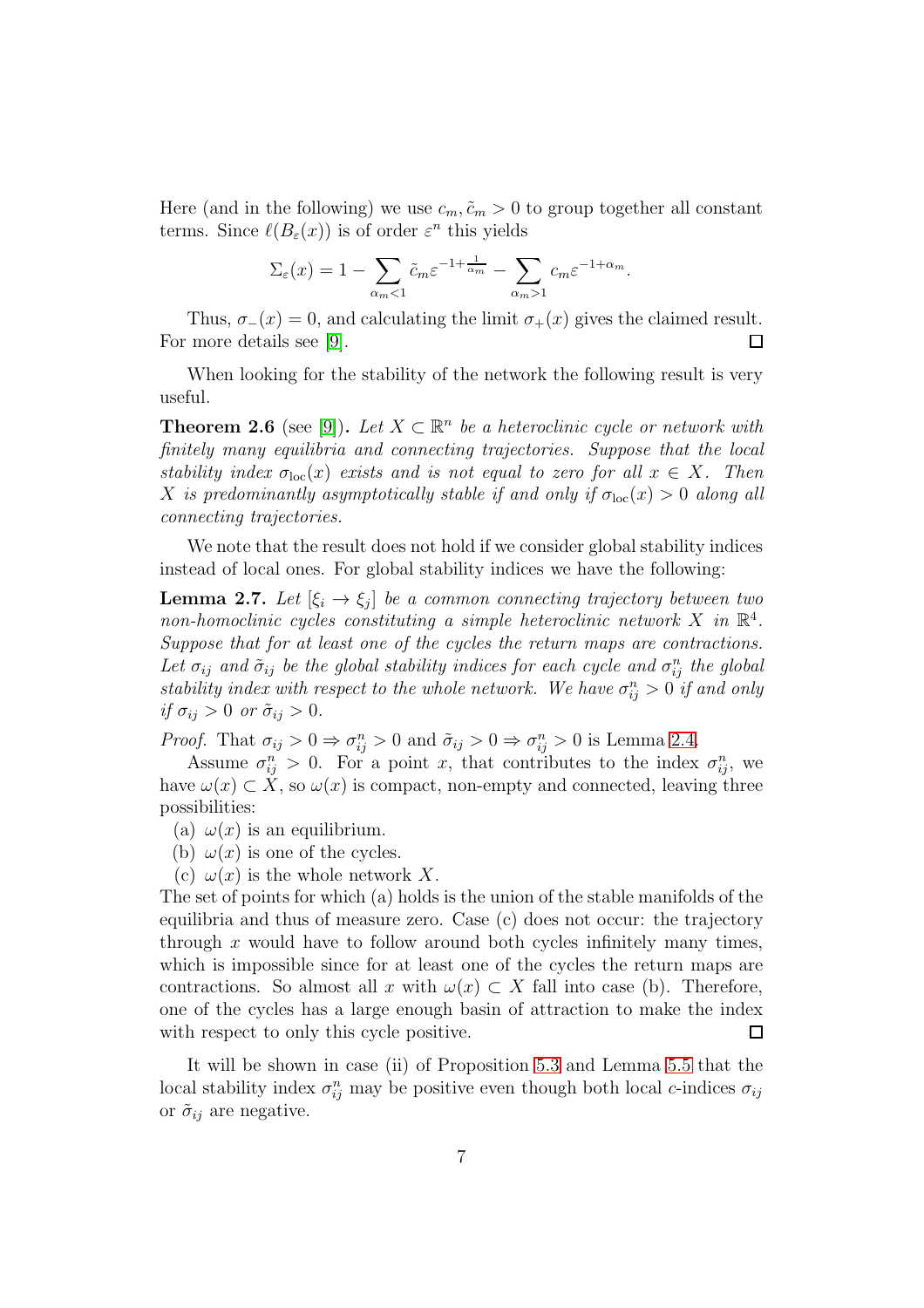# <span id="page-7-0"></span> $3$  Simple networks in  $\mathbb{R}^4$

This section is concerned with the construction of all possible simple networks, involving cycles of types  $B$  and/or  $C$ , with at least one common connecting trajectory in  $\mathbb{R}^4$ . The demand of one common connecting trajectory excludes networks made of cycles with only equilibria in common. These will be studied elsewhere.

Because we want to concentrate on the dynamics associated with the network, we consider only dynamical systems for which there are no critical elements other than the origin and the equilibria in the network.

Given the definition of cycles of types A, B and C it is easily seen that, in a 4-dimensional space, a cycle of type A and a cycle of type B or C cannot exist simultaneously in the same network. This is due to the fact that when a cycle is of type A, no element of the symmetry group acts as a reflection on  $\mathbb{R}^4$  (see Corollary 3.5 in [\[3\]](#page-36-0)), whereas for B and C cycles there are always reflections.

Type B cycles can be put together to form a heteroclinic network in two ways: the network studied by Kirk and Silber [\[8\]](#page-36-6) made of two  $B_3^-$ 3 -cycles and the one we construct in appendix A made of two  $B_2^+$ -cycles. There is only one way to combine cycles of different types,  $B$  and  $C$ , to form a network, as the following proposition shows.

**Proposition 3.1.** Let X be a simple heteroclinic network in  $\mathbb{R}^4$  that consists of two non-homoclinic cycles of type B or C, which have at least one connecting trajectory in common. Suppose that there are no critical elements other than the origin and the equilibria belonging to the cycles. Then the only possible networks are of type  $(B_2^+, B_2^+), (B_3^-)$  $\binom{1}{3}, B_3^-$  and  $(B_3^-)$  $\frac{1}{3}, C_4^-\$ .

Proof. According to [\[3,](#page-36-0) section 3.2], there are four distinct non-homoclinic type B and C cycles and they can exist only under equivariance of the system  $\dot{y} = f(y)$  with respect to the following symmetry groups:

 $B_2^+(\mathbb{Z}_2^3)$ ,  $B_3^-(\mathbb{Z}_2^4)$ ,  $C_2^-(\mathbb{Z}_2 \ltimes \mathbb{Z}_2^4)$ ,  $C_4^-(\mathbb{Z}_2^4)$ 

Therefore, the only cycles of different type that may exist simultaneously are  $B_3^-$  and  $C_4^ \mathbb{Z}_4^{\mathbb{Z}}$ , under equivariance with respect to  $\mathbb{Z}_2^4$ .

The proof consists of two steps. In step 1, we exclude the existence of some combinations of the above cycles. In step 2, we show how we can combine cycles of types  $B_3^-$  and  $C_4^ \frac{1}{4}$  to produce a network.

**Step 1:** We show that the combinations  $(C_2^-, C_2^-)$  and  $(C_4^-, C_4^-)$  are not possible, starting with  $(C_4^-)$  $\binom{1}{4}$ ,  $C_4^-$ ). Suppose we have a system with a  $C_4^ \frac{1}{4}$ -cycle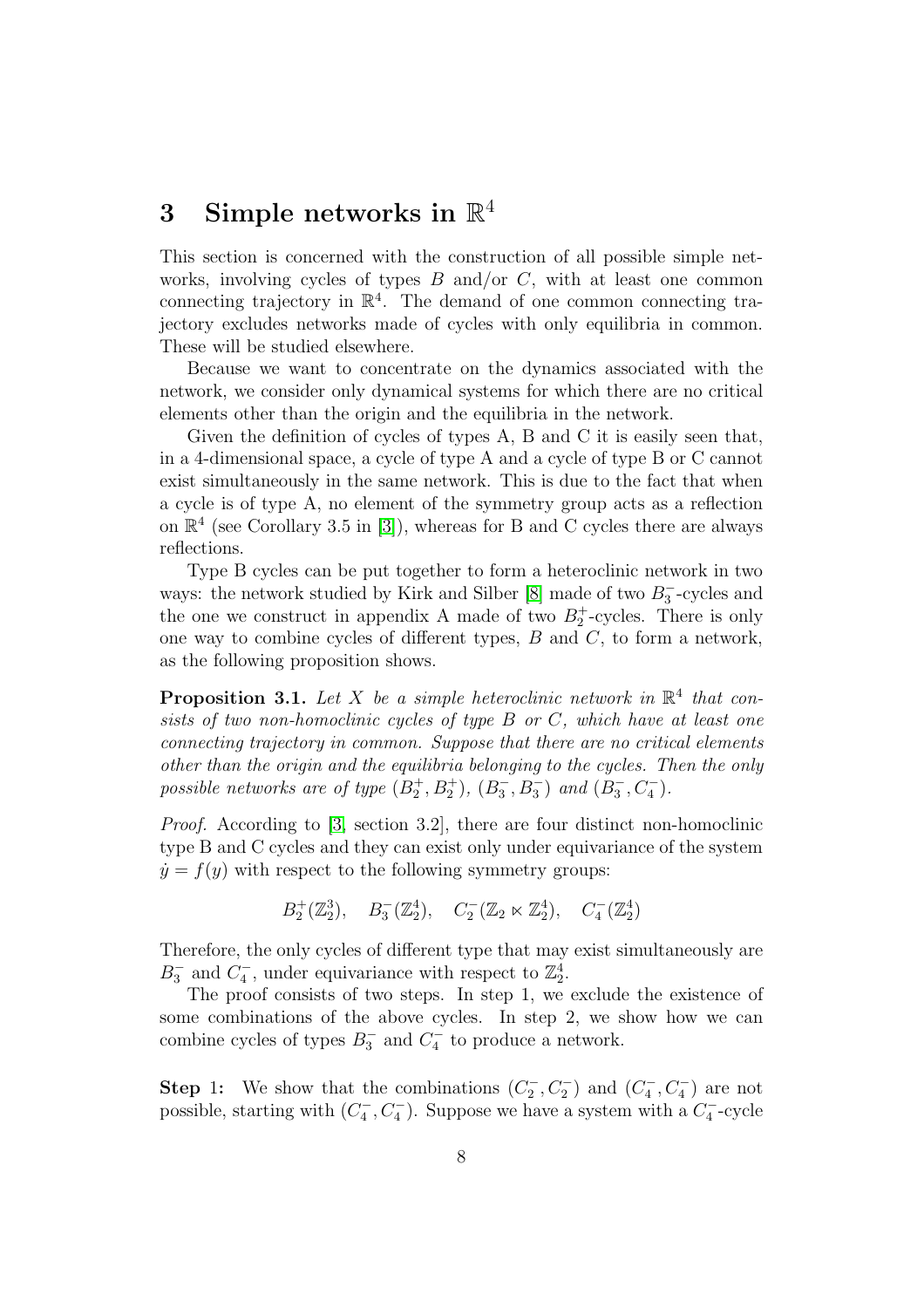joining equilibria  $\xi_1 \to \xi_2 \to \xi_3 \to \xi_4 \to \xi_1$ , which, without loss of generality, lie on the respective coordinate axes. Now, also without loss of generality, there are three possibilities to introduce a second  $C_4^-$ 4 -cycle with at least one common connecting trajectory:

- (a) add a connection  $\xi_4 \rightarrow \xi_1$ ;
- (b) add an equilibrium  $\xi_*$  and connections  $\xi_3 \to \xi_* \to \xi_1$ ;
- (c) add two equilibria  $\xi_*, \xi_{**}$  and connections  $\xi_2 \to \xi_* \to \xi_{**} \to \xi_1$ .

In case (a), the new connection  $\xi_4 \rightarrow \xi_1$  has to lie in the coordinate plane  $P_{14}$ , so the phase portrait in this plane looks like that in Figure [2.](#page-8-0) Applying the Poincaré-Bendixson Theorem within the invariant plane  $P_{14}$ , one of the following holds:

- (i)  $\xi_4$  is connected to  $\xi_1$  by a two-dimensional set of trajectories.
- (ii) There exists another equilibrium or periodic orbit inside  $P_{14}$ .



<span id="page-8-0"></span>Figure 2: Phase portrait in  $P_{14}$  for case (a).

Case (i) does not occur since, for a simple robust cycle the connection is of saddle-sink type and therefore 1-dimensional in  $P_{14}$ . Case (ii) is excluded by our assumption. Hence, a connection added as in case (a) is not possible.

In case (b), the new equilibrium  $\xi_*$  must lie in a one-dimensional fixedpoint subspace. The only such subspaces are the coordinate axes. So  $\xi_*$  must lie on the  $y_4$ -axis, since a  $C_4^-$ -cycle is not contained in a three-dimensional subspace. Thus, the phase portrait in  $P_{14}$  looks like that in Figure [3.](#page-9-0) By a Poincaré-Bendixson argument similar to the one above, case (b) is impossible as well.

In case (c), there are two subcases: (c-i)  $\xi_*$  lies on the y<sub>3</sub>-axis and  $\xi_{**}$ on the  $y_4$ -axis. (c-ii)  $\xi_*$  lies on the  $y_4$ -axis and  $\xi_{**}$  on the  $y_3$ -axis. For (c-i), the phase portrait in  $P_{14}$  looks exactly like the one in case (b), replacing  $\xi_*$  with  $\xi_{**}$ . For (c-ii), dynamics in  $P_{34}$  are shown in Figure [4.](#page-9-1) Again, a Poincaré-Bendixson argument yields that case (c) is not possible.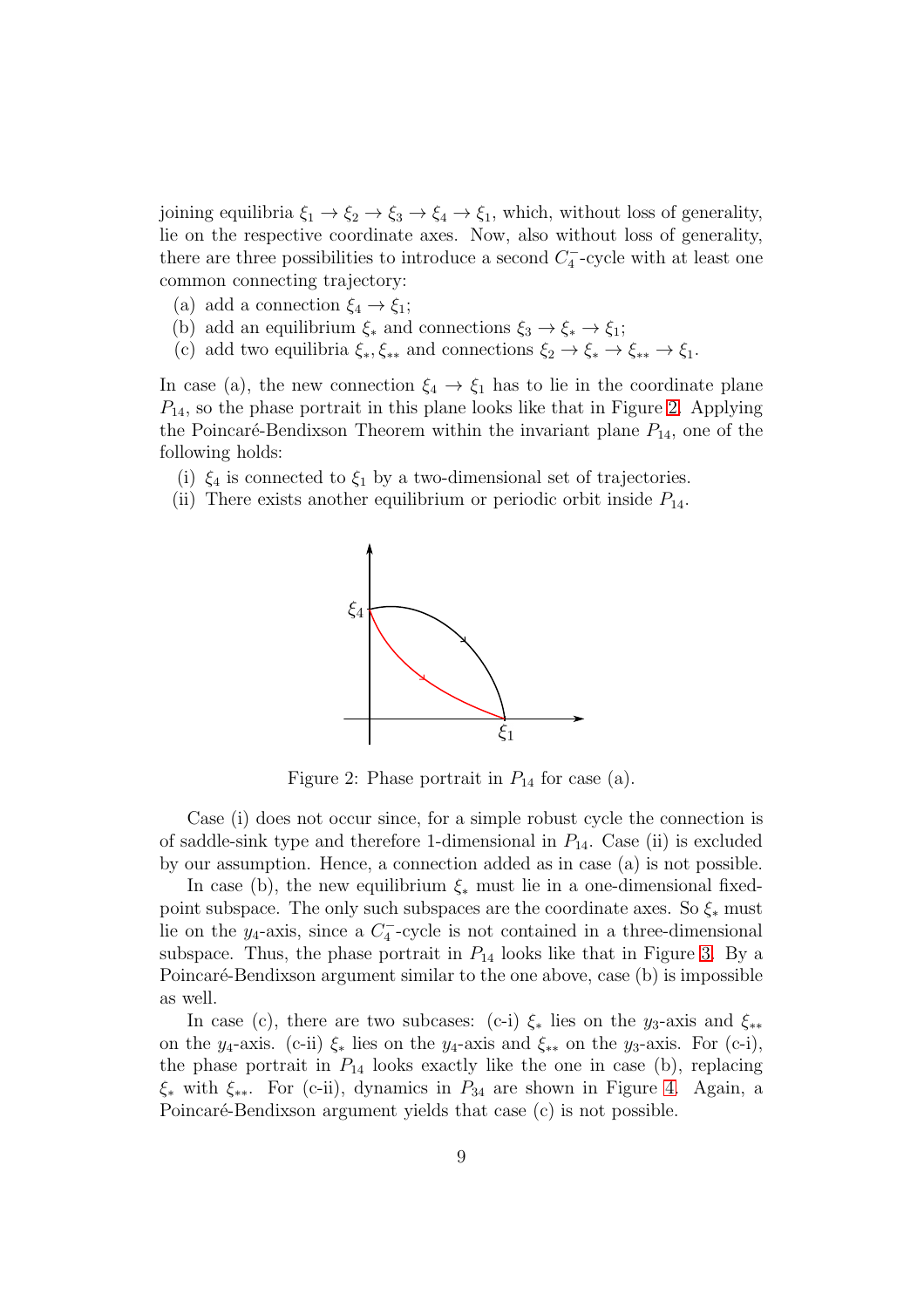

Figure 3: Phase portrait in  $P_{14}$  for case (b).

<span id="page-9-0"></span>

<span id="page-9-1"></span>Figure 4: Phase portrait  $P_{34}$  for case (c-ii).

The reasoning for a  $(C_2^-)$  $\binom{1}{2}$ ,  $C_2^-$ )-network is similar. A single cycle of type  $C_2^-$  occupies the whole of  $\mathbb{R}^4$  in the same way that a  $C_4^-$ 4 -cycle does. There are also four equilibria, only now there are two pairs which are related by symmetry. Thus, analogous to the above, it follows that no additional  $C_2^ \frac{1}{2}$  cycle can be introduced to the system through adding connections and/or equilibria.

Step 2: A  $(B_3^-, C_4^-)$ -network may be put together in the following way. Suppose we have a system  $\dot{y} = f(y)$ , equivariant under the action of  $\mathbb{Z}_2^4$ , with a heteroclinic cycle of type  $C_4^-$ 4 . As above we assume it consists of four equilibria  $\xi_i$  on the  $x_i$ -axis, joined by connecting trajectories in the coordinate planes in the following way:  $\xi_1 \to \xi_2 \to \xi_3 \to \xi_4 \to \xi_1$ . It is impossible to introduce a  $B_3^-$ -cycle to this system by adding an equilibrium (and two connections), for the same reasons as before. However, the existence of the  $C_4^ \frac{1}{4}$ -cycle places no a priori restrictions on the dynamics in  $P_{13}$ . So we may consider the case, where there is a connection  $\xi_3 \to \xi_1$  within  $P_{13}$ , making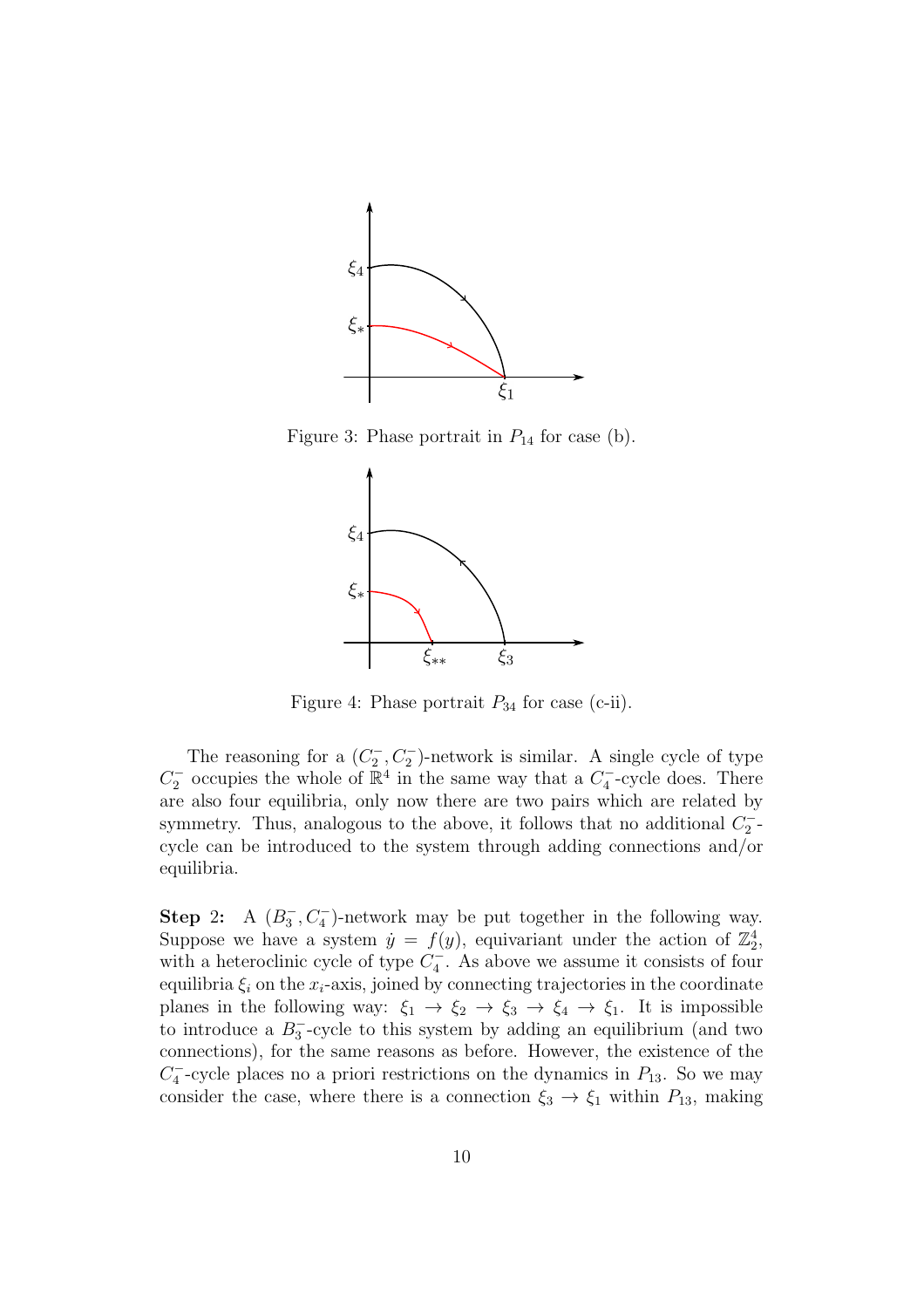$\xi_1$  a sink in the three-dimensional coordinate space  $S_{134}$  and  $\xi_3$  expanding in the  $x_1$ - and  $x_4$ -directions. Then we have a second cycle  $\xi_1 \to \xi_2 \to \xi_3 \to \xi_1$ , contained in the three-dimensional fixed-point subspace  $S_{123}$  and thus of type  $B_3^-$ . It has two connections in common with the  $C_4^-$ -cycle.  $\Box$ 

We concentrate on the study of the  $(B_3^-)$  $\overline{a_3}$ ,  $B_3^-$ )-network extending the work of [\[8\]](#page-36-6). The study of the  $(B_2^+, B_2^+)$ -network, because it follows closely that of the  $(B_3^-, B_3^-)$ -network, appears in appendix A.

### <span id="page-10-0"></span>4 Stability

In this section we make extensive use of the results that Podvigina and Ashwin [\[5\]](#page-36-2) obtained in subsection 4.2.1. of their paper concerning how to calculate the stability indices for cycles of types  $B_2^+$  and  $B_3^ \overline{3}$ . We transcribe their results, for ease of reference, in the following two lemmas. We recall, also from [\[5\]](#page-36-2), that near  $\xi_i$  the linearization of the vector field has eigenvalues denoted by  $-c_j$ ,  $e_j$  and  $t_j$ , giving rise to the quantities  $a_j = c_j/e_j$  and  $b_j = -t_j/e_j$  which will be used next. The function  $f<sup>index</sup>$  is used to express some of the indices, it can be found in [\[5\]](#page-36-2), p. 905.

<span id="page-10-2"></span>**Lemma 4.1** (Stability indices for type  $B_2^+$  ([\[5\]](#page-36-2), p. 906)). For a cycle of type  $B_2^+$ , the stability indices along connecting trajectories are as follows:

- (i) If  $b_1 < 0$  and  $b_2 < 0$ , then the cycle is not an attractor and all stability indices are  $-\infty$ .
- (ii) Suppose  $b_1 > 0$  and  $b_2 > 0$ .
	- (a) If  $a_1a_2 < 1$ , then the cycle is not an attractor and all indices are  $-\infty$ .
	- (b) If  $a_1a_2 > 1$ , then the cycle is locally attracting and the stability indices are  $+\infty$ .
- (iii) Suppose  $b_1 < 0$  and  $b_2 > 0$ .
	- (a) If  $a_1a_2 < 1$  or  $b_1a_2 + b_2 < 0$ , then the cycle is not an attractor and all indices are  $-\infty$ .
	- (b) If  $a_1a_2 > 1$  and  $b_1a_2 + b_2 > 0$ , then the stability indices are  $\sigma_1 =$  $f^{\text{index}}(b_1, 1)$  and  $\sigma_2 = +\infty$ .

<span id="page-10-1"></span>**Lemma 4.2** (Stability indices for type  $B_3^ _3^-$  ([\[5\]](#page-36-2), pp. 906–907)). For a cycle of type  $B_3^ _3^-$ , the stability indices along connecting trajectories are as follows: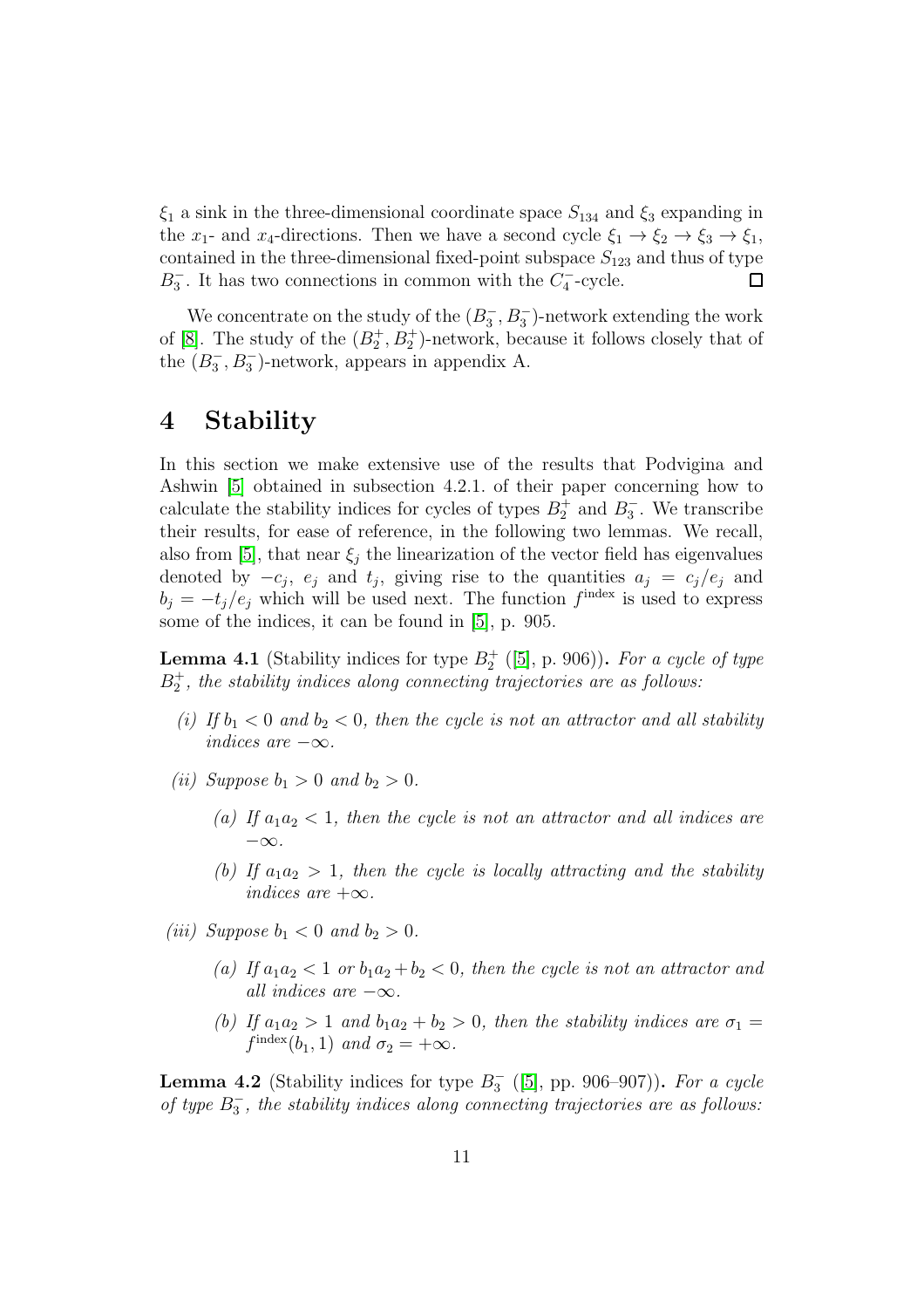- (i) If  $b_1 < 0$ ,  $b_2 < 0$  and  $b_3 < 0$ , then the cycle is not an attractor and all stability indices are  $-\infty$ .
- (*ii*) Suppose  $b_1 > 0$ ,  $b_2 > 0$  and  $b_3 > 0$ .
	- (a) If  $a_1a_2a_3 < 1$ , then the cycle is not an attractor and all indices  $are -\infty$ .
	- (b) If  $a_1a_2a_3 > 1$ , then the cycle is locally attracting and the stability indices are  $+\infty$ .
- (*iii*) Suppose  $b_1 < 0$ ,  $b_2 > 0$  and  $b_3 > 0$ .
	- (a) If  $a_1a_2a_3 < 1$  or  $b_1a_2a_3 + b_3a_2 + b_2 < 0$ , then the cycle is not an attractor and all indices are  $-\infty$ .
	- (b) If  $a_1a_2a_3 > 1$  and  $b_1a_2a_3 + b_3a_2 + b_2 > 0$ , then the stability indices are  $\sigma_1 = f^{\text{index}}(b_1, 1), \sigma_2 = +\infty$  and  $\sigma_3 = f^{\text{index}}(b_3 + b_1 a_3, 1).$
- (iv) Suppose  $b_1 < 0$ ,  $b_2 < 0$  and  $b_3 > 0$ .
	- (a) If  $a_1a_2a_3 < 1$  or  $b_2a_1a_3 + b_1a_3 + b_3 < 0$  or  $b_1a_2a_3 + b_3a_2 + b_2 < 0$ , then the cycle is not an attractor and all indices are  $-\infty$ .
	- (b) If  $a_1a_2a_3 > 1$  and  $b_2a_1a_3+b_1a_3+b_3 > 0$  and  $b_1a_2a_3+b_3a_2+b_2 > 0$ , then the stability indices are  $\sigma_1 = \min\{f^{\text{index}}(b_1, 1), f^{\text{index}}(b_1 +$  $(b_2a_1, 1)$ ,  $\sigma_2 = f^{\text{index}}(b_2, 1)$  and  $\sigma_3 = +\infty$ .

Note that compared to the statement in [\[5\]](#page-36-2), in Lemma [4.2](#page-10-1) (iv) (b) we have replaced  $\sigma_3 = f^{\text{index}}(b_3 + b_1 a_3, 1)$  by  $\sigma_3 = +\infty$ . This is true since  $b_2a_1a_3+b_1a_3+b_3 > 0$  implies  $b_1a_3+b_3 > -b_2a_1a_3 > 0$  and  $f^{index}(\alpha, \beta) = +\infty$ for  $\alpha, \beta > 0$ .

When the above results are applied to networks with a common connection, further simplifications arise as detailed next. Without loss of generality, we assume that the common connection is  $[\xi_1 \rightarrow \xi_2]$  and that the stability indices for this connection depend on the values of  $a_1$  and  $b_1$ . Name the cycles in the network  $C_3$  and  $C_4$ .

**Lemma 4.3.** Let X be a heteroclinic network made of two cycles of type  $B_3^-$ 3 and/or  $C_4^ \zeta_4^-$ , with one trajectory,  $[\xi_1 \rightarrow \xi_2]$ , common to both cycles. In the calculation of the stability indices, cases (i) and (ii) in Lemma  $4.2$  do not occur.

*Proof.* We start by showing that at least one of the quantities  $b_i$  is negative for both cycles thus excluding (ii). Without loss of generality, let  $b_1$  be the symmetric of the quotient between the transverse and expanding eigenvalues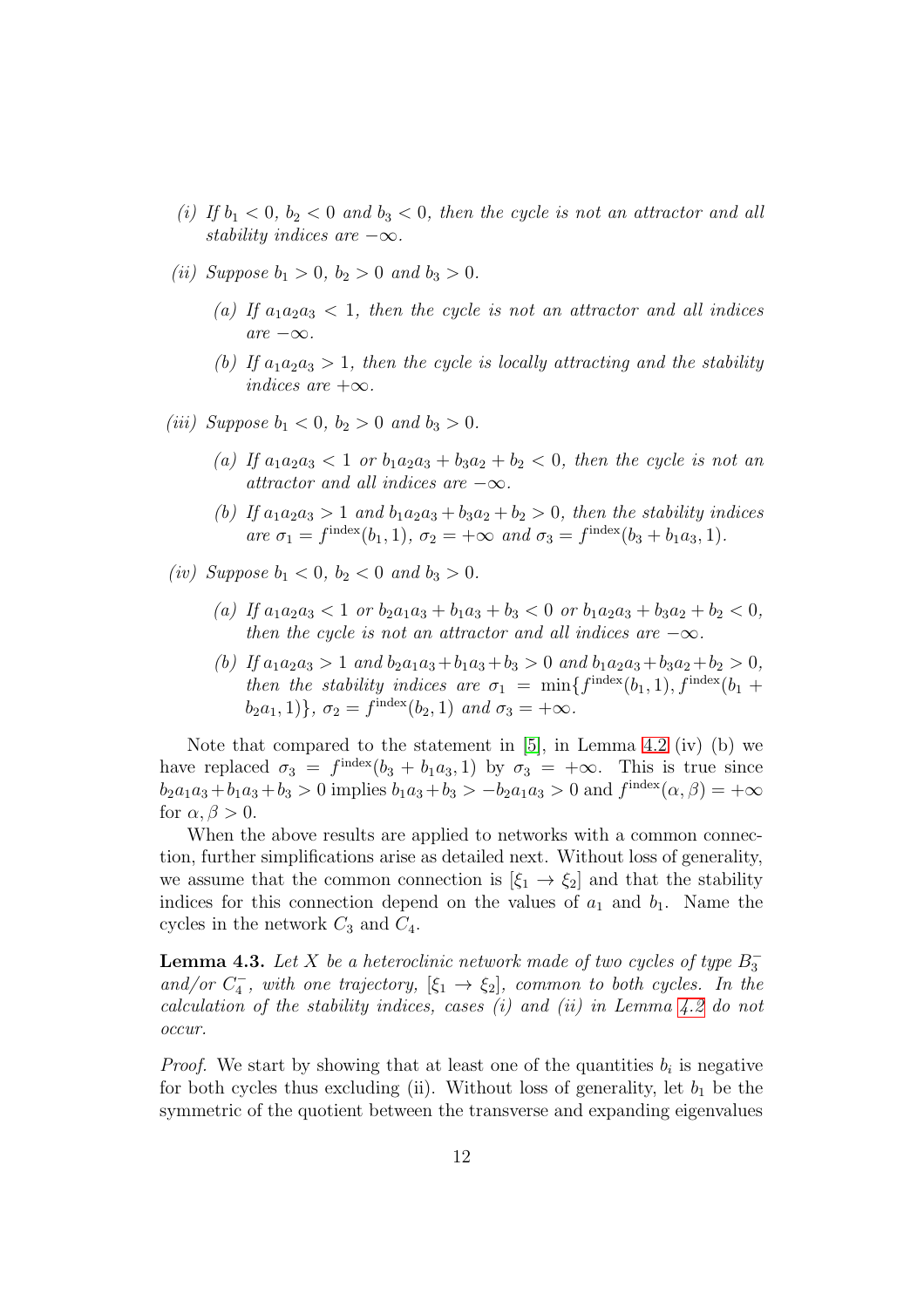at the common node  $\xi_2$ . At this node, there exist one radial eigenvalue, one contracting eigenvalue (negative), an expanding eigenvalue (positive) and a transverse eigenvalue, which must be positive for both cycles. In fact, the expanding eigenvalue for cycle  $C_3$  is the transverse eigenvalue for cycle  $C_4$ and vice-versa. Therefore  $b_1 < 0$ .

It remains to show that (i) does not take place. Let, again without loss of generality,  $b_3$  be the symmetric of the quotient between the transverse and expanding eigenvalues at the common node  $\xi_1$ . In this case, the transverse eigenvalue for cycle  $C_3$  is the contracting eigenvalue for cycle  $C_4$  and viceversa. Therefore,  $b_3 > 0$ .  $\Box$ 

Whether (iii) or (iv) occur in Lemma [4.2](#page-10-1) depends on whether the transverse eigenvalue at the non-common node is negative or positive, respectively.

**Lemma 4.4.** Let X be a heteroclinic network made of two cycles of type  $B_2^+$ with one trajectory,  $[\xi_a \rightarrow \xi_b]$ , common to both cycles. In the calculation of the stability indices, cases (i) and (ii) in Lemma [4.1](#page-10-2) do not occur. Furthermore, for one of the cycles the calculations fall in case (iii)(a) of Lemma [4.1.](#page-10-2)

Proof. In this case, there are only two nodes, both of which are common to both cycles. Similar arguments to the above exclude (i) and (ii).

We denote by  $e_{a2}$ ,  $-c_{a3}$ ,  $-c_{a4}$  the non-radial eigenvalues at  $\xi_a$  and by  $e_{b3}$ ,  $e_{b4}$ ,  $-c_{b2}$  those at  $\xi_b$ , where all quantities are positive. Note that in case (iii) of Lemma [4.1](#page-10-2)  $\xi_a$  and  $\xi_b$  now take the role of  $\xi_2$  and  $\xi_1$ , respectively. Then we obtain for cycle  $C_3$ 

$$
b_1 a_2 + b_2 = \frac{c_{a4}}{e_{a2}} - \frac{e_{b4} c_{a3}}{e_{a2} e_{b3}},
$$

and for cycle  $C_4$ 

$$
b_1 a_2 + b_2 = \frac{c_{a3}}{e_{a2}} - \frac{e_{b3} c_{a4}}{e_{a2} e_{b4}}
$$

.

It is clear that the above quantities have opposite signs, so  $(iii)(a)$  applies.  $\Box$ 

The above results provide the necessary information for determining the stability indices of each cycle per se, that is, when the basin of attraction  $\mathcal{B}(X)$  takes X to be only the cycle which we refer to by c-indices. We are also interested in calculating the stability indices when the basin of attraction  $\mathcal{B}(X)$  takes X to be the whole network, that is, the *n*-indices. In order to determine  $\sigma_{ij}^n$ , we use Lemmas [2.4](#page-5-0) and [2.5.](#page-5-1)

When joining together two or more cycles in a heteroclinic network, stability may be gained by one or both of the cycles. The  $n$ -index of connections of each cycle provides information about the relative stability of the cycles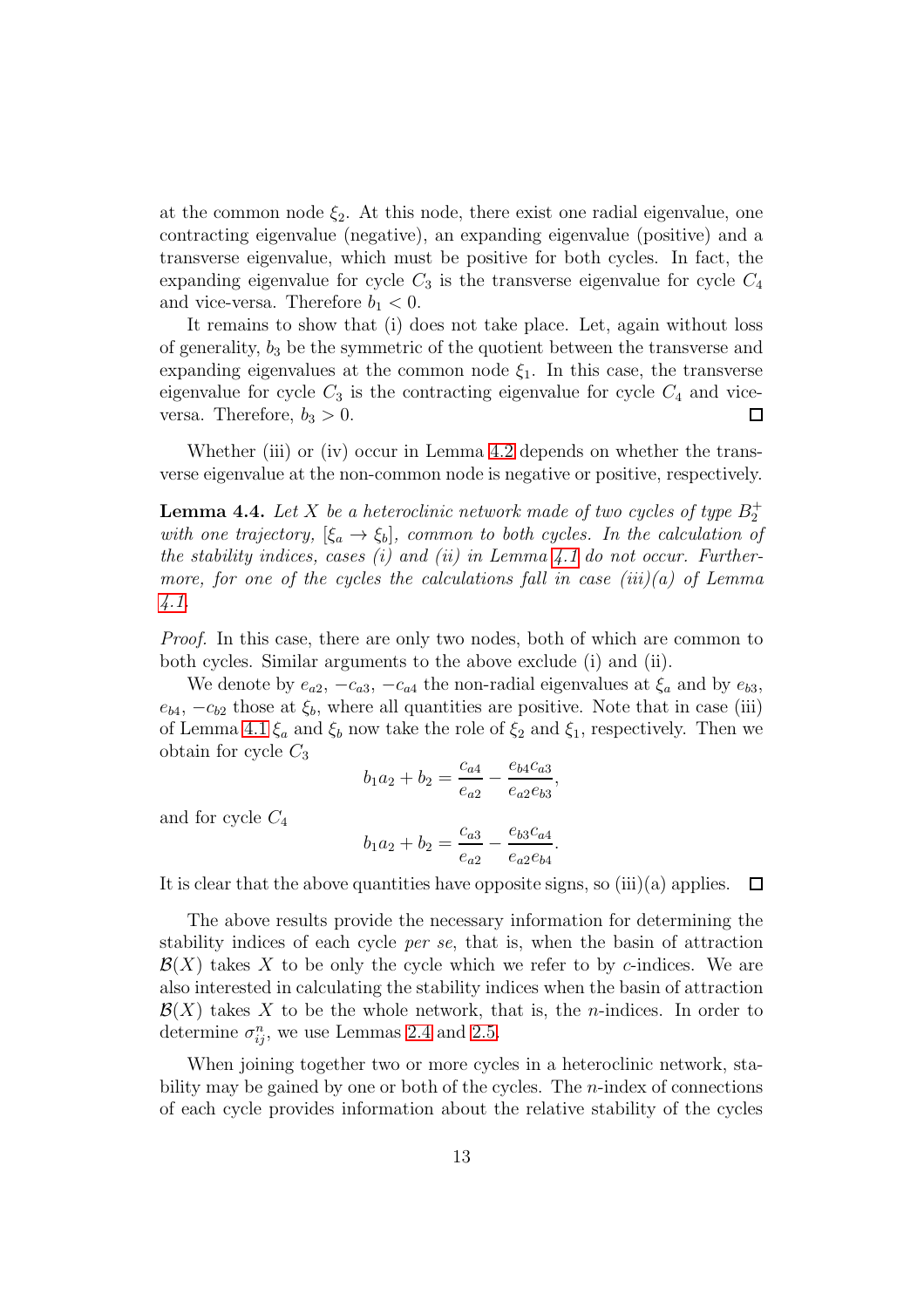in a network. Cycles with higher  $n$ -indices are more stable and hence, more likely to be observed in experiments or simulations. We are particularly interested in illustrating how the association of two cycles into a network can affect their stability properties. When one cycle is per se p.a.s., its indices will remain positive with respect to the whole network. This case does not provide an insight into the different stability when a cycle is considered on its own and when it is seen as part of a network. Kirk and Silber [\[8\]](#page-36-6) have illustrated this point in their Lemma 3. There, one of the cycles in the network has all stability indices equal to  $-\infty$ , while the other is either p.a.s. (case (i)) or has all stability indices but one equal to  $+\infty$  (case (ii)). See also Propositions [5.3](#page-16-0) and [5.5](#page-19-1) below. In case (ii), neither cycle is p.a.s. but the network is p.a.s.. This illustrates the existence of what we call a *stabilizing* mechanism or effect in joining two cycles in a network.

Note that infinite values for the stability index denote extreme stability characteristics and they are a feature in the networks we consider. In fact, we have the following generic results which are direct observations of Lemmas [4.1](#page-10-2) and [4.2,](#page-10-1) since all three possible networks involve a cycle of type  $B_2^+$  or  $B_3^-$ <sup>3</sup>. Note that the values of  $f<sup>index</sup>(\alpha, 1)$  in the lemmas are finite if and only if  $\alpha < 0$ .

<span id="page-13-1"></span>**Lemma 4.5.** For the three possible heteroclinic networks in  $\mathbb{R}^4$ , at least one connecting trajectory has stability index equal to  $+\infty$ , unless all indices are equal to  $-\infty$ .

**Lemma 4.6.** For the three possible heteroclinic networks in  $\mathbb{R}^4$ , if one trajectory has stability index equal to  $-\infty$  then all connecting trajectories of that cycle have stability index equal to  $-\infty$ .

#### <span id="page-13-0"></span>5 The  $(B_3^-)$  $\overline{1_3}, B_3^+$ )-network

This network has been studied, for a subset of parameter values, by Kirk and Silber [\[8\]](#page-36-6). We briefly recall their notation. The two cycles have a common connection, namely,  $[\xi_1 \longrightarrow \xi_2]$  and are referred to as the  $\xi_3$ - and  $\xi_4$ -cycle, depending on which is the remaining node in the cycle. Locally near each node,  $\xi_i$  ( $i \neq 2$ ), the eigenvalues of the linearized vector field are denoted by  $-c_{ij}$ ,  $-c_{ik}$ ,  $-r_i$  and  $e_{il}$  (contracting, transverse, radial and expanding, respectively). Near  $\xi_2$ , the eigenvalues are  $-c_{ij}$ ,  $e_{ik}$ ,  $-r_i$  and  $e_{il}$  (contracting, transverse, radial and expanding, respectively). While in [\[8\]](#page-36-6) all constants are positive, we allow some of them to become negative.

In what follows, maps from and to cross-sections of the flow along connections are extensively used. We list these maps in appendix B.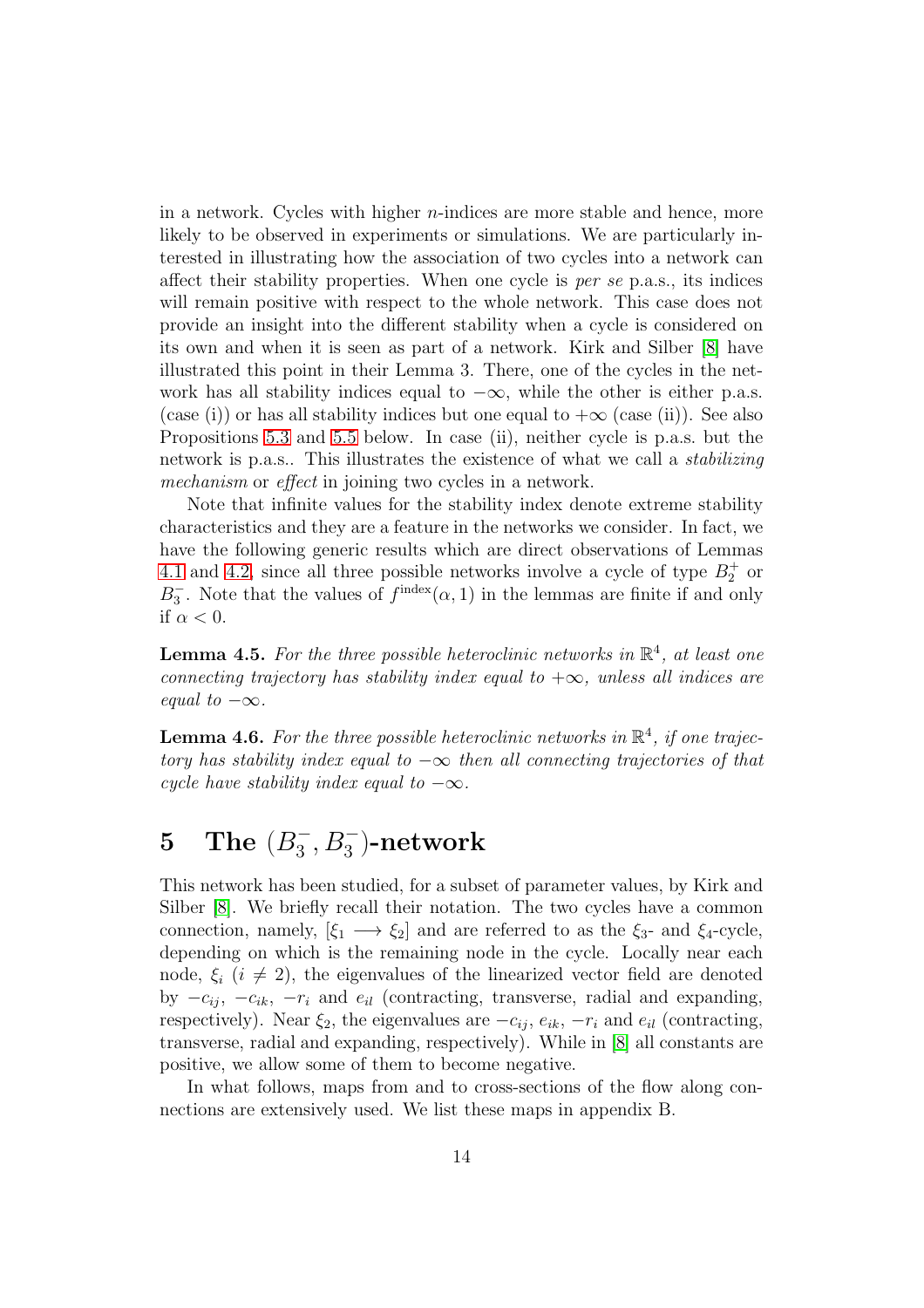|                   | $\xi_3$ -cycle                              | $\xi_4$ -cycle                              |
|-------------------|---------------------------------------------|---------------------------------------------|
| values at $\xi_1$ | $a_3 = c_{13}/e_{12}; b_3 = c_{14}/e_{12}$  | $a_3 = c_{14}/e_{12}; b_3 = c_{13}/e_{12}$  |
| values at $\xi_2$ | $a_1 = c_{21}/e_{23}; b_1 = -e_{24}/e_{23}$ | $a_1 = c_{21}/e_{24}; b_1 = -e_{23}/e_{24}$ |
| values at $\xi_3$ | $a_2 = c_{32}/e_{31}; b_2 = c_{34}/e_{31}$  |                                             |
| values at $\xi_4$ |                                             | $a_2 = c_{42}/e_{41}; b_2 = c_{43}/e_{41}$  |

Table 1: Parameter values at the nodes required in the calculation of the stability index for each cycle in the network. Notation of the eigenvalues as in [\[8\]](#page-36-6).

Associated to each cycle there are parameters depending on the eigenvalues, where those for the  $\xi_3$ -cycle are distinguished by a tilde, as follows:

| $\rho = \frac{c_{42}c_{14}c_{21}}{e_{24}e_{41}e_{12}}$                                                                           | $\tilde{\rho} = \frac{c_{32}c_{13}c_{21}}{e_{23}e_{31}e_{12}}$                                                                            |
|----------------------------------------------------------------------------------------------------------------------------------|-------------------------------------------------------------------------------------------------------------------------------------------|
| $\nu = \frac{e_{23}}{2} + \frac{c_{21}c_{43}}{2} + \frac{c_{13}c_{42}c_{21}}{2}$<br>$e_{24}$ $e_{24}e_{41}$ $e_{41}e_{24}e_{12}$ | $\tilde{\nu} = \frac{e_{24}}{2} + \frac{c_{21}c_{34}}{2} + \frac{c_{14}c_{32}c_{21}}{2}$<br>$e_{23}$ $e_{23}e_{31}$ $e_{31}e_{23}e_{12}$  |
| $\delta = \frac{c_{43}}{e_{41}} + \frac{c_{13}c_{42}}{e_{12}e_{41}} - \frac{e_{23}c_{14}c_{42}}{e_{12}e_{41}e_{24}}$             | $\tilde{\delta} = \frac{c_{34}}{e_{31}} + \frac{c_{14}c_{32}}{e_{12}e_{31}} - \frac{e_{24}c_{13}c_{32}}{e_{12}e_{31}e_{23}}$              |
| $\tau = \frac{c_{13}}{c_{14}} - \frac{e_{23}c_{14}}{e_{14}c_{21}c_{43}}$<br>$e_{12}$ $e_{12}e_{24}$ $e_{12}e_{41}e_{24}$         | $\tilde{\tau} = \frac{c_{14}}{1} - \frac{e_{24}c_{13}}{1} + \frac{c_{13}c_{21}c_{34}}{1}$<br>$e_{12}$ $e_{12}e_{23}$ $e_{12}e_{31}e_{23}$ |
| $\sigma = \frac{c_{14}}{e_{12}} \left( \frac{e_{23}}{e_{24}} - \frac{c_{13}}{c_{14}} \right)$                                    | $\tilde{\sigma} = \frac{c_{13}}{e_{12}} \left( \frac{e_{24}}{e_{23}} - \frac{c_{14}}{c_{13}} \right)$                                     |

We preserve the use of  $\tilde{\ }$  to distinguish stability indices for the  $\xi_3$ -cycle from those for the  $\xi_4$ -cycle and maintain the assumption that  $\rho, \tilde{\rho} > 1$ . We also preserve the assumption that  $0 < e_{24}/e_{23} < 1$ .

The constants required in order to use Lemma [4.2](#page-10-1) are given in Table 1.

### <span id="page-14-0"></span>5.1 Another view of "A competition between heteroclinic cycles" [\[8\]](#page-36-6)

This subsection provides a systematic treatment of the network for the parameter values considered in [\[8\]](#page-36-6), calculating c-indices in both cases treated in [\[8\]](#page-36-6): when both cycles have c-indices greater than  $-\infty$  and when one cycle has all c-indices equal to  $-\infty$ . In what concerns the *n*-indices, this section provides them, also in the case not addressed in  $[8]$  (that of c-indices greater than  $-\infty$ ).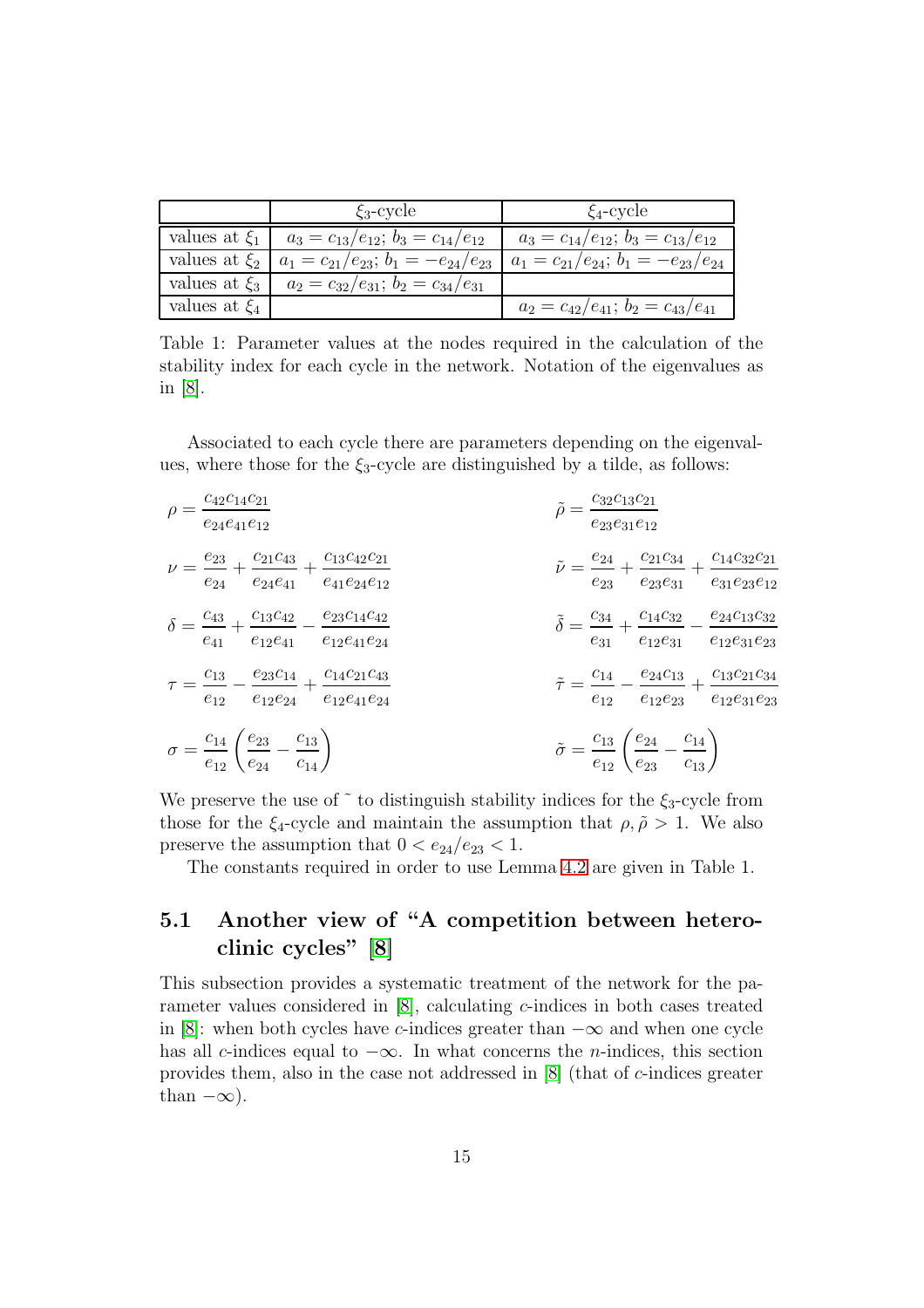With the assumptions made in [\[8\]](#page-36-6), namely that  $c_{ii}$ ,  $e_{ii} > 0$  for all i and j, we need only look at case (iii) of Lemma [4.2.](#page-10-1) Note that

<span id="page-15-0"></span>
$$
\rho = a_1 a_2 a_3 = \tilde{\rho} \tag{1}
$$

and

<span id="page-15-1"></span>
$$
\delta = b_1 a_2 a_3 + b_3 a_2 + b_2 = \tilde{\delta},\tag{2}
$$

where the equality between  $\rho$  and  $\tilde{\rho}$  is merely symbolic as an expression. Analogously for  $\delta$  and  $\delta$ .

The following result provides generic information about the stability indices.

**Lemma 5.1.** All stability indices for the  $\xi_3$ - (respectively,  $\xi_4$ -) cycle are equal to  $-\infty$  if and only if  $\tilde{\delta} < 0$  (respectively,  $\delta < 0$ ).

*Proof.* Straightforward given Lemma [4.2.](#page-10-1) In fact, since  $\rho, \tilde{\rho} > 1$ , and given [\(1\)](#page-15-0) and [\(2\)](#page-15-1), we have all stability indices equal to  $-\infty$  for the cycle corresponding to  $\delta$  or  $\delta$  negative.  $\Box$ 

With the choices of sign made in [\[8\]](#page-36-6), we have the following two propositions concerning c-indices.

<span id="page-15-2"></span>**Proposition 5.2.** Let  $\delta, \tilde{\delta} > 0$ . The stability indices are as follows:

$$
\tilde{\sigma}_{23} = \sigma_{24} = +\infty
$$
  

$$
0 < \tilde{\sigma}_{12} < +\infty
$$
  

$$
-\infty < \sigma_{12} < 0
$$

and either  $\tilde{\sigma}_{31} = +\infty$  or  $\sigma_{41} = +\infty$ , but not both. The remaining c-index is finite and can take either sign.

The case  $\tilde{\sigma}_{31} = +\infty$  corresponds to the first two lines in Figure 5 of [\[8\]](#page-36-6), depending on the sign of  $\sigma_{41}$ , while the case  $\sigma_{41} = +\infty$  corresponds to the last two lines of the same table, also depending on the sign of  $\tilde{\sigma}_{31}$ .

*Proof.* We are looking at case (iii)(b), given the assumptions. In Figure 5 of [\[8\]](#page-36-6), it is also  $\delta, \delta > 0$ . Then, from Lemma [4.2,](#page-10-1) we obtain for the  $\xi_3$ -cycle

$$
\sigma_1 = \tilde{\sigma}_{12} = f^{\text{index}}(b_1, 1) = f^{\text{index}}\left(-\frac{e_{24}}{e_{23}}, 1\right) = \frac{e_{23}}{e_{24}} - 1 > 0
$$

since  $e_{24} < e_{23}$ ;  $\sigma_2 = \tilde{\sigma}_{23} = +\infty$  and

$$
\sigma_3 = \tilde{\sigma}_{31} = f^{\text{index}}(b_3 + b_1 a_3, 1) = f^{\text{index}}(-\tilde{\sigma}, 1) = \begin{cases} +\infty & \text{if } \tilde{\sigma} \leq 0 \\ \frac{1}{\tilde{\sigma}} - 1 > 0 & \text{if } \tilde{\sigma} \in (0, 1) \\ 1 - \tilde{\sigma} < 0 & \text{if } \tilde{\sigma} > 1 \end{cases}
$$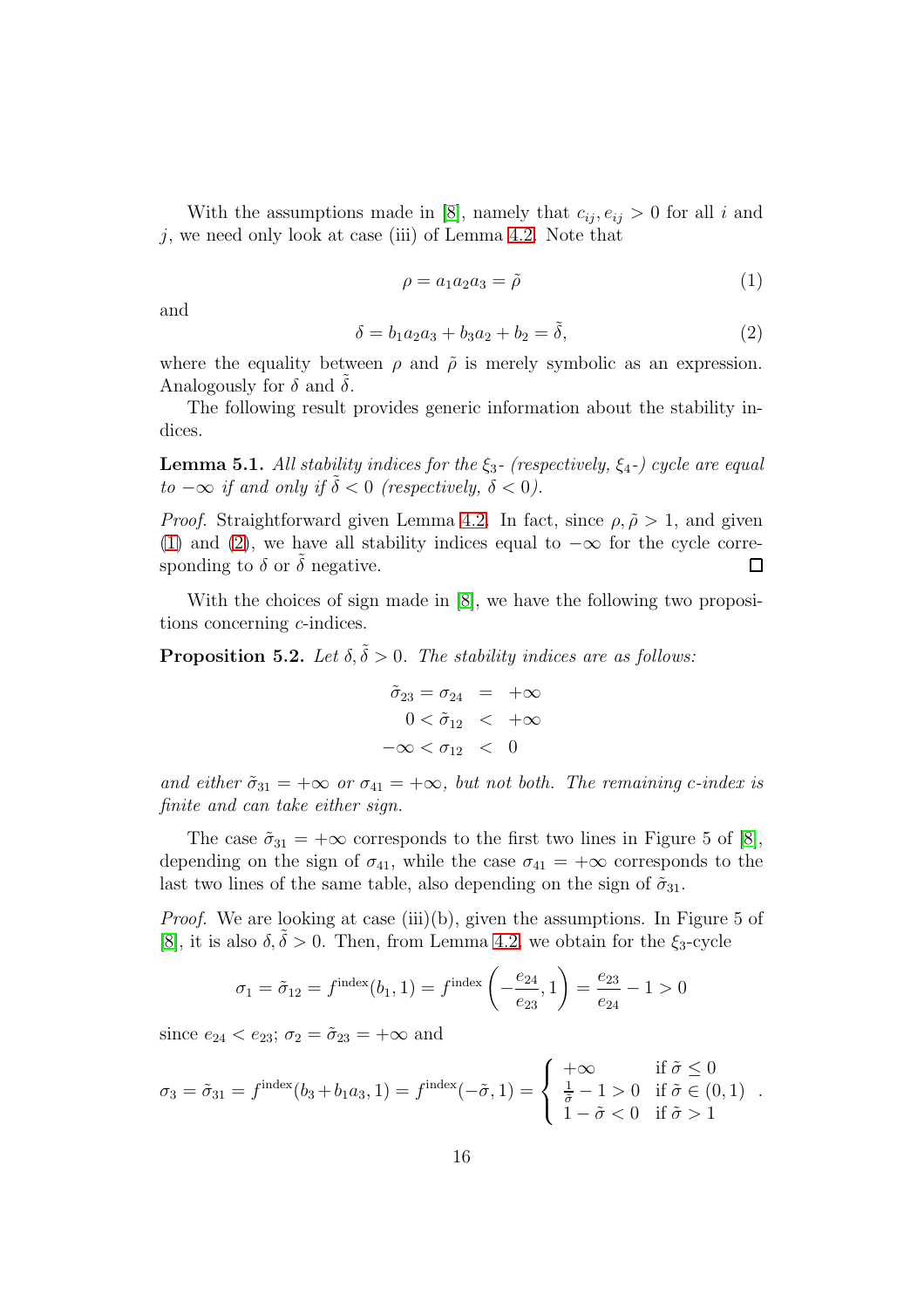

Figure 5: The stability indices for the network in Proposition [5.2.](#page-15-2) Exactly one of  $\sigma_{41}$  and  $\tilde{\sigma}_{31}$  is equal to  $+\infty$ .

For the  $\xi_4$ -cycle we obtain in a similar way

$$
\sigma_1 = \sigma_{12} = f^{\text{index}}(b_1, 1) = f^{\text{index}}\left(-\frac{e_{23}}{e_{24}}, 1\right) = 1 - \frac{e_{23}}{e_{24}} < 0
$$

since  $e_{24} < e_{23}$ ;  $\sigma_2 = \sigma_{24} = +\infty$  and

$$
\sigma_3 = \sigma_{41} = f^{\text{index}}(-\sigma, 1) = \begin{cases}\n+\infty & \text{if } \sigma \leq 0 \\
\frac{1}{\sigma} - 1 > 0 \\
1 - \sigma < 0 \text{ if } \sigma > 1\n\end{cases}.
$$

 $\Box$ 

If we relax the hypothesis that  $\delta, \tilde{\delta} > 0$ , we have the following two possibilities.

<span id="page-16-0"></span>**Proposition 5.3.** Depending on the sign of  $\delta$  the stability indices are as follows:

Case (i) 
$$
(\delta < 0)
$$
:  $\sigma_{12} = \sigma_{24} = \sigma_{41} = -\infty$ ,  $\tilde{\sigma}_{23} = \tilde{\sigma}_{34} = +\infty$ ,  $\tilde{\sigma}_{12} > 0$ 

and

Case (ii) 
$$
(\delta > 0)
$$
:  $\sigma_{12} < 0$ ,  $\sigma_{24} = \sigma_{41} = +\infty$ ,  $\tilde{\sigma}_{12} = \tilde{\sigma}_{23} = \tilde{\sigma}_{34} = -\infty$ .

The proof is straightforward using Lemma [4.2](#page-10-1) and omitted.

In Proposition [5.2,](#page-15-2) all return maps around each cycle are contractions. In the case studied in Proposition [5.3,](#page-16-0) we have the competition between the cycles described by Kirk and Silber [\[8\]](#page-36-6). However, we note that, in either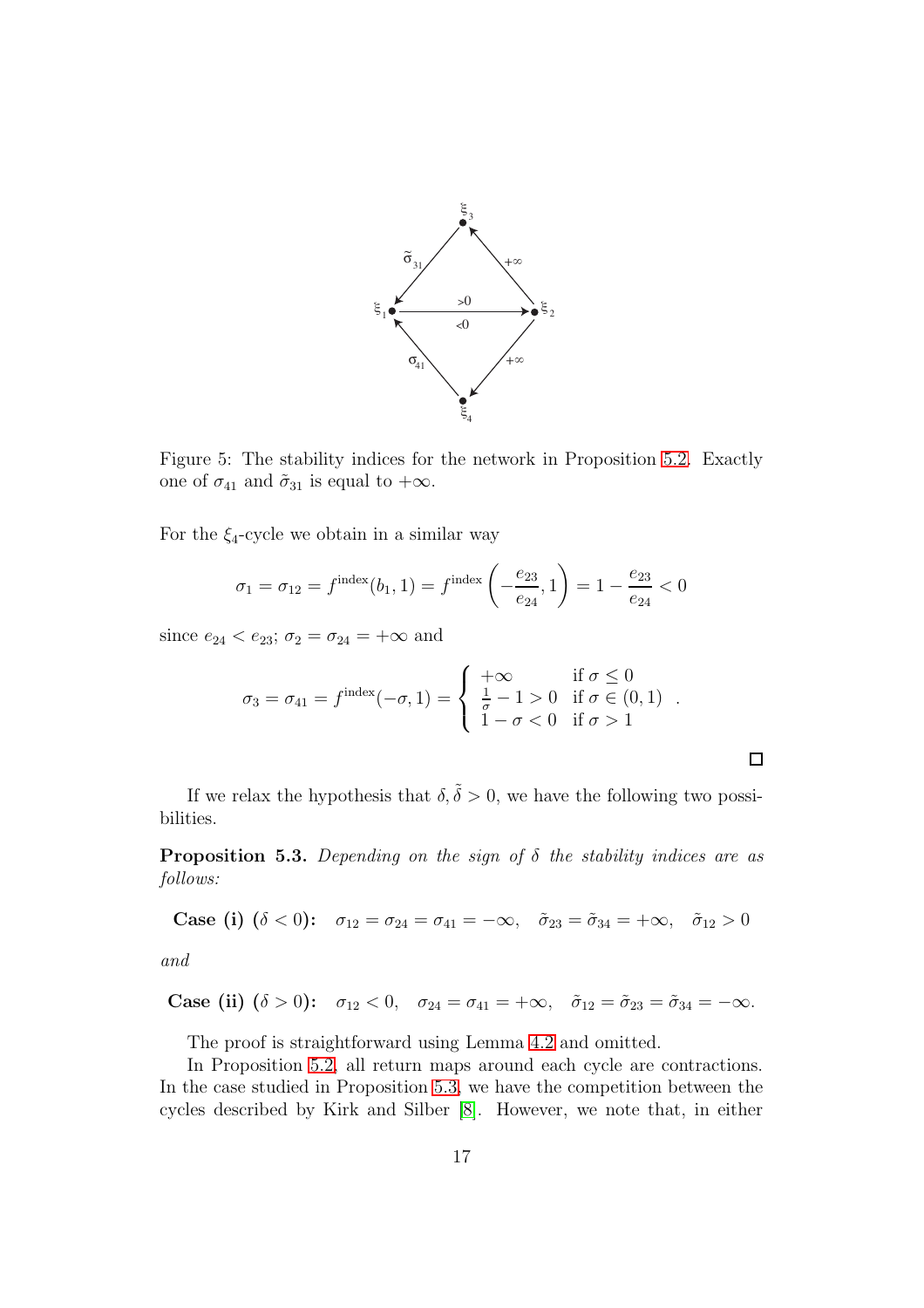

Figure 6: The stability indices for the network in Proposition [5.3.](#page-16-0) Case (i) is depicted on the left, whereas case (ii) appears on the right.

case, there is one cycle with all stability indices equal to  $-\infty$ . That is, one of the cycles attracts hardly anything in its neighbourhood. It follows from Lemma [4.5](#page-13-1) that then the other cycle has at least one stability index equal to  $+\infty$ , that is, the other cycle attracts almost all points near at least one of its connections.

The competition between the cycles addressed in [\[8\]](#page-36-6) becomes apparent when we calculate the stability indices with respect to the whole network. We include in Lemma [5.4](#page-17-0) the case of the parameter values in Proposition [5.2,](#page-15-2) not addressed in [\[8\]](#page-36-6), thus completing their study.

Recall that we use the superscript  $n$  when the stability index is calculated with respect to the whole network. For the common trajectory we write simply  $\sigma_{12}^n$ .

<span id="page-17-0"></span>**Lemma 5.4.** Let  $\delta, \tilde{\delta} > 0$ . The stability indices, with respect to the network, are all positive. Furthermore, no connection with a finite c-index has an infinite n-index.

*Proof.* Because  $\delta, \tilde{\delta} > 0$  all return maps are contractions and we need only calculate along each connection the set of points taken outside dom $(\tilde{h}_1)$  $dom(h_1)$  by the local maps. All maps and domains from [\[8\]](#page-36-6) can be found in the appendix.

By Lemma [2.4](#page-5-0) we know that  $\tilde{\sigma}_{23}^n = \sigma_{24}^n = +\infty$  and  $\sigma_{12}^n > 0$ . That  $\sigma_{12}^n$  is finite follows from the observation that the union of the domains of definition of the return maps around each cycle starting at this connection excludes a cusp-shaped region.

The proof proceeds by determining  $\tilde{\sigma}_{31}^{n}$  and  $\sigma_{41}$ , case by case corresponding to each line of Figure 5 in [\[8\]](#page-36-6).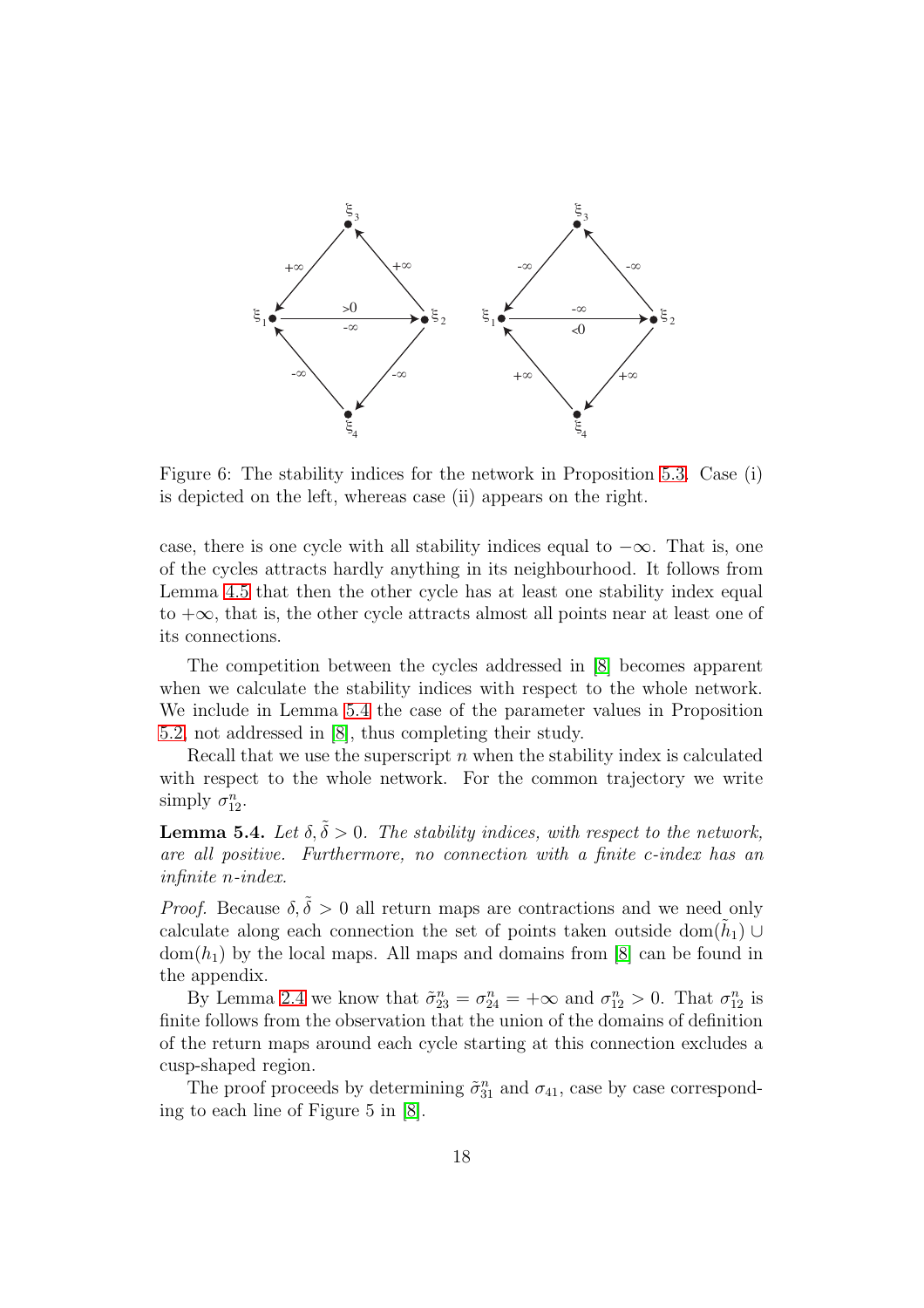Line 1: Because of  $\sigma > 1$  and  $\tilde{\sigma} < 0$  we have  $\sigma_{41} < 0$  and  $\tilde{\sigma}_{31} = +\infty$ , which implies  $\tilde{\sigma}_{31}^n = +\infty$ . We calculate  $\sigma_{41}^n$  by looking at the set of points

$$
\mathcal{E}_0 = \{(x, y) \in H_1^{\text{in}, 4} | \phi_{412}(x, y) \notin \text{dom}(\tilde{h}_1) \cup \text{dom}(h_1)\}
$$
  
=  $\{(x, y) \in H_1^{\text{in}, 4} | (yx^{c_{13}/e_{12}}, x^{c_{14}/e_{12}}) \notin \text{dom}(\tilde{h}_1) \cup \text{dom}(h_1)\}$   
=  $\{(x, y) \in H_1^{\text{in}, 4} | x^{-\tilde{\sigma}} < y < x^{-\tilde{\sigma}}\}.$ 

Since  $-\tilde{\sigma} > 0$ , the set  $\mathcal{E}_0$  is a thin cusp and we have  $\sigma_{41}^n > 0$  and finite.

**Line** 2: As in the previous case  $\tilde{\sigma}_{31}^n = +\infty$ . Moreover,  $\sigma_{41}^n \ge \sigma_{41} > 0$ and finite because of  $0 < \sigma < 1$ .

**Line** 3: In this case and the next we have  $\sigma_{41} = +\infty$  due to  $\sigma < 0$ , so  $\sigma_{41}^n = +\infty$ . Because of  $0 < \tilde{\sigma} < 1$  it follows that  $\tilde{\sigma}_{31}^n \ge \tilde{\sigma}_{31} > 0$ .

**Line** 4: Since  $\tilde{\sigma} > 1$  we have  $\tilde{\sigma}_{31} < 0$  and thus determine  $\tilde{\sigma}_{31}^n$  by calculating

$$
\mathcal{E}_0 = \{(x, y) \in H_1^{\text{in},3} | \phi_{312}(x, y) \notin \text{dom}(\tilde{h}_1) \cup \text{dom}(h_1)\}
$$
  
=  $\{(x, y) \in H_1^{\text{in},3} | (x^{c_{13}/e_{12}}, yx^{c_{14}/e_{12}}) \notin \text{dom}(\tilde{h}_1) \cup \text{dom}(h_1)\}$   
=  $\{(x, y) \in H_1^{\text{in},3} | x^{\tilde{\sigma}} < y < x^{\tilde{\sigma}}\}.$ 

As in the first case this is a thin cusp and therefore we obtain  $\tilde{\sigma}_{31}^n > 0$  and finite.  $\Box$ 

When  $\tilde{\sigma}_{31} > 0$ , corresponding to lines 1, 2 and 3, the  $\xi_3$ -cycle is p.a.s. while the  $\xi_4$ -cycle is not. Hence, the  $\xi_3$ -cycle is trivially more visible in the network (it is more relatively stable), even though in the case corresponding to line 3 the  $\xi_4$ -cycle has two stability indices equal to  $+\infty$ . Note that the behaviour along the common connecting trajectory is of the utmost importance in this case: although with respect to the network the stability index along this trajectory is positive, it is negative with respect to only the  $\xi_4$ -cycle and positive with respect to only the  $\xi_3$ -cycle, indicating that most points near this common connection are taken to  $\xi_3$  rather than to  $\xi_4$ . The positive stability index with respect to the network merely informs that points not taken to  $\xi_4$  still remain near the network (being taken to  $\xi_3$  rather than away from the network).

Note also that, even when the c-index  $\tilde{\sigma}_{31}$  is negative the  $\xi_3$  cycle fails to be p.a.s.. However, the corresponding *n*-index,  $\tilde{\sigma}_{31}^n$  is positive. Thus, being part of a network produces a stabilizing effect in the cycles in the sense that two non p.a.s. cycles give rise to a p.a.s. network.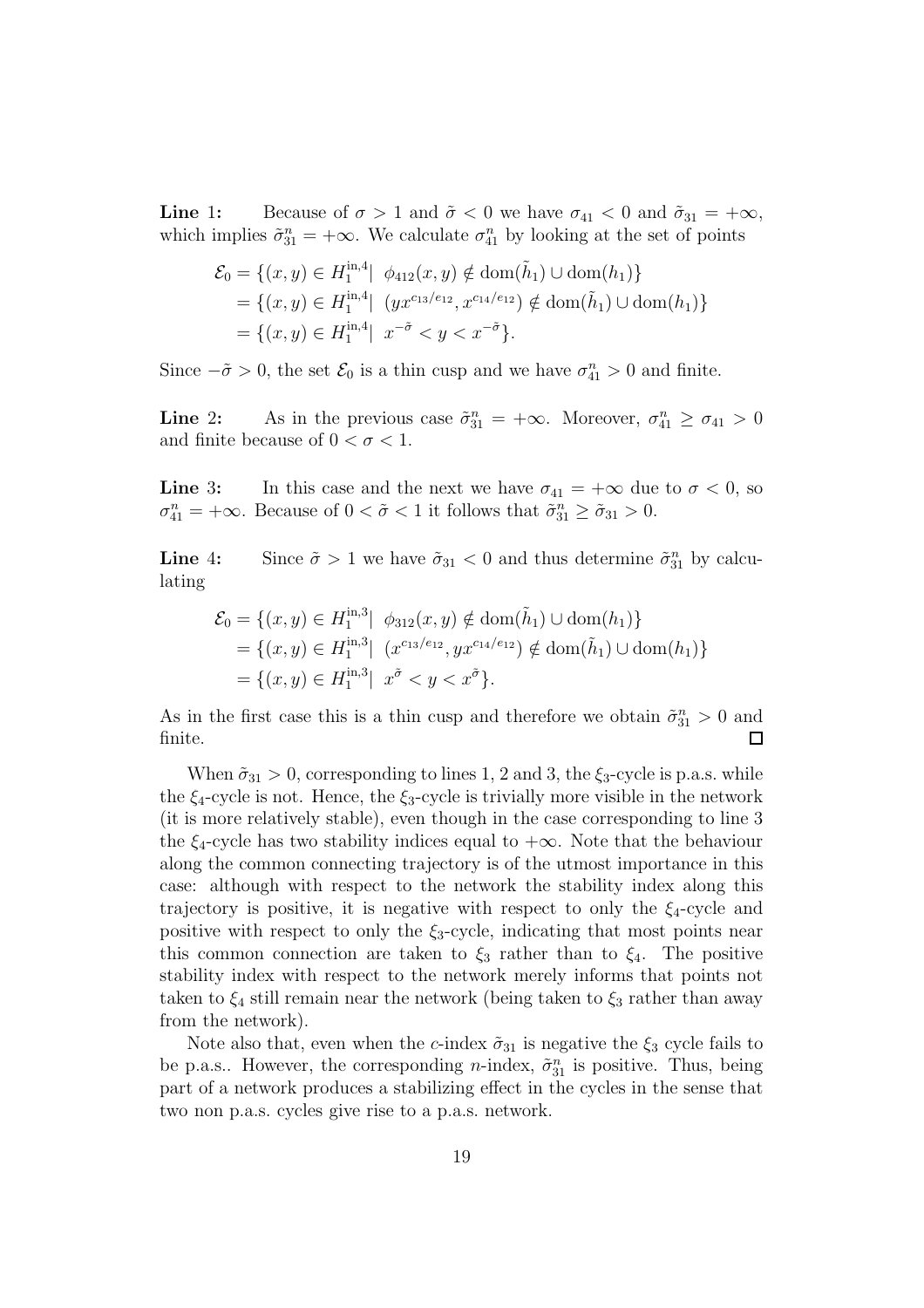<span id="page-19-1"></span>Lemma 5.5. The stability indices, with respect to the network, are as follows:

Case (i)  $(\delta < 0)$ :  $\sigma_{12}^n, \sigma_{24}^n, \sigma_{41}^n > 0$ ,  $\tilde{\sigma}_{23}^n = \tilde{\sigma}_{31}^n = +\infty$ . Case (ii)  $(\delta > 0)$ :  $\sigma_{12}^n, \tilde{\sigma}_{23}^n, \tilde{\sigma}_{31}^n > 0$ ,  $\sigma_{24}^n = \sigma_{41}^n = +\infty$ .

The proof is given in Lemma 3 of [\[8\]](#page-36-6).

For the parameter values of case (i) above the  $\xi_3$ -cycle is p.a.s.. It is therefore not surprising that the stability indices along the connections belonging to this cycle are all positive. In case (ii) none of the cycles is p.a.s. even though the network as a whole is p.a.s.. The attraction properties observed for the  $\xi_4$ -cycle are patent in the positive *n*-indices for the connections of this cycle. Again, the common connection is essential for understanding the visibility (or victory under competition) of the  $\xi_4$ -cycle. The fact that  $\sigma_{12}^n > 0$  ensures that most points remain near the network, while  $\sigma_{12} > \tilde{\sigma}_{12}$ indicates that most of these points have trajectories which eventually come close to  $\xi_4$ . Again, case (ii) exhibits a stabilizing effect of the network.

#### <span id="page-19-0"></span>5.2 Positive transverse eigenvalues

The existence of a common connecting trajectory ensures that, relative to one cycle, there is always a positive transverse eigenvalue at  $\xi_2$ . In this subsection, we consider the possibility of having another positive transverse eigenvalue, either at  $\xi_3$  or at  $\xi_4$ . In order to do this, we admit that either  $c_{34}$ or  $c_{43}$  may be negative, thus creating a positive transverse eigenvalue at  $\xi_3$  or  $\xi_4$ , respectively. We assume that the positive transverse eigenvalue is weaker than the expanding eigenvalue at the node:  $|c_{34}| < e_{31}$  at  $\xi_3$  and  $|c_{43}| < e_{41}$ at  $\xi_4$ .

In the following four results, we assume that  $\tau$ ,  $\tilde{\tau}$ ,  $\delta$ ,  $\tilde{\delta} > 0$ , to avoid the extreme case of c-indices equal to  $-\infty$  and, as usual,  $\rho, \tilde{\rho} > 1$  and  $0 <$  $e_{24}/e_{23} < 1.$ 

<span id="page-19-2"></span>**Proposition 5.6.** If  $c_{34} < 0$ , then  $|\tilde{\sigma}_{12}|, |\sigma_{41}| < \infty$ ,  $\tilde{\sigma}_{23} > 0$ ,  $\tilde{\sigma}_{31} = \sigma_{14} = +\infty$ and  $\sigma_{12} < 0$ .

*Proof.* The stability indices for the  $\xi_4$ -cycle are as in Proposition [5.2.](#page-15-2) For the  $\xi_3$ -cycle, given the imposed signs of the parameters, we are in case (iv)(b) of Lemma [4.2.](#page-10-1) Since  $b_1, b_2 < 0$ , we have  $f^{\text{index}}(b_1 + b_2 a_1, 1) < f^{\text{index}}(b_1, 1)$  and

$$
\sigma_1 = \tilde{\sigma}_{12} = f^{\text{index}}(b_1 + b_2 a_1, 1) = \begin{cases} -\frac{1}{b_1 + b_2 a_1} - 1 > 0 & \text{if } b_1 + b_2 a_1 \in (-1, 0) \\ b_1 + b_2 a_1 + 1 < 0 & \text{if } b_1 + b_2 a_1 < -1 \end{cases}
$$

.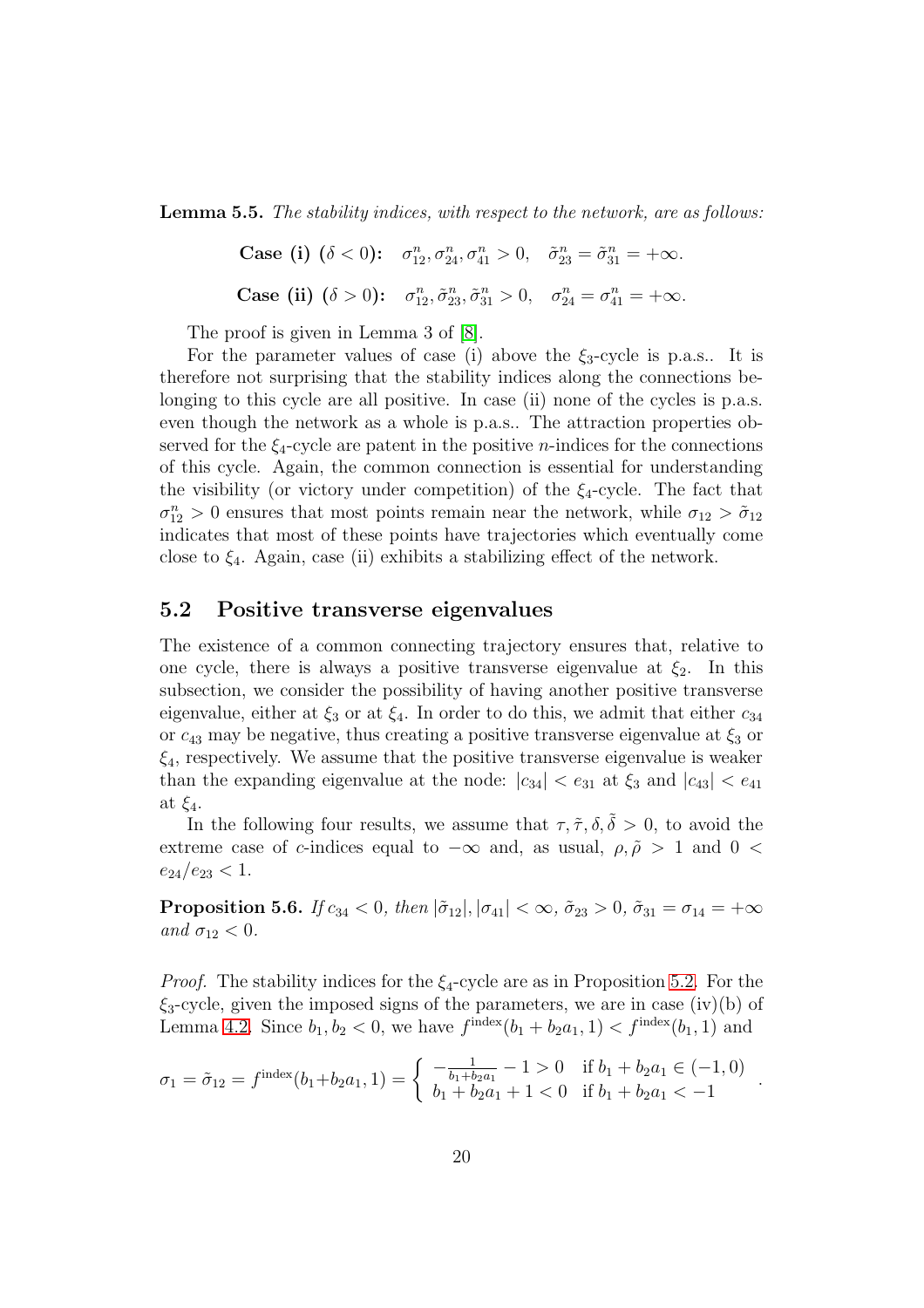

Figure 7: The c-indices for the network in Proposition [5.6.](#page-19-2) Stability indices  $\tilde{\sigma}_{12}$  and  $\sigma_{41}$  are finite but have no predetermined sign.

The assumption that  $|c_{34}| < e_{31}$  ensures that

$$
\sigma_2 = \tilde{\sigma}_{23} = -\frac{e_{31}}{c_{34}} - 1 > 0.
$$

Since we assume  $\delta, \tilde{\delta} > 0$ , their expressions as functions of, respectively,  $\tilde{\sigma}$ and  $\sigma$  impose  $\tilde{\sigma} < 0$  and  $\sigma > 0$ . Then  $\tilde{\sigma}_{31} = +\infty$  and  $|\sigma_{41}| < \infty$ .  $\Box$ 

We remark that in this case it is possible to choose signs for  $\tilde{\sigma}_{12}$  and  $\sigma_{41}$  so that the signs of the stability indices coincide for the connecting trajectories in both cycles:  $\tilde{\sigma}_{12} < 0$  and  $\sigma_{41} > 0$ . In this case, neither cycle is p.a.s.. Note that if  $\tilde{\sigma}_{12} > 0$  then the  $\xi_3$ -cycle is p.a.s. and therefore always more visible.

<span id="page-20-0"></span>**Proposition 5.7.** If  $c_{43} < 0$ , then  $|\tilde{\sigma}_{31}| < \infty$ ,  $\tilde{\sigma}_{12}, \sigma_{24} > 0$ ,  $\tilde{\sigma}_{23} = \sigma_{41} = +\infty$ and  $\sigma_{12} < 0$ .

*Proof.* In this case, the stability indices for the  $\xi_3$ -cycle are as in Proposition [5.2.](#page-15-2) For the  $\xi_4$ -cycle, given the imposed signs of the parameters, we are in case (iv)(b) of Lemma [4.2.](#page-10-1) Since  $b_1, b_2 < 0$ , we have

$$
\sigma_1 = \sigma_{12} = f^{\text{index}}(b_1 + b_2 a_1, 1) = f^{\text{index}}\left(-\frac{e_{23}}{e_{24}} + \frac{c_{43}c_{21}}{e_{41}e_{24}}, 1\right) < 0,
$$

where the inequality holds since  $e_{23} > e_{24}$ . The assumption that  $|c_{43}| < e_{41}$ ensures that

$$
\sigma_2 = \tilde{\sigma}_{24} = -\frac{e_{41}}{c_{43}} - 1 > 0.
$$

Since we assume  $\delta, \tilde{\delta} > 0$ , their expressions as functions of  $\tilde{\sigma}$  and  $\sigma$  impose  $\tilde{\sigma} > 0$  and  $\sigma < 0$ . Then  $\sigma_{41} = +\infty$  and  $|\tilde{\sigma}_{31}| < \infty$ .  $\Box$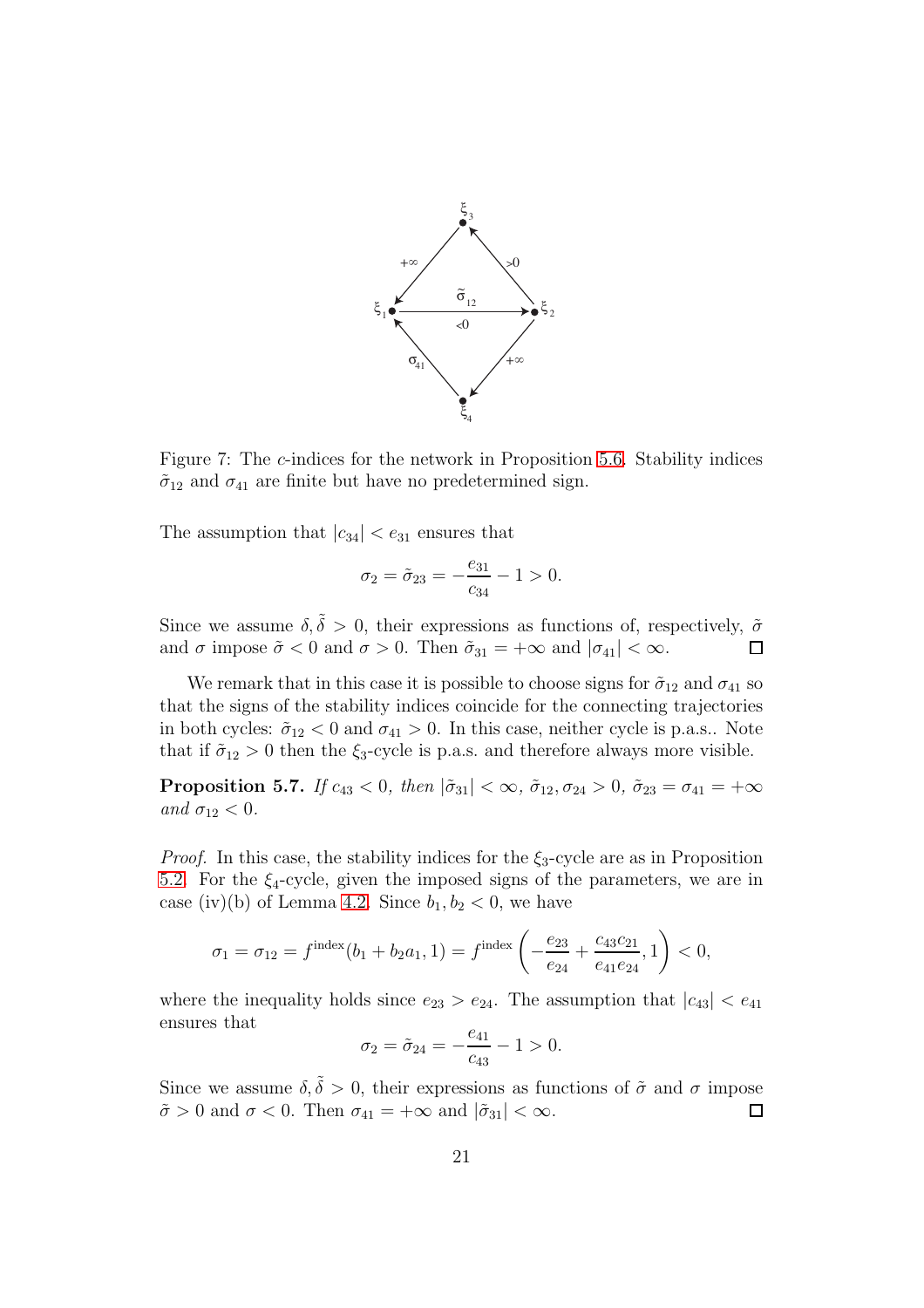

Figure 8: The c-indices for the network in Proposition [5.7.](#page-20-0) Stability index  $\tilde{\sigma}_{31}$  is finite but has no predetermined sign.

If  $\tilde{\sigma}_{31} > 0$  then the  $\xi_3$ -cycle is again p.a.s., thus dominating the  $\xi_4$ -cycle within the network. Note however that  $\tilde{\sigma} > 1$  implies  $\tilde{\sigma}_{31} < 0$ , in which case each cycle has one stability index equal to  $+\infty$ , one positive and one negative. Neither cycle is p.a.s..

In order to understand the relative stability of each cycle in the network and look for a stabilizing effect, we next calculate the stability indices with respect to the whole network in the cases where one of  $c_{34}$  or  $c_{43}$  is negative. For  $c_{34} < 0$ , an interesting case arises when we choose (see Proposition [5.6\)](#page-19-2)  $\tilde{\sigma}_{12}$  < 0 and  $\sigma_{41}$  > 0. This is the case when the cycles have, independently, the same collection of stability indices and neither is p.a.s.. In this case, as seen from the following theorem, the network is not p.a.s.. The negative value for the stability index along the common connection is preserved due to the existence of a positive transverse eigenvalue at  $\xi_3$ , preventing a stabilizing effect from taking place.

<span id="page-21-0"></span>**Theorem 5.8.** Let  $c_{34} < 0$ . The stability indices with respect to the network when  $\tilde{\sigma}_{12} < 0$  and  $\sigma_{41} > 0$  are as follows:

$$
\tilde{\sigma}_{31}^n = \sigma_{24}^n = +\infty; \quad \tilde{\sigma}_{23}^n, \sigma_{41}^n > 0; \quad \sigma_{12}^n < 0.
$$

*Proof.* Changing the sign of  $c_{34}$  does not affect the results on the return maps in Lemma 2 of [\[8\]](#page-36-6): If  $\delta > 0$ , the return maps around the  $\xi_4$ -cycle are contractions. And if  $\delta > 0$ , the return maps around the  $\xi_3$ -cycle are contractions. Their domains of definition, however, do not remain unchanged. Now that  $c_{34}$  < 0, the local map  $\phi_{231}$  is defined only on a cusp given by  $y < x^{-\frac{c_{34}}{e_{31}}}$ . All other points near the trajectory from  $\xi_2$  to  $\xi_3$  leave the neighbourhood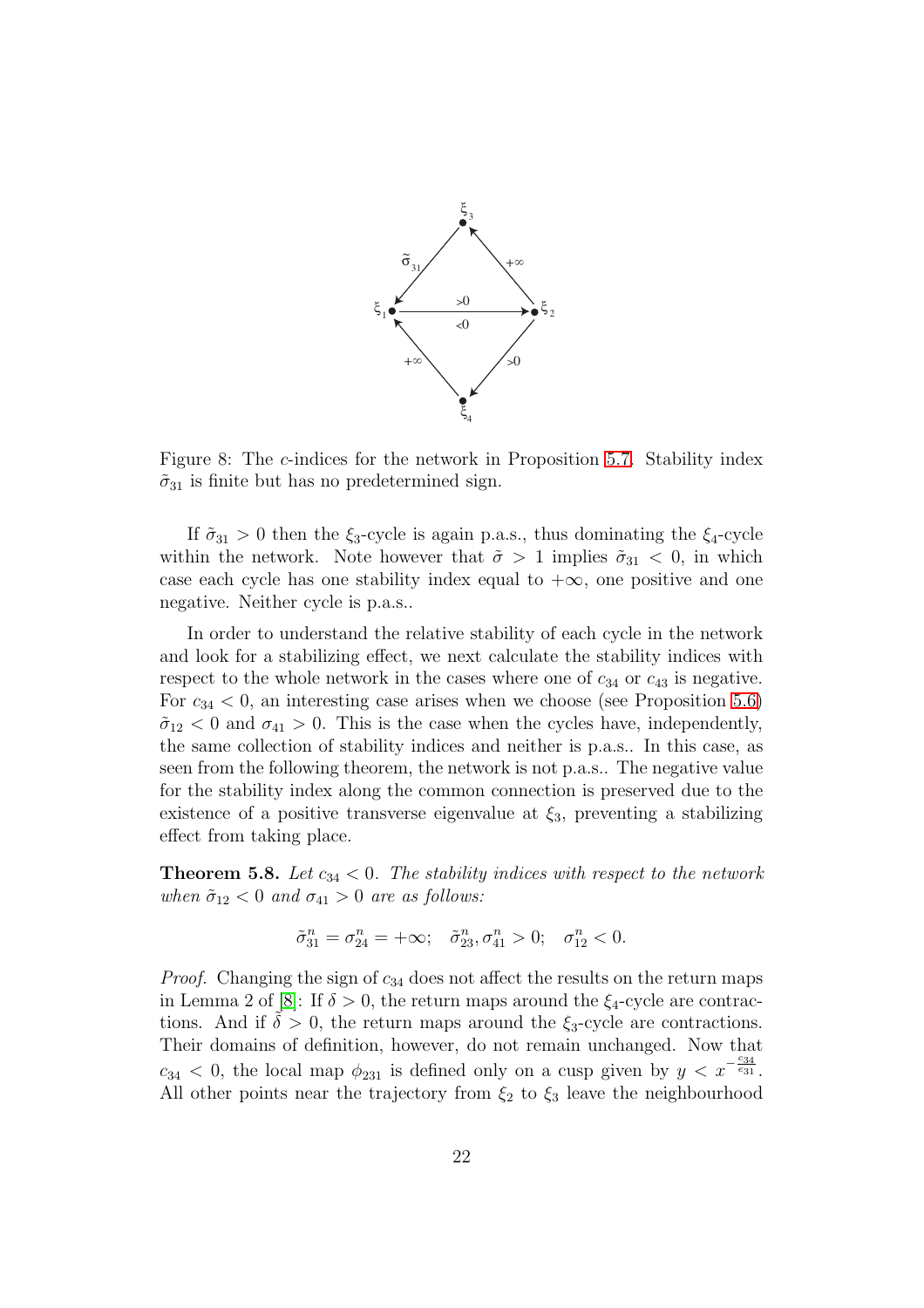of the network in the transverse direction. This obviously affects  $dom(\tilde{h}_2)$ , restricting it by the same inequality, which shows that  $\tilde{\sigma}_{23}^n$  is finite.

The domains of definition of the other local maps remain the same. But the change in dom $(\phi_{231})$  influences the domains of all return maps around the  $\xi_3$ -cycle. For  $\tilde{h}_1$  we now need to make sure that  $\phi_{123}(.)$  lands in dom $(\phi_{231})$ . This changes the restriction on dom $(\tilde{h}_1)$  from  $y < x^{\frac{e_{24}}{e_{23}}}$  to  $y < x^{\frac{e_{24}}{e_{23}-e_{33}-e_{23}}$ . The domain of  $\tilde{h}_3$  has to be modified in the same way. Thus, the domains of the return maps around the  $\xi_3$ -cycle become

$$
\tilde{h}_1: \quad y < x^{\frac{e_{24}}{e_{23}} - \frac{e_{21}e_{34}}{e_{23}e_{31}}} = x^{-(b_1 + b_2 a_1)}
$$
\n
$$
\tilde{h}_2: \quad y < x^{-\frac{e_{34}}{e_{31}}}
$$
\n
$$
\tilde{h}_3: \quad y < x^{-\tilde{\tau}}.
$$

The domains of the maps around the  $\xi_4$ -cycle are the same as before.

Points in the complement of  $\text{dom}(\tilde{h}_1) \cup \text{dom}(h_1)$  inside an  $\varepsilon$ -ball in  $H_1^{\text{out},2}$ 1 satisfy

<span id="page-22-0"></span>
$$
x^{-(b_1+b_2a_1)} < y < x^{\frac{e_{24}}{e_{23}}}.
$$
 (3)

From the definition of the stability index, we obtain  $\sigma_-(x) > 0$  so that  $\sigma_{12}^n < 0$ , when  $-(b_1 + b_2 a_1) > 1$ . This is precisely the case when  $\tilde{\sigma}_{12} < 0$ .

The preimage of the set of points that satisfy [\(3\)](#page-22-0) under  $\phi_{412}$  has positive measure in any  $\varepsilon$ -neighbourhood in  $H_4^{\text{out},1}$  $a_4^{\text{out},1}$ , so  $\sigma_{41}^n$  is finite.

In this instance, a feature appears that has not been observed before: the common connection in the network has negative  $c$ - and  $n$ -index, meaning that many trajectories stop following the network at this point; the network is not p.a.s..

In fact, we notice an interesting feature about the way in which the network may fail to be predominantly asymptotically stable. The sign of the stability index along the common trajectory is determined by  $-(b_1 + b_2 a_1) \leq 1$ . It is positive when  $-(b_1+b_2a_1)$  < 1 which is the same as  $0 > c_{34} > \frac{e_{31}(e_{24}-e_{23})}{c_{31}}$  $\frac{24-e_{23}}{c_{21}}$ . This means, as long as  $c_{34}$  is negative, but not too small, the network is p.a.s.. In this instance, the stabilizing effect is apparent. However, once  $c_{34}$  becomes smaller than  $\frac{e_{31}(e_{24}-e_{23})}{e_{21}}$ , we have  $\sigma_{12}^n < 0$  and neither the  $\xi_3$ -cycle nor the network is p.a.s. anymore. Thus, cycle and network lose predominant stability through an increasing transverse eigenvalue at  $\xi_3$  — but the actual loss of trajectories occurs along the connection from  $\xi_1$  to  $\xi_2$ .

We now also give the *n*-indices for  $c_{43} < 0$ . Again we focus on the most competitive case where the cycles have qualitatively equal indices. In contrast with what we found for the case  $c_{34} < 0$ , we observe the existence of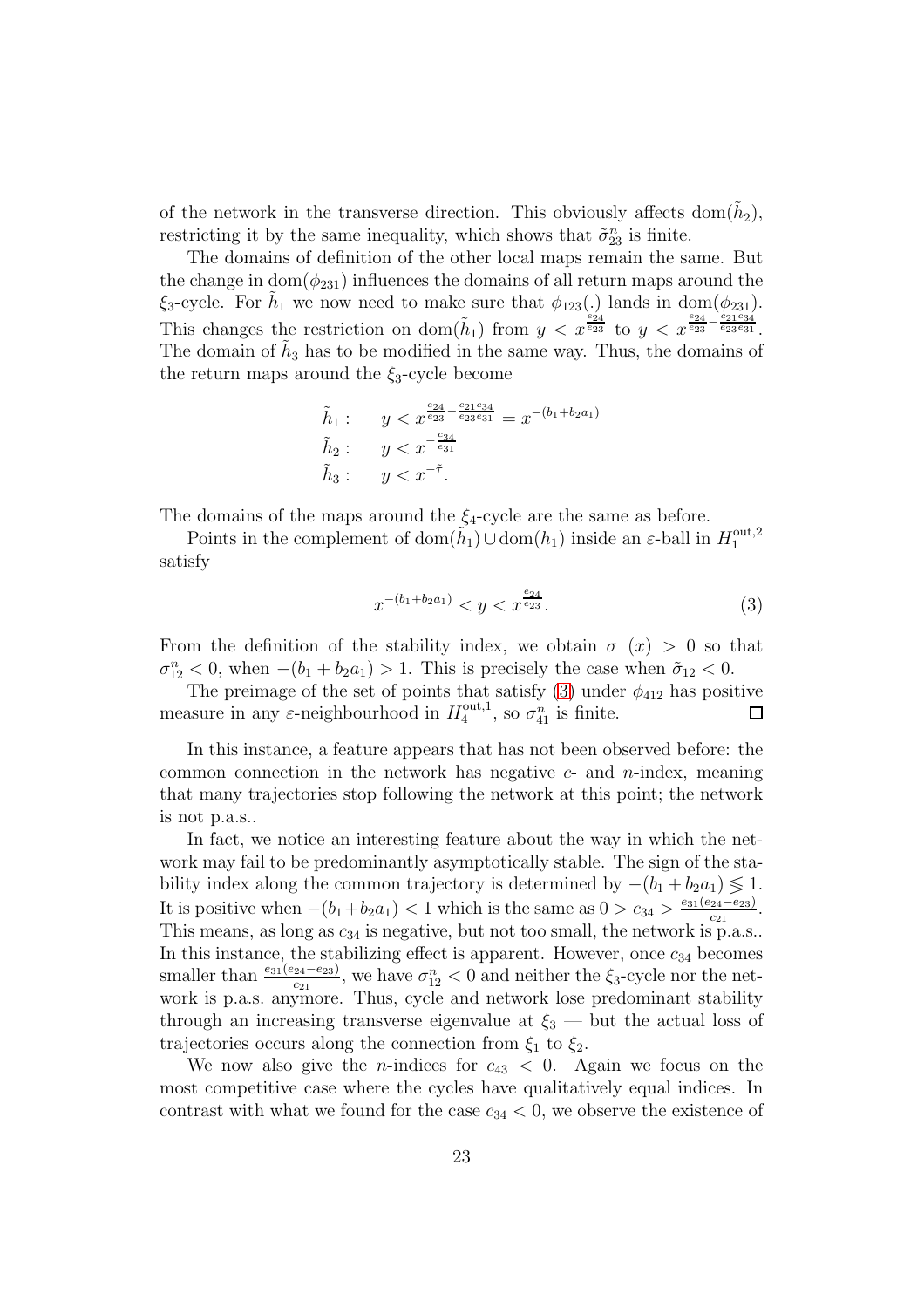parameter values ensuring p.a.s. of the network while neither cycle is p.a.s., the network providing a stabilizing effect.

<span id="page-23-0"></span>**Theorem 5.9.** Let  $c_{43} < 0$ . The stability indices with respect to the network when  $\tilde{\sigma}_{31} < 0$  are as follows:

$$
\tilde{\sigma}_{23}^n = \sigma_{41}^n = +\infty; \quad \sigma_{12}^n, \sigma_{24}^n > 0; \quad |\tilde{\sigma}_{31}^n| < \infty.
$$

*Proof.* That  $\tilde{\sigma}_{23}^n = \sigma_{41}^n = +\infty$  and  $\sigma_{12}^n, \sigma_{24}^n > 0$  follows from Lemma [2.4.](#page-5-0) The latter two indices are not equal to  $+\infty$  because the domains of the respective return maps exclude a cusp-shaped region of points that move away from the network. Determining the domains is analogous to the previous theorem, yielding

$$
h_1: \quad x < y^{\frac{e_{23}}{e_{24}} - \frac{c_{21}c_{43}}{e_{24}e_{41}}} = y^{-(b_1 + b_2 a_1)}
$$
\n
$$
h_2: \quad y < x^{-\frac{c_{43}}{e_{41}}}
$$
\n
$$
h_4: \quad y < x^{-\tau}.
$$

We need to investigate what happens along the connection from  $\xi_3$  to  $\xi_1$ . A point  $(x, y) \in H_3^{\text{out},1}$  belongs to the basin of attraction of the network if and only if  $\phi_{312}(x, y) = (x^{\frac{c_{13}}{e_{12}}}, yx^{\frac{c_{14}}{e_{12}}}) \in \text{dom}(\tilde{h}_1) \cup \text{dom}(h_1)$ , which is equivalent to

$$
yx^{\frac{c_{14}}{e_{12}}} < x^{\frac{c_{13}e_{24}}{e_{12}e_{23}}} \quad \vee \quad x^{\frac{c_{13}}{e_{12}}} < \left(yx^{\frac{c_{14}}{e_{12}}}\right)^{\frac{e_{23}}{e_{24}} - \frac{c_{21}c_{43}}{e_{24}e_{41}}} \\
 \text{and thus} \quad y < x^{\tilde{\sigma}} \quad \vee \quad y^{-\frac{e_{23}}{e_{24}} + \frac{c_{21}c_{43}}{e_{24}e_{41}}} < x^{-\tau}.
$$

The first condition describes the thin side of a cusp, since  $\tilde{\sigma} > 1$  was the condition for  $\tilde{\sigma}_{31}$  < 0. Whether the second condition describes the thin or the thick side of a cusp depends on  $\alpha := -\frac{e^{i} \alpha}{e^{i} \alpha}$  $\frac{e_{23}}{e_{24}}+\frac{c_{21}c_{43}}{e_{24}e_{41}}$  $\frac{c_{21}c_{43}}{e_{24}e_{41}} \lessgtr -\tau$ . For  $\alpha < -\tau$ , we have  $\tilde{\sigma}_{31}^n < 0$ . Note that

$$
\alpha < -\tau \Leftrightarrow \alpha < -\frac{c_{13}}{e_{12} + c_{14}}
$$

and both this inequality and its reverse are compatible with  $\tilde{\sigma} > 1$  which is equivalent to

$$
-\frac{c_{13}}{e_{12}+c_{14}} < -\frac{e_{23}}{e_{24}}.
$$

 $\Box$ 

The stabilizing effect is apparent for  $c_{43} < 0$ , but not too small, when the network may be p.a.s., but once  $c_{43}$  is so small that  $\alpha < -\tau$ , the network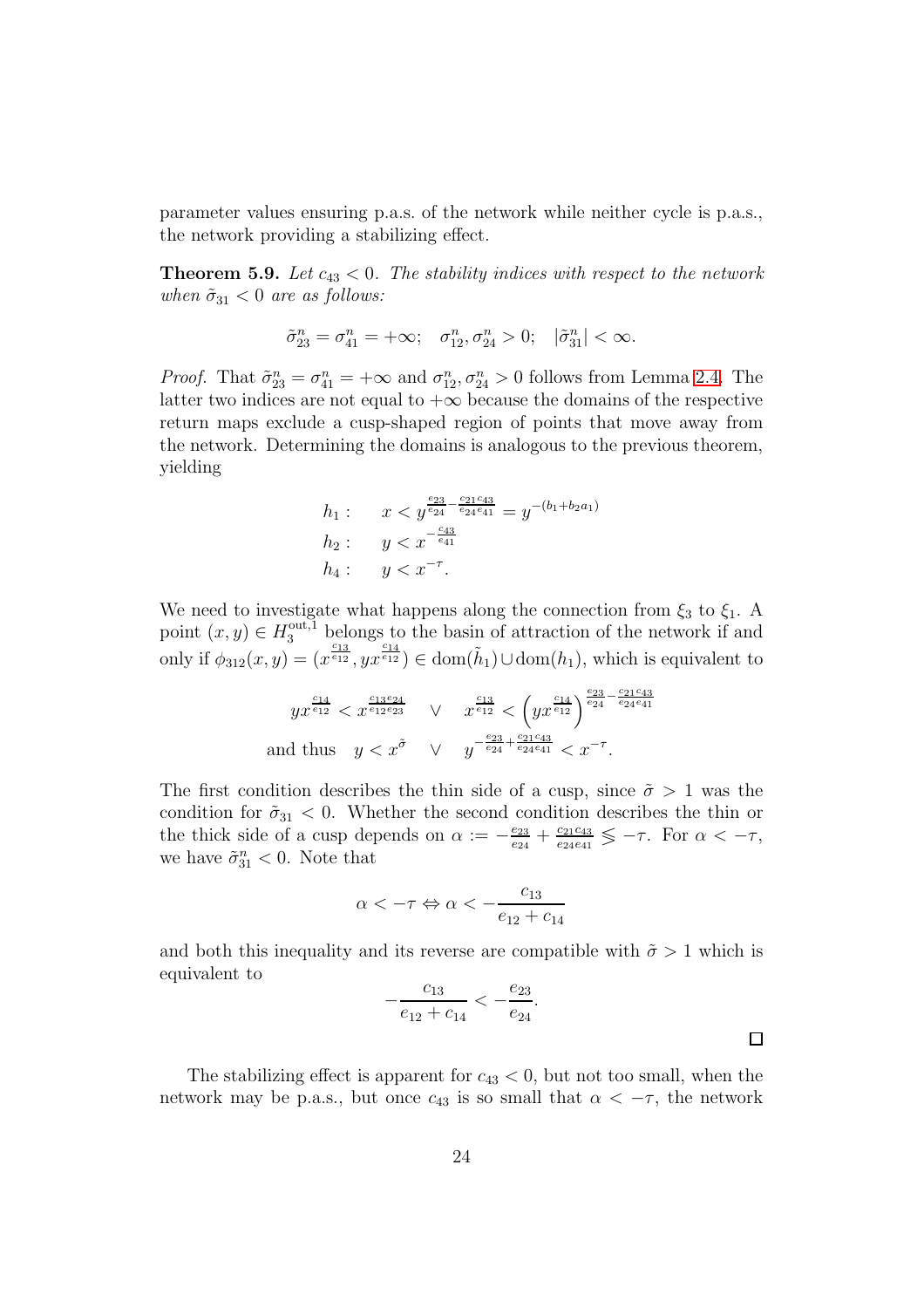loses its stability along the trajectory  $[\xi_3 \to \xi_1]$ . In either case, none of the individual cycles is p.a.s..

It is straightforward to see from the calculations in the previous proof that, when  $\alpha > -\tau$ , most points, that follow the network from a neighbourhood of  $[\xi_3 \to \xi_1]$ , end up in dom(h<sub>1</sub>), that is, they switch from the  $\xi_3$ - to the  $\xi_4$ -cycle. Analogous calculations show that points  $(x, y) \in H_4^{\text{out},1}$  will follow the network if  $\phi_{412}(x,y) = (yx^{\frac{c_{13}}{e_{12}}}, x^{\frac{c_{14}}{e_{12}}}) \in \text{dom}(\tilde{h}_1) \cup \text{dom}(h_1)$ . We have  $\phi_{412}(x, y) \in \text{dom}(\tilde{h}_1)$  if

$$
y > x^{\sigma}
$$

and  $\phi_{412}(x, y) \in \text{dom}(h_1)$  if

 $y < x^{-\tau}$ .

Since  $\sigma$  < 0 to have the stability indices in Theorem [5.9,](#page-23-0) almost all points coming from  $[\xi_4 \rightarrow \xi_1]$  will remain close to the network by following the  $\xi_4$ -cycle.

#### <span id="page-24-0"></span>5.3 The stabilizing mechanism

We now focus on the existence of what we have been referring to as a stabilizing mechanism or effect, for positive transverse eigenvalues, in the extreme situation when one cycle has all c-indices equal to  $-\infty$  and neither cycle is p.a.s.. We consider case (ii) in Proposition [5.3](#page-16-0) with the sole change given by  $c_{34} < 0$ . We thus have  $\delta < 0 < \delta$ . Note that we no longer need to have  $\sigma < 0$ (which we did when  $c_{34} > 0$ ) and so  $\sigma_{41}$  can have any sign or be equal to  $+\infty$ . The value of  $\sigma_{24}$  remains unchanged and equal to  $+\infty$ . Thus,  $\sigma_{24}^n = +\infty$  as well.

The main challenge, in terms of calculations, is that return maps no longer are contractions. The following lemmas provide the possible information about the n-index for each connection. The proof is analogous for the first three lemmas so we present only the first one in detail. The quantities required for these results are given next for ease of reference:

$$
\gamma_n = \tilde{\rho}^n \alpha - \tilde{\nu} \sum_{k=0}^{n-1} \tilde{\rho}^k
$$
  
\n
$$
\tilde{\gamma}_n = \tilde{\rho}^n \frac{e_{24}}{e_{23}} - \tilde{\nu} \sum_{k=0}^{n-1} \tilde{\rho}^k
$$
  
\n
$$
\tilde{\zeta}_n = -\tilde{\tau} \sum_{k=0}^n \tilde{\rho}^k
$$
  
\n
$$
\bar{\gamma}_n = \tilde{\rho}^n \tilde{\sigma} - \tilde{\tau} \sum_{k=0}^{n-1} \tilde{\rho}^k
$$
  
\n
$$
\bar{\eta}_n = -\tilde{\delta} \sum_{k=0}^n \tilde{\rho}^k
$$
  
\n
$$
\bar{\eta}_n = -\tilde{\delta} \sum_{k=0}^n \tilde{\rho}^k
$$

**Lemma 5.10.** If there exists an  $n \in \mathbb{N}$  such that  $\bar{\gamma}_n < 1 < \gamma_n$  then  $\sigma_{12}^n < 0$ . Otherwise,  $0 < \sigma_{12}^n < +\infty$ .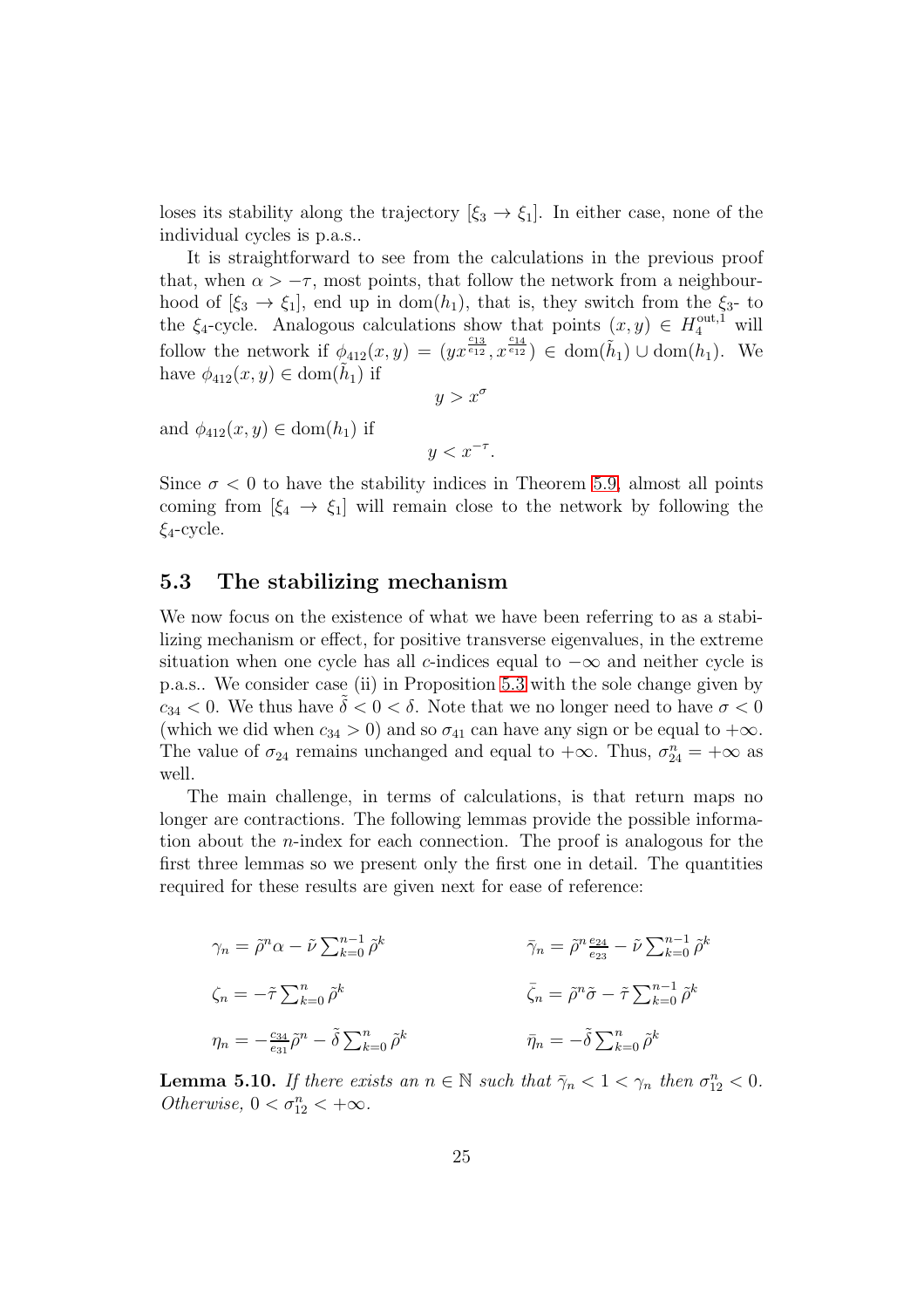Proof. Consider the set

$$
\mathcal{E}_0 = (\text{dom}(h_1) \cup \text{dom}(\tilde{h}_1))^c \subset H_1^{\text{out},2},
$$

describing the points along the connection  $[\xi_1 \rightarrow \xi_2]$  which are removed from a neighbourhood of the network. The domains are given by the following inequalities, where  $\alpha = \frac{e_{24}}{e_{22}}$  $\frac{e_{24}}{e_{23}} - \frac{c_{21}c_{34}}{e_{23}e_{31}}$  $\frac{c_{21}c_{34}}{e_{23}e_{31}}>0$ 

$$
\tilde{h}_1: \qquad y < x^{\alpha} \nh_1: \qquad x < y^{\frac{e_{23}}{e_{24}}}
$$

This gives

$$
\mathcal{E}_0 = \{(x, y) \mid x^{\alpha} < y < x^{\frac{e_{24}}{e_{23}}}\}
$$

Note that  $\frac{e_{24}}{e_{23}} < 1$  and  $\frac{e_{24}}{e_{23}} < \alpha$ . Define the preimages, describing points which leave a neighbourhood of the network after a finite number of iterates,

$$
\mathcal{E}_n:=\tilde{h}_1^{-n}(\mathcal{E}_0)
$$

which can be described by

$$
\mathcal{E}_n = \{(x, y) \mid x^{\gamma_n} < y < x^{\bar{\gamma}_n}\}
$$

with  $\gamma_n$  and  $\bar{\gamma}_n$  as above. Both these sequences are monotonically increasing as can be seen by the fact that

$$
\gamma_{n+1} - \gamma_n = (\tilde{\rho}^{n+1} - \tilde{\rho}^n)\alpha - \tilde{\nu}\tilde{\rho}^n
$$
  
\n
$$
= \tilde{\rho}^n \left( (\tilde{\rho} - 1)\alpha - \frac{e_{24}}{e_{23}} (\tilde{\rho} - 1) - \frac{c_{21}}{e_{23}} \tilde{\delta} \right)
$$
  
\n
$$
= \tilde{\rho}^n \left( (\tilde{\rho} - 1)(\alpha - \frac{e_{24}}{e_{23}}) - \frac{c_{21}}{e_{23}} \tilde{\delta} \right)
$$
  
\n
$$
= \tilde{\rho}^n \left( (\tilde{\rho} - 1)(-\frac{c_{21}c_{34}}{e_{23}e_{31}}) - \frac{c_{21}}{e_{23}} \tilde{\delta} \right)
$$
  
\n
$$
> 0,
$$

and analogously for  $\bar{\gamma}_{n+1} - \bar{\gamma}_n = -\frac{c_{21}}{c_{22}}$  $\frac{c_{21}}{e_{23}}\tilde{\delta}\tilde{\rho}^n>0.$ 

As long as either  $\gamma_n, \bar{\gamma}_n < 1$  or  $\gamma_n, \bar{\gamma}_n > 1$  the set  $\mathcal{E}_n$  is a thin cusp-shaped region, and we get  $\sigma_{12}^n > 0$  by the standard argument from Lemma [2.5,](#page-5-1) which we use in these cases. However, if there is an  $n \in \mathbb{N}$  such that  $\bar{\gamma}_n < 1 < \gamma_n$ , then  $\mathcal{E}_n$  is a thick cusp, and we get  $\sigma_{12}^n < 0$  by similar arguments as above.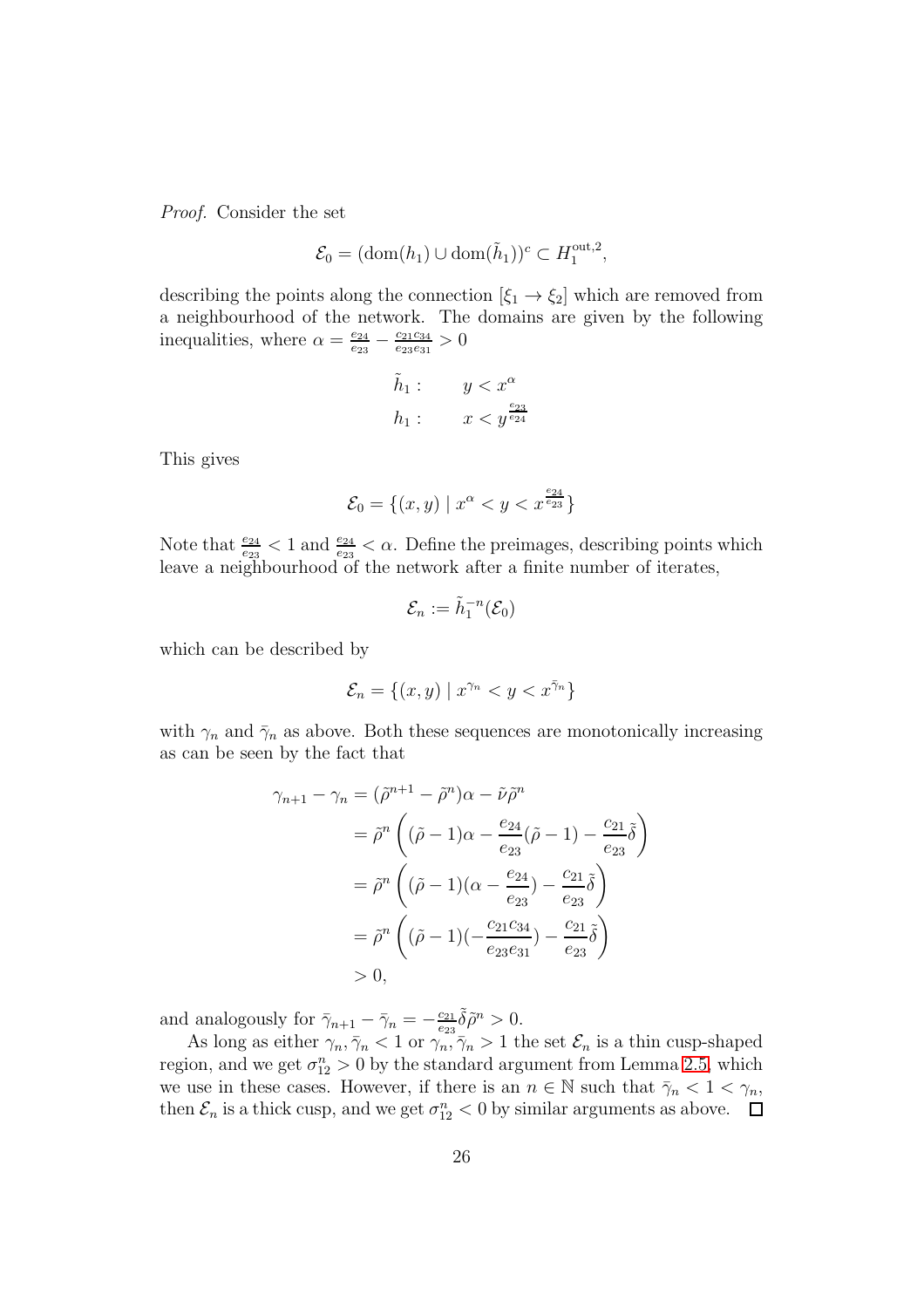Note that a sufficient condition for  $\sigma_{12}^n < 0$  is that  $\alpha > 1$  in which case we have  $\bar{\gamma}_0 < 1 < \gamma_0$ .

**Lemma 5.11.** If there exists an  $n \in \mathbb{N}$  such that  $\bar{\zeta}_n < 1 < \zeta_n$  then  $\tilde{\sigma}_{31}^n < 0$ . Otherwise,  $0 < \tilde{\sigma}_{31}^{n} < +\infty$ .

*Proof.* The points in  $H_3^{\text{out},1}$  $_{3}^{\text{out},1}$  that do not stay near the network are those in

$$
\mathcal{F}_0 = \{(x, y) \mid \phi_{312}(x, y) = (x^{\frac{c_{13}}{e_{12}}}, yx^{\frac{c_{14}}{e_{12}}}) \notin \text{dom}(\tilde{h}_1) \cup \text{dom}(h_1)\}\
$$

$$
= \{(x, y) \mid x^{\alpha \frac{c_{13}}{e_{12}}} < yx^{\frac{c_{14}}{e_{12}}} < x^{\frac{e_{24}}{e_{23}}\frac{c_{13}}{e_{12}}}\}
$$

$$
= \{(x, y) \mid x^{\alpha \frac{c_{13}}{e_{12}} - \frac{c_{14}}{e_{12}}} < y < x^{\frac{c_{24}}{e_{23}}\frac{c_{13}}{e_{12}} - \frac{c_{14}}{e_{12}}}\}
$$

$$
= \{(x, y) \mid x^{-\tilde{\tau}} < y < x^{\tilde{\sigma}}\}
$$

Note that  $c_{34} < 0$  ensures  $\tilde{\sigma} < -\tilde{\tau}$  so that  $\mathcal{F}_0$  is non-empty. The preimages of  $\mathcal{F}_0$  under the return map  $\tilde{h}_3$  are given by

$$
\zeta_n = -\tilde{\tau} \sum_{k=0}^n \tilde{\rho}^k \quad \text{and} \quad \bar{\zeta}_n = \tilde{\rho}^n \tilde{\sigma} - \tilde{\tau} \sum_{k=0}^{n-1} \tilde{\rho}^k
$$

where  $\zeta_n$  and  $\bar{\zeta}_n$  are as above. These sequences are again monotonically increasing and the result follows.  $\Box$ 

**Lemma 5.12.** If there exists an  $n \in \mathbb{N}$  such that  $\bar{\eta}_n < 1 < \eta_n$  then  $\tilde{\sigma}_{23}^n < 0$ . Otherwise,  $0 < \tilde{\sigma}_{23}^n < +\infty$ .

*Proof.* The set of points in  $H_2^{\text{out},3}$  $_{2}^{\text{out,3}}$  that do not remain close to the network is

$$
\mathcal{G}_0 = \{(x, y) \in \text{dom}(\phi_{231}) \mid \phi_{312} \circ \phi_{231}(x, y) \notin \text{dom}(\tilde{h}_1) \cup \text{dom}(h_1)\}\
$$
  
\n
$$
= \{(x, y) \in \text{dom}(\phi_{231}) \mid (x^{\frac{c_{32}c_{13}}{e_{31}c_{12}}}, yx^{\frac{c_{34}}{e_{31}} + \frac{c_{32}c_{14}}{e_{31}c_{12}}}) \notin \text{dom}(\tilde{h}_1) \cup \text{dom}(h_1)\}\
$$
  
\n
$$
= \{(x, y) \in \text{dom}(\phi_{231}) \mid x^{\alpha \frac{c_{32}c_{13}}{e_{31}c_{12}}} \leq yx^{\frac{c_{34}}{e_{31}} + \frac{c_{32}c_{14}}{e_{31}c_{12}}} \leq x^{\frac{c_{24}}{e_{23}}\frac{c_{32}c_{13}}{e_{31}c_{12}}}\}
$$
  
\n
$$
= \{(x, y) \in \text{dom}(\phi_{231}) \mid x^{-\tilde{\delta} - \frac{c_{34}}{e_{31}}\tilde{\rho}} \leq y < x^{-\tilde{\delta}}\}.
$$

Preimages under iteration of  $\tilde{h}_2(x, y) = (x^{\tilde{\rho}}, yx^{\tilde{\delta}})$  are of the form

$$
\tilde{h}_2^{-n}(\mathcal{G}_0) = \{(x, y) \in \text{dom}(\phi_{231}) \mid x^{\eta_n} < y < x^{\bar{\eta}_n}\}
$$

with  $\eta_n$  and  $\bar{\eta}_n$  as above. Both sequences increase monotonically concluding the proof.  $\Box$ 

**Lemma 5.13.** If  $\sigma < 0$  then  $\tilde{\sigma}_{41}^n = +\infty$ . If  $\sigma \in (0,1)$  then  $0 < \tilde{\sigma}_{41}^n < +\infty$ . If  $\sigma > 1$  then  $\tilde{\sigma}_{41}^n < 0$ .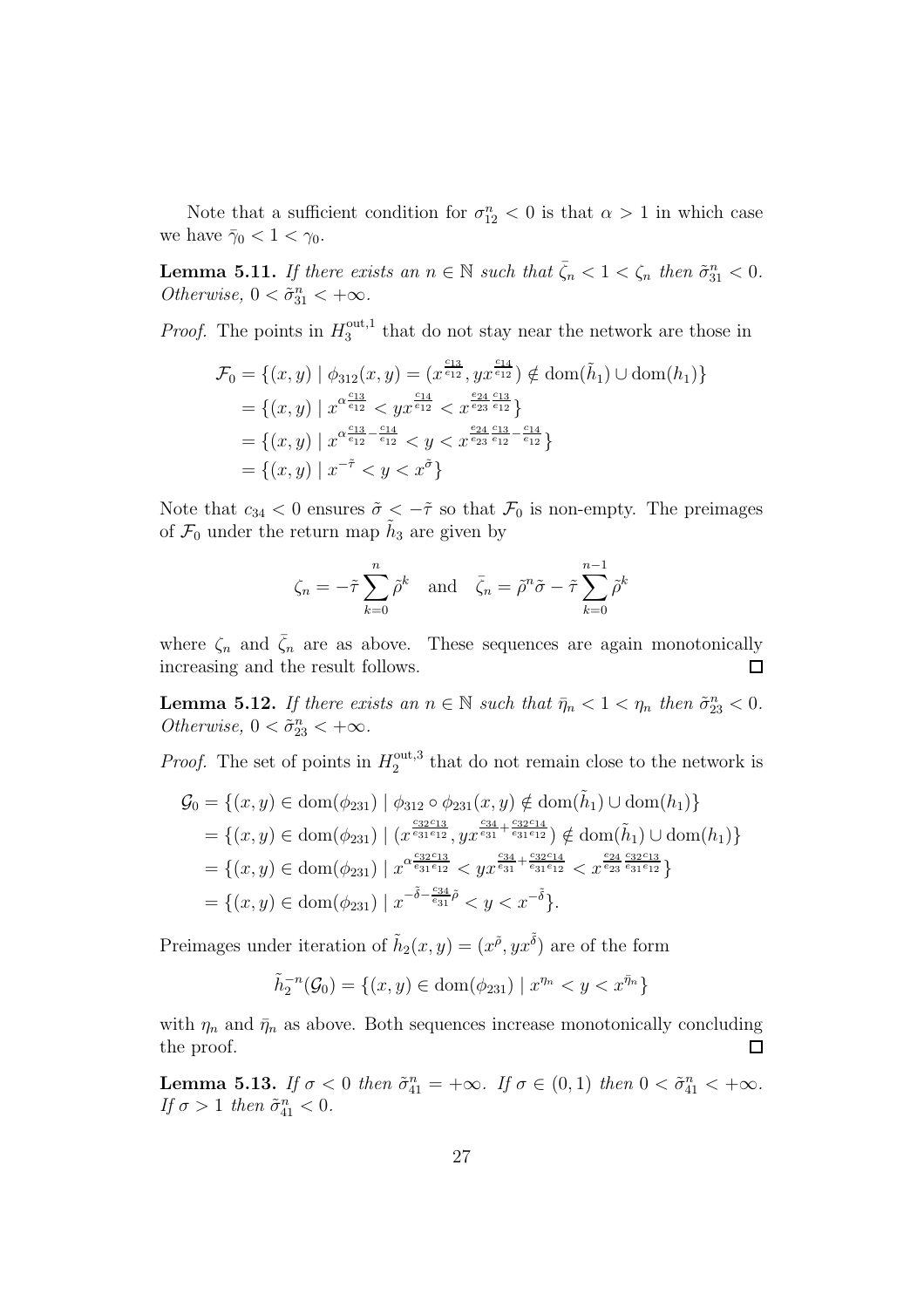Proof. We want to look at

$$
H_0 = \{(x, y) \mid \phi_{412}(x, y) = (yx^{\frac{c_{13}}{e_{12}}}, x^{\frac{c_{14}}{e_{12}}}) \notin \text{dom}(\tilde{h}_1) \cup \text{dom}(h_1)\}
$$
  
= 
$$
\{(x, y) \mid y^{\alpha} x^{\alpha \frac{c_{13}}{e_{12}}} < x^{\frac{c_{14}}{e_{12}}} < y^{\frac{c_{24}}{e_{23}} \frac{c_{24}}{e_{12}}} \}
$$
  
= 
$$
\{(x, y) \mid x^{\sigma} < y < x^{\beta}\}
$$

where

$$
\beta = -\frac{1}{\alpha} \left( \alpha \frac{c_{13}}{e_{12}} - \frac{c_{14}}{e_{12}} \right) = \frac{1}{\alpha} \frac{c_{14}}{e_{12}} - \frac{c_{13}}{e_{12}} = \frac{\tilde{\tau}}{\alpha}.
$$

Since  $\tilde{\tau} < 0 < \alpha$ , we have  $\beta < 0$ .<sup>[1](#page-27-0)</sup> Therefore, it does not place a restriction on the intersection of  $H_0$  with small neighbourhoods. Since  $h_4$  is a contraction  $(\delta > 0)$  we do not have to worry about preimages. Thus, following our earlier reasoning we get

- (a) If  $\sigma < 0$ , then  $H_0 = \emptyset$  and  $\sigma_{41}^n = +\infty$ ;
- (b) If  $\sigma \in (0,1)$ , then  $H_0$  is a thin cusp and  $\sigma_{41}^n > 0$  (but finite);
- (c) If  $\sigma > 1$ , then  $H_0$  is a thick cusp and  $\sigma_{41}^n < 0$ .

Notice that the sign of  $\sigma_{41}^n$  depends on  $\sigma$  in the same way as that of  $\sigma_{41}$ in Proposition [5.2.](#page-15-2)

We can now describe under which conditions the stabilizing effect of joining the cycles in a network is apparent to produce a p.a.s. network with two positive transverse eigenvalues.

**Proposition 5.14.** Assuming  $-c_{34} < e_{31}$ , all n-indices are positive provided

$$
\sigma < \min\{-\frac{e_{23}}{e_{24}}, -\frac{e_{23}}{e_{24}c_{32}}(e_{31} + c_{34})\}
$$

and

$$
1 - \frac{c_{21}}{e_{23}} < \frac{e_{24}}{e_{23}} < 1 - \frac{c_{21}}{e_{23}} \frac{-c_{34}}{e_{31}}.
$$

*Proof.* A sufficient condition for  $\tilde{\sigma}_{31}^n > 0$  is  $\tilde{\sigma} > 1$ . Then it is always  $\zeta_n, \bar{\zeta}_n > 1$ . Note that  $\tilde{\sigma} > 1$  is equivalent to

$$
\sigma<-\frac{e_{23}}{e_{24}}.
$$

 $\Box$ 

<span id="page-27-0"></span><sup>&</sup>lt;sup>1</sup>The fact that  $\tilde{\tau} < 0$  follows from the two ways of writing it: as  $\tilde{\tau} = \tilde{\sigma}(\tilde{\rho} - 1) + \frac{c_{13}c_{21}}{e_{12}e_{23}}\tilde{\delta}$ or as  $\tilde{\tau} = -\tilde{\sigma} + \frac{c_{34}}{c_{32}}\tilde{\rho}$ . If  $\tilde{\tau}$  were positive then the first expression would imply  $\tilde{\sigma} > 0$ , while the second would give  $\tilde{\sigma} < 0$ .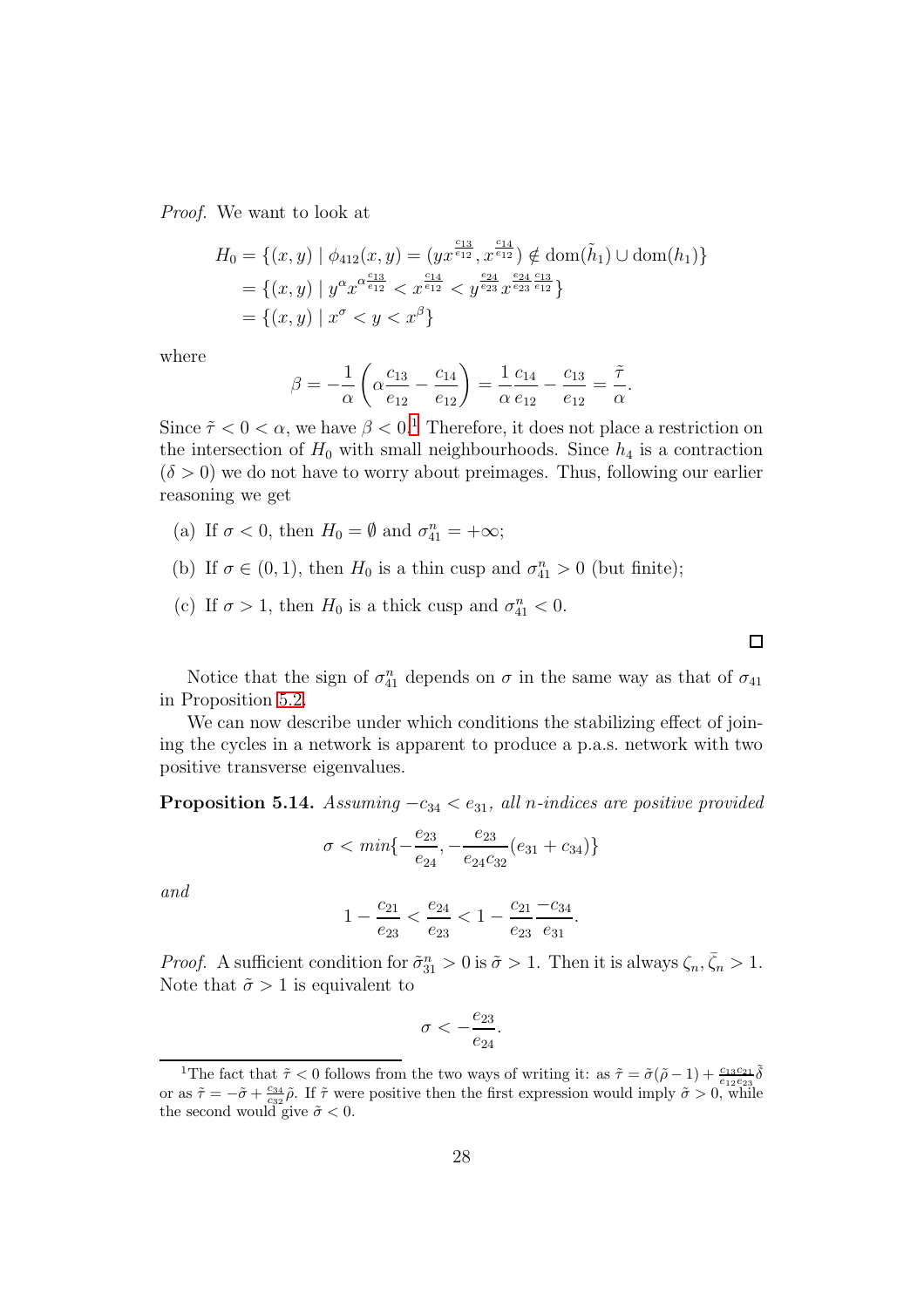Note that this condition is satisfied only if  $\sigma < 0$  in which case  $\sigma_{41} = \sigma_{41}^n =$  $+\infty$ .

A sufficient condition for  $\tilde{\sigma}_{23}^n > 0$  is  $\bar{\eta}_0 = -\tilde{\delta} > 1$ . This is equivalent to

$$
-\frac{c_{34}}{e_{31}} - \sigma \frac{c_{32}e_{24}}{e_{23}e_{31}} > 1 \Leftrightarrow
$$
  

$$
\Leftrightarrow \sigma \frac{c_{32}e_{24}}{e_{23}e_{31}} < -1 - \frac{c_{34}}{e_{31}} \Leftrightarrow
$$
  

$$
\Leftrightarrow \sigma < -\frac{e_{23}}{c_{32}e_{24}}(e_{31} + c_{34})
$$

The last inequality is compatible with the upper bound for  $\sigma$ .

and

A sufficient condition for  $\tilde{\sigma}_{12}^n > 0$  is that  $\alpha < 1$ , providing the last inequality in the statement of the theorem, and  $\bar{\gamma}_1 > 1$ . We have, using the last upper bound for  $\sigma$ ,

$$
\bar{\gamma}_1 = \frac{e_{24}}{e_{23}} - \frac{c_{21}c_{34}}{e_{23}e_{31}} - \sigma \frac{c_{21}c_{34}c_{32}}{e_{23}^2 e_{31}} > \frac{e_{24}}{e_{23}} + \frac{c_{21}}{e_{23}}
$$

$$
\frac{e_{24}}{e_{23}} + \frac{c_{21}}{e_{23}} > 1 \Leftrightarrow 1 - \frac{c_{21}}{e_{23}} < \frac{e_{24}}{e_{23}}.
$$

# <span id="page-28-0"></span>6 Stability of each cycle versus stability of the network

We have seen that it is possible to join two cycles in a network in the following stability-related ways:

- only one p.a.s. cycle leading to a p.a.s. network;
- two non-p.a.s. cycles to produce a p.a.s. network.

The second case illustrates a stabilizing effect of joining cycles into networks which appears common. However, as the next theorem demonstrates, it is possible to obtain a non-p.a.s. network by joining a p.a.s. cycle with a nonp.a.s. cycle.

**Theorem 6.1.** A non-p.a.s. network may be constructed from a p.a.s. cycle and a non-p.a.s. cycle.

Proof. We find a network that is not p.a.s. even though one of its cycles is. Therefore, we look at the case  $c_{34} < 0$  as in Proposition [5.6.](#page-19-2) We choose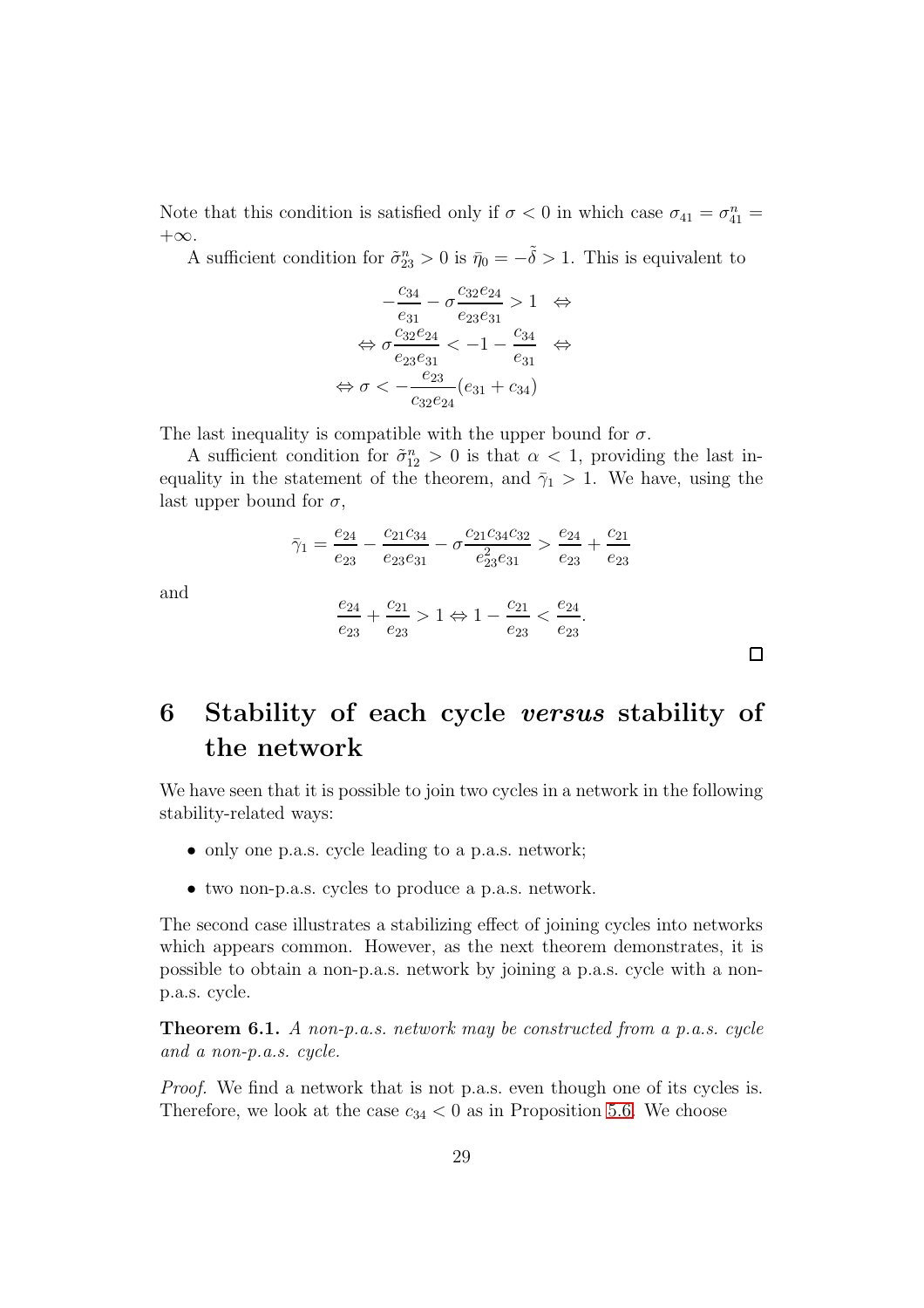- $b_1 + b_2 a_1 \in (-1, 0)$ , such that  $\tilde{\sigma}_{12}^n \ge \tilde{\sigma}_{12} > 0$ ,
- $\sigma > 1$ , such that  $\sigma_{41} < 0$  by Proposition [5.2.](#page-15-2)

The other stability indices are  $\sigma_{24} = \tilde{\sigma}_{31} = +\infty$  and  $\tilde{\sigma}_{23} > 0$ . So the  $\xi_3$ -cycle is p.a.s. and we need to find conditions such that  $\sigma_{41}^n < 0$ .

From the calculations in the proof of Theorem [5.8](#page-21-0) we know that the complement of  $dom(h_1) \cup dom(\tilde{h}_1)$  in  $H_1^{out,2}$  $i_1^{\text{out},2}$  is given by

<span id="page-29-0"></span>
$$
x^{-(b_1+b_2a_1)} < y < x^{\frac{e_{24}}{e_{23}}} \tag{4}
$$

So a sufficient condition for  $\sigma_{41}^n < 0$  is that the preimage of [\(4\)](#page-29-0) under  $\phi_{412}$ is the thick side of a cusp in  $H_4^{\text{out},1}$ <sup>out,1</sup>. With  $\phi_{412}(x, y) = (x^{\frac{c_{13}}{e_{12}}}y, x^{\frac{c_{14}}{e_{12}}})$  we find that  $\phi_{412}(x, y)$  fulfilling [\(4\)](#page-29-0) is equivalent to

$$
x^{-\frac{c_{13}}{e_{12}}(b_1+b_2a_1)}y^{-(b_1+b_2a_1)} < x^{\frac{c_{14}}{e_{12}}} < x^{\frac{c_{13}e_{24}}{e_{12}e_{23}}}y^{\frac{e_{24}}{e_{23}}}
$$
  
\n
$$
\Leftrightarrow x^{-\frac{c_{13}}{e_{12}}(-\frac{e_{24}}{e_{23}}+\frac{c_{34}e_{21}}{e_{31}e_{23}})-\frac{c_{14}}{e_{12}} < y^{-\frac{e_{24}}{e_{23}}+\frac{c_{34}e_{21}}{e_{31}e_{23}}} \wedge x^{\sigma} < y
$$
  
\n
$$
\Leftrightarrow x^{-\tilde{\tau}} < y^{-\frac{e_{24}}{e_{23}}+\frac{c_{34}e_{21}}{e_{31}e_{23}}} \wedge x^{\sigma} < y
$$

Because of  $\sigma > 1$  the second condition describes the thick side of a cusp. The same is true for the first one if  $-\tilde{\tau}(-\frac{e_{24}}{e_{22}})$  $\frac{e_{24}}{e_{23}} + \frac{c_{34}c_{21}}{e_{31}e_{23}}$  $\frac{c_{34}c_{21}}{c_{31}c_{23}}$  $^{-1}$  > 1. This is the same as

$$
-\tilde{\tau} < -\frac{e_{24}}{e_{23}} + \frac{c_{34}c_{21}}{e_{31}e_{23}}
$$

Both sides of the inequality are less than zero and this is compatible with  $\tilde{\tau} > 0.$  $\Box$ 

We thus conclude with the observation that, even though the local stability index for heteroclinic connections is a useful tool, there is still a lot to be learnt about stability of heteroclinic networks.

Acknowledgements: The first author benefitted from financial support from the European Regional Development Fund through the programme COMPETE and from the Portuguese Government through the Fundação para a Ciˆencia e a Tecnologia (FCT) under the project PEst-C/MAT/UI0144/2011. This research was partly carried out during a visit of the second author to the Centro de Matemática da Universidade do Porto (CMUP) whose hospitality is gratefully acknowledged.

The second author thanks Reiner Lauterbach and Olga Podvigina for helpful discussions and email correspondence. Financial support of his aforementioned visit to Porto through the Nachwuchsfonds of the Mathematics Department at the University of Hamburg is also gratefully appreciated.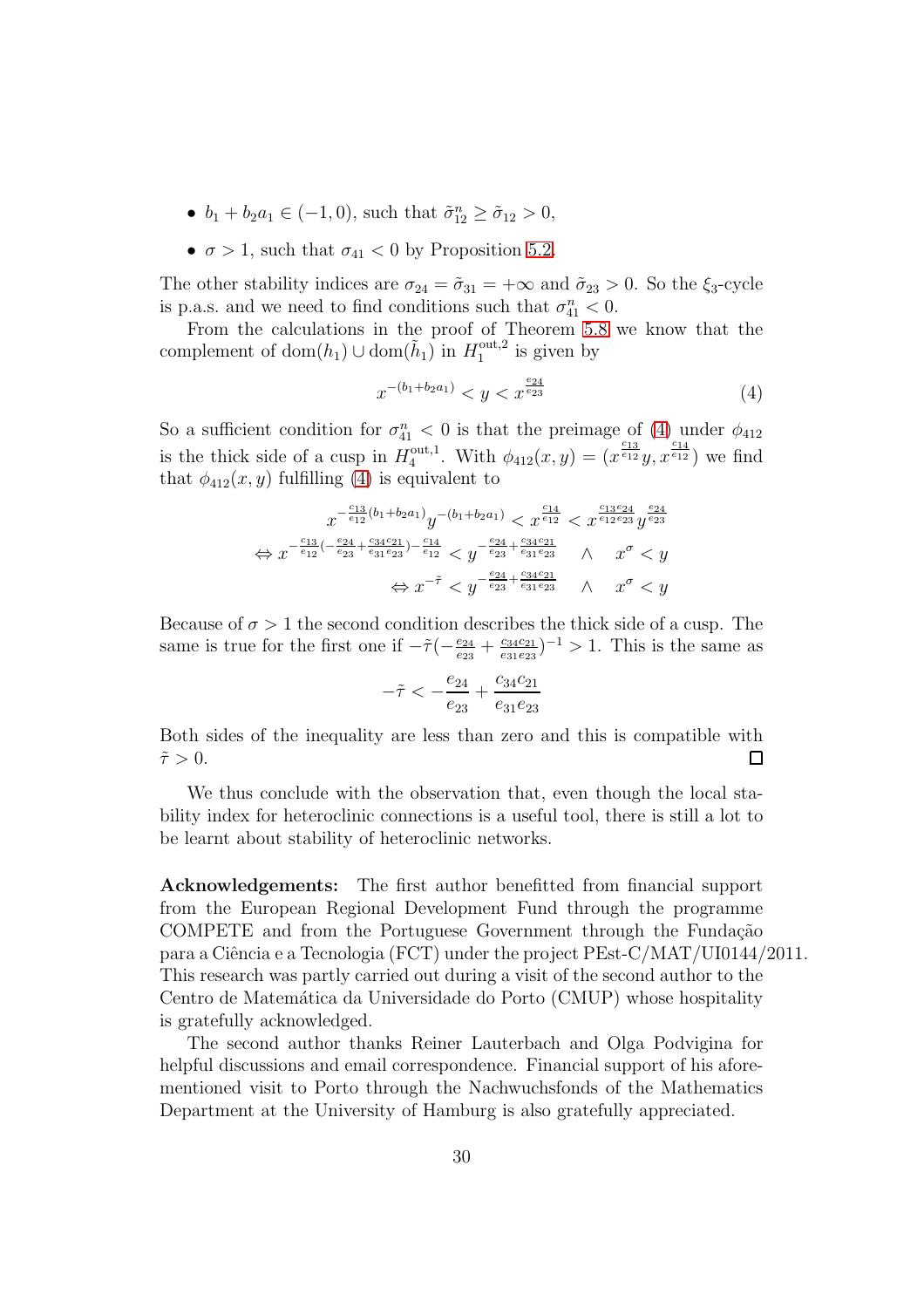#### ${\bf A}$  A simple  $(B_2^+)$  $_2^+,$   $B_2^+$ )-network

We construct a network with two  $B_2^+$ -cycles and provide the set-up for the study of the dynamics near the network by defining local and global maps.

Consider the finite Lie group  $\mathbb{Z}_2^3$  generated by the following elements of order 2:

$$
\kappa_2.(x_1, x_2, x_3, x_4) = (x_1, -x_2, x_3, x_4)
$$
  
\n
$$
\kappa_3.(x_1, x_2, x_3, x_4) = (x_1, x_2, -x_3, x_4)
$$
  
\n
$$
\kappa_4.(x_1, x_2, x_3, x_4) = (x_1, x_2, x_3, -x_4).
$$

It is easily seen that, for  $i \neq j$ ,  $Fix(\langle \kappa_i, \kappa_j \rangle)$  is a two-dimensional space of the form

$$
P_{1k} = \{ (x_1, x_2, x_3, x_4) \in \mathbb{R}^4 : x_i = x_j = 0, \ k \neq i, j \}.
$$

We further have  $Fix(\langle \kappa_2, \kappa_3, \kappa_4 \rangle) = L_1 = \{(x_1, 0, 0, 0) : x_1 \in \mathbb{R}\}.$  Let f be a vector field equivariant under this group action. Then, when restricted to one of the invariant planes, the vector field has the form (we write the equations in  $P_{12}$  for concreteness):

$$
\begin{cases}\n\dot{x_1} = a_1 x_1 + b_1 (x_1^2 + x_2^2) + c_1 x_1^3 \\
\dot{x_2} = a_2 x_2 + b_2 (x_1^2 + x_2^2) x_2 + d_1 x_1 x_2\n\end{cases}
$$

.

The origin is always an equilibrium. Assume  $a_2b_2 > 0$  so that there are no equilibria on the  $x_2$ -axis. Assume further that  $b_1^2 - 4a_1c_1 > 0$  so that there are two equilibria, other than the origin, on the  $x_1$ -axis. Set  $c_1 < 0$  and label these  $\xi_a$  and  $\xi_b$ , where the first coordinate of  $\xi_a$  is negative and the first coordinate of  $\xi_b$  is positive. Choose  $a_1, a_2 > 0$  so that the origin is a source and the remaining coefficients so that  $\xi_a$  is a saddle and  $\xi_b$  is a sink in  $P_{12}$ . In  $P_{13}$  and  $P_{14}$  coefficients can be chosen so that  $\xi_a$  is a sink and  $\xi_b$  a saddle.

We thus obtain a heteroclinic cycle made of three connections as follows:

$$
[\xi_a \to \xi_b]
$$
 in  $P_{12}$ ;  $[\xi_b \to \xi_a]$  in  $P_{13}$ ;  $[\xi_b \to \xi_a]$  in  $P_{14}$ .

There are two cycles:  $C_3 = [\xi_a \to \xi_b \to \xi_a] \subset P_{12} \cup P_{13}$  and  $C_4 = [\xi_a \to \xi_b \to \xi_b]$  $\xi_a \subset P_{12} \cup P_{14}$ . These correspond to the  $\xi_3$ - and  $\xi_4$ -cycles of [\[8\]](#page-36-6).

Dynamics near the network of  $B_2^+$ -cycles: In a way analogous to that used by Kirk and Silber [\[8\]](#page-36-6), we use the linearization at each equilibrium on the network to define local maps. Global maps are defined as small perturbations of the identity, conditioning the domain of definition of the return maps around each cycle in the network.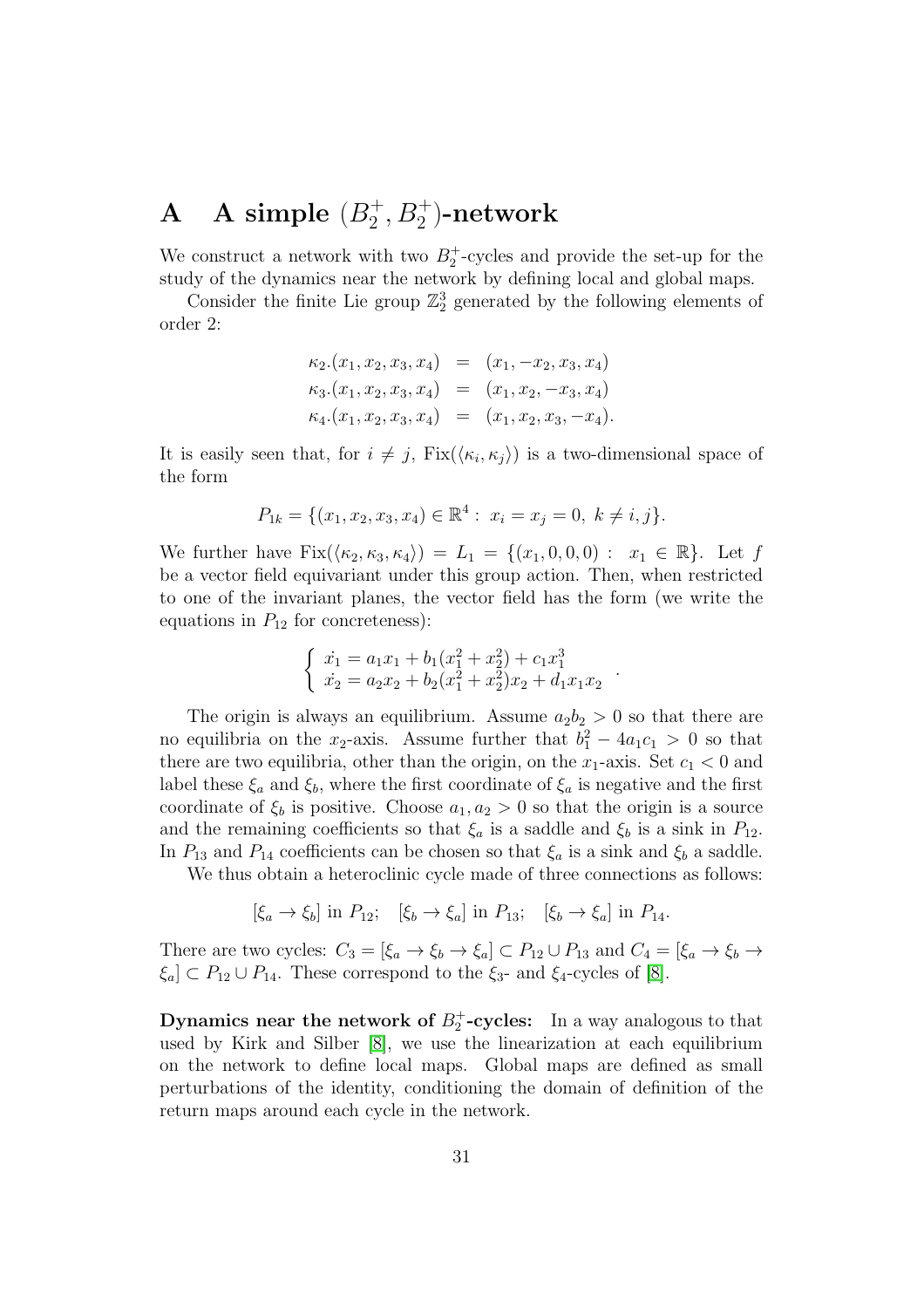

Figure 9: The  $B_2^+$ -cycles in the network.

Near  $\xi_a$  the local maps are defined for points in an incoming section to the flow approaching  $\xi_a$ ,  $H_{ai}^{in}$  for  $i = 3, 4$ , with image in an outgoing section to the flow leaving  $\xi_a$ ,  $H_{a2}^{\text{out}}$ . Linearize the flow near  $\xi_a$  to obtain

$$
\begin{cases}\n\dot{x}_1 = -r_a x_1 \\
\dot{x}_2 = e_{a2} x_2 \\
\dot{x}_3 = -c_{a3} x_3 \\
\dot{x}_4 = -c_{a4} x_4,\n\end{cases}
$$

where all the constants are positive.

Near  $\xi_b$ , the local maps are analogously defined but now we have two outgoing sections,  $H_{b3}^{\text{out}}$  and  $H_{b4}^{\text{out}}$ , and one incoming section,  $H_{b2}^{\text{in}}$ . Linearization of the flow near  $\xi_b$  provides

$$
\begin{cases}\n\dot{x_1} = -r_b x_1 \\
\dot{x_2} = -c_{b2} x_2 \\
\dot{x_3} = e_{b3} x_3 \\
\dot{x_4} = e_{b4} x_4,\n\end{cases}
$$

where again all the constants are positive. Assume from now on, and without loss of generality, that  $e_{b3} > e_{b4}$ .

The coordinates for the sections to the flow are as follows:

$$
H_{a2}^{\text{out}} = H_{b2}^{\text{in}} = \{ (x_1, 1, x_3, x_4) \}
$$
  
\n
$$
H_{a3}^{\text{in}} = H_{b3}^{\text{out}} = \{ (x_1, x_2, 1, x_4) \}
$$
  
\n
$$
H_{a4}^{\text{in}} = H_{b4}^{\text{out}} = \{ (x_1, x_2, x_3, 1) \}.
$$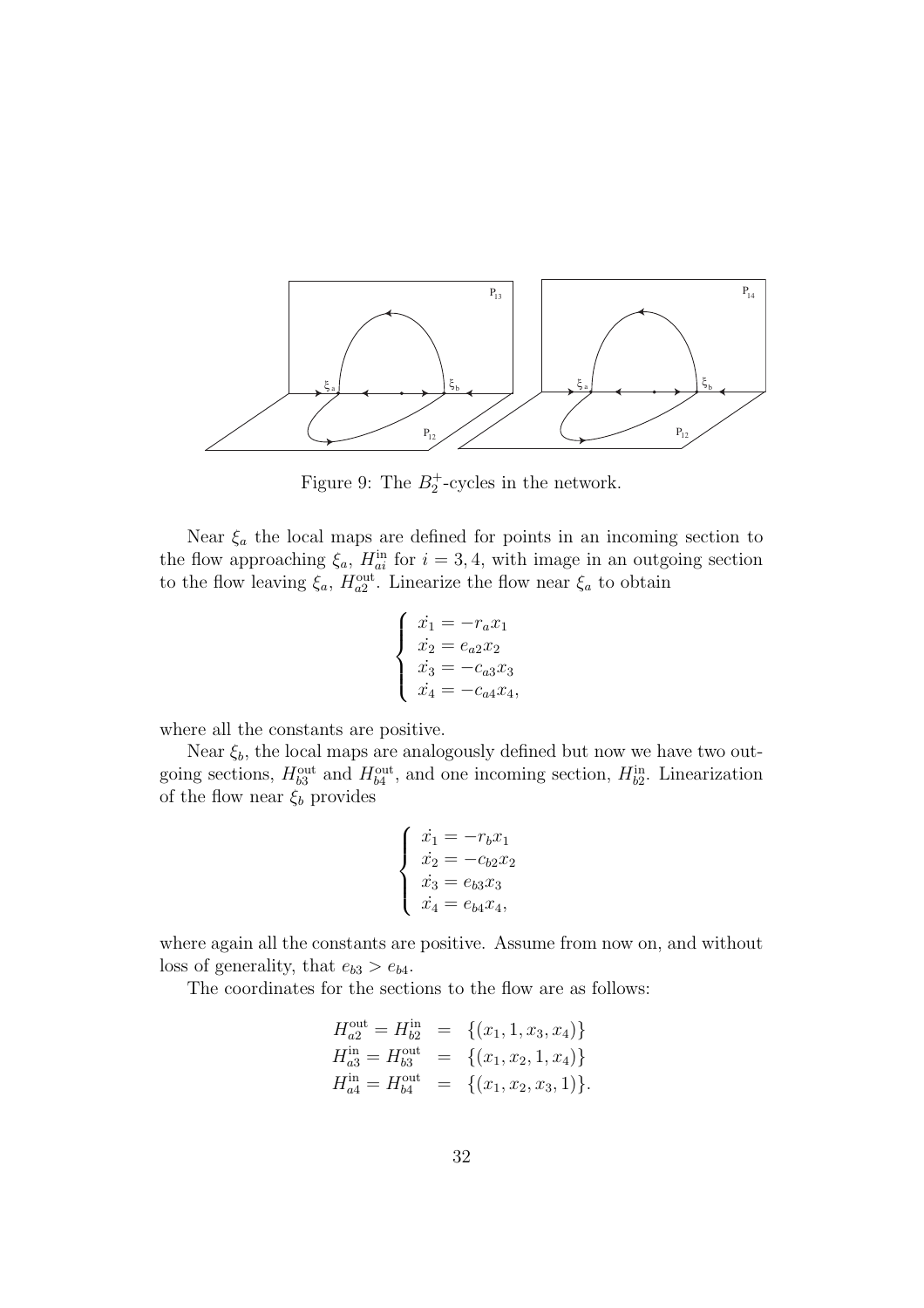The standard construction of the local maps using the linearized flow gives the following:

$$
\varphi_{a3}: H_{a3}^{\text{in}} \to H_{a2}^{\text{out}}, \quad \varphi_{a3}(x_1, x_2, 1, x_4) = \left(x_1 x_2^{\frac{r_a}{e_{a2}}}, 1, x_2^{\frac{c_{a3}}{e_{a2}}}, x_4 x_2^{\frac{c_{a4}}{e_{a2}}}\right)
$$
  

$$
\varphi_{b3}: H_{b2}^{\text{in}} \to H_{b3}^{\text{out}}, \quad \varphi_{b3}(x_1, 1, x_3, x_4) = \left(x_1 x_3^{\frac{r_b}{e_{33}}}, x_3^{\frac{c_{b2}}{e_{33}}}, 1, x_4 x_3^{\frac{c_{b4}}{e_{53}}}\right)
$$
  

$$
\varphi_{a4}: H_{a4}^{\text{in}} \to H_{a2}^{\text{out}}, \quad \varphi_{a4}(x_1, x_2, x_3, 1) = \left(x_1 x_2^{\frac{r_a}{e_{a2}}}, 1, x_3 x_2^{\frac{c_{a3}}{e_{a2}}}, x_2^{\frac{c_{a4}}{e_{a2}}}\right)
$$
  

$$
\varphi_{b4}: H_{b2}^{\text{in}} \to H_{b3}^{\text{out}}, \quad \varphi_{b4}(x_1, 1, x_3, x_4) = \left(x_1 x_4^{\frac{r_b}{e_{b4}}}, x_4^{\frac{c_{b2}}{e_{b4}}}, x_3 x_4^{\frac{c_{b3}}{e_{b4}}}, 1\right)
$$

The domain of definition of the maps  $\varphi_{b3}$  and  $\varphi_{b4}$  is, respectively, constrained by the inequalities

$$
(1 - \epsilon)x_3^{\frac{e_{b4}}{e_{b3}}} > x_4 \ge 0
$$
 and  $(1 - \epsilon)x_4^{\frac{e_{b3}}{e_{b4}}} > x_3 \ge 0$ ,

in the respective (local) coordinates. By composing these local maps with global maps analogous to those used by [\[8\]](#page-36-6), without resorting to polar coordinates however, we obtain four return maps, one for each connection belonging to each cycle. These are, for  $C_3$ ,

$$
g_{3a} : H_{a3}^{\text{in}} \to H_{a3}^{\text{in}}
$$

$$
g_{3b} : H_{b2}^{\text{in}} \to H_{b2}^{\text{in}}
$$

and, for  $C_4$ ,

$$
g_{4a} : H_{a4}^{\text{in}} \to H_{a4}^{\text{in}}
$$

$$
g_{4b} : H_{b2}^{\text{in}} \to H_{b2}^{\text{in}}.
$$

The return maps are given by:

$$
g_{3a}(x_1, x_2, 1, x_4) = \left(A_1 x_1 x_2^{\frac{r_a}{e_{a2}} + \frac{c_{a3}r_b}{e_{a2}e_{b3}}}, B_1 x_2^{\tilde{\rho}}, 1, C_1 x_4 x_2^{\tilde{\delta}}\right),
$$

with  $0 \le x_4 < k_1^{3a}(1 - \epsilon)x$  $\frac{c_{a3}}{e_{a2}}(\frac{e_{b4}}{e_{b3}} - \frac{c_{a4}}{c_{a3}})$  $\overset{e_{a2} \backsim e_{b3}}{2}, \overset{c_{a3}, \prime}{;}$ 

$$
g_{3b}(x_1, 1, x_3, x_4) = \left(A_2 x_1 x_3^{\frac{r_b}{e_{b3}} + \frac{c_{b2}r_a}{e_{a2}e_{b3}}}, 1, B_2 x_3^{\tilde{\rho}}, C_2 x_4 x_3^{\frac{e_{b4}}{e_{b3}}(\rho-1)}\right),
$$

with  $0 \le x_4 < k_2^{3a}(1 - \epsilon)x$  $\frac{e_{b4}}{e_{b3}}$  $\overset{e_{b3}}{3};$ 

$$
g_{4a}(x_1, x_2, x_3, 1) = \left(D_1 x_1 x_2^{\frac{r_a}{e_{a2}} + \frac{c_{a4}r_b}{e_{a2}e_{b4}}}, E_1 x_2^{\rho}, x_3 x_2^{\delta}, 1\right),
$$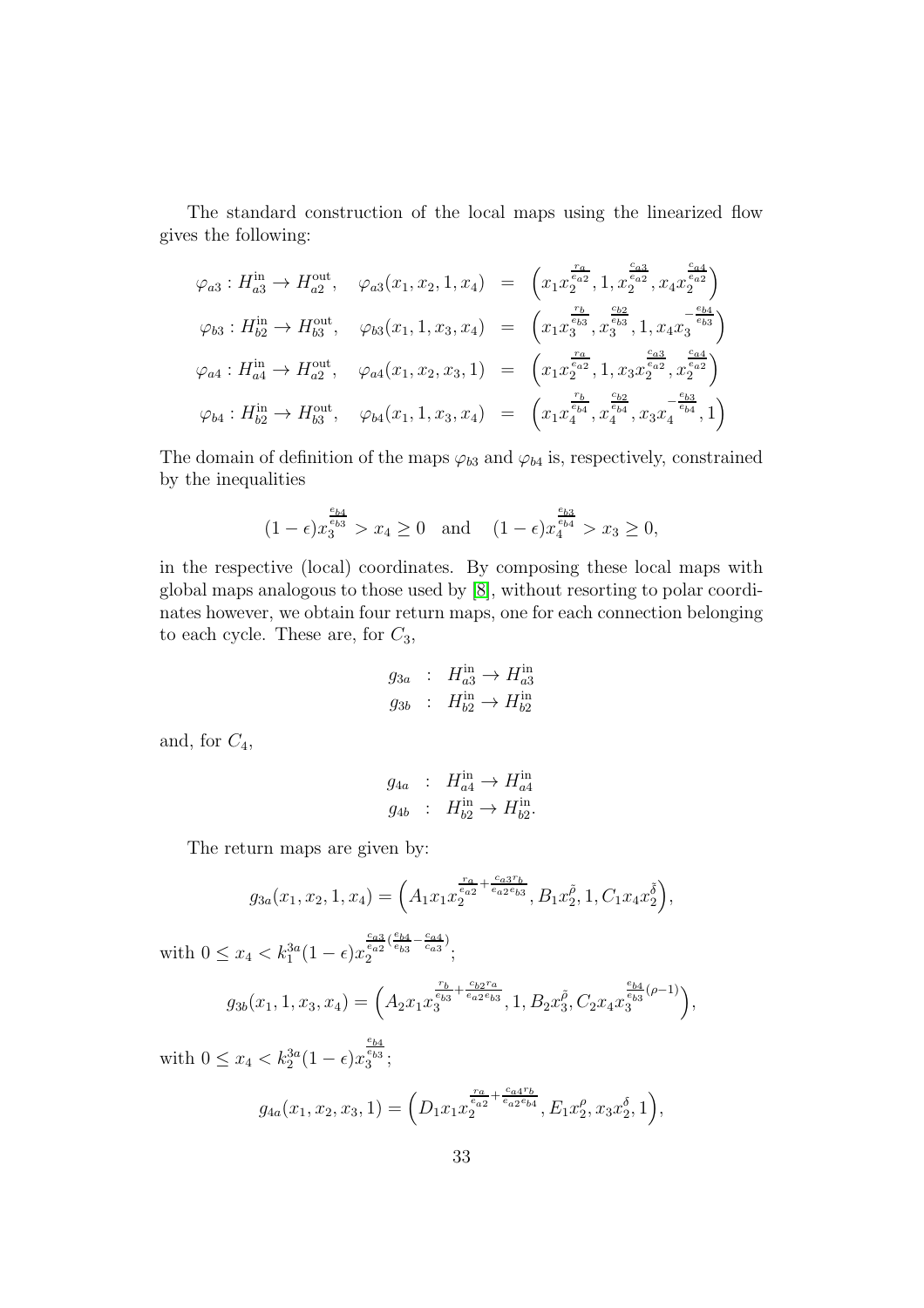with  $0 \le x_3 < k_2^{3a}(1 - \epsilon)x$  $\frac{c_{a4}}{e_{a2}}(\frac{e_{b3}}{e_{b4}}-\frac{c_{a3}}{c_{a4}})$  $\overset{e_{a2}\tiny e_{b4}}{2}$   $\overset{e_{a4}\tiny e_{a4}}{;}$  $g_{4b}(x_1,1,x_3,x_4)=\Bigl(D_2x_1x$  $\frac{r_b}{e_{b4}} + \frac{c_{b2}r_a}{e_{b4}e_{a2}}$  $_4^{e_{b4}-e_{b4}e_{a2}}, 1, E_2x_3x$  $\frac{e_{b3}}{e_{b4}}(\tilde{\rho}-1)$  $\frac{e_{b4}}{4}^{(\rho-1)}, F_2 x_4^{\rho}$ 

with  $0 \le x_3 < k_2^{3a}(1 - \epsilon)x$  $\frac{e_{b3}}{e_{b4}}$  $\frac{e_{b4}}{4}$ , where

$$
\rho := \frac{c_{a4}c_{b2}}{e_{a2}e_{b4}}, \quad \delta := \frac{c_{a3}}{e_{a2}} - \frac{e_{b3}c_{a4}}{e_{a2}e_{b4}}
$$

$$
\tilde{\rho} := \frac{c_{a3}c_{b2}}{e_{a2}e_{b3}}, \quad \tilde{\delta} := \frac{c_{a4}}{e_{a2}} - \frac{e_{b4}c_{a3}}{e_{a2}e_{b3}}
$$

 $_{4}^{\rho}\Big),$ 

.

Notice that  $\delta \tilde{\delta} < 0$ .

**Stability indices:** In the terminology of Lemma [4.1](#page-10-2) we have  $\tilde{\rho} = a_1 a_2$ for  $C_3$  and  $\rho = a_1 a_2$  for  $C_4$ . Since we do not want all indices along one of the cycles to be equal to  $-\infty$ , from now on we assume  $\rho, \tilde{\rho} > 1$ . Note that precisely one of  $\delta$  and  $\delta$  is positive. In Theorem [A.1](#page-33-0) we give the stability indices for cases (i)  $\delta < 0 \; (\Rightarrow \tilde{\delta} > 0)$  and (ii)  $\delta > 0 \; (\Rightarrow \tilde{\delta} < 0)$ .

Subscripts indicate the direction of the connection and the cycle:  $\sigma_{ii,3}$ for the connection in  $C_3$  and the stability index relative only to this cycle, whereas we write  $\sigma_{ij,3}^n$  for the stability index along the same connection but now calculated for the network. Note that, when calculating the stability index of the common connection with respect to the network, we have  $\sigma_{ab,3}^n =$  $\sigma_{ab,4}^n$ . In this case, we use  $\sigma_{ab}^n$ .

<span id="page-33-0"></span>**Theorem A.1.** Generically, the stability indices for connecting trajectories in the network are

Case (i)  $(\delta < 0)$ :  $\sigma_{ab,4} = \sigma_{ba,4} = -\infty$ ,  $\sigma_{ab,3} > 0$ ,  $\sigma_{ba,3} = +\infty$ ;  $\sigma_{ab}^n, \sigma_{ba,4}^n > 0, \quad \sigma_{ba,3}^n = +\infty.$ Case (ii)  $(\delta > 0)$ :  $\sigma_{ab,4} < 0$ ,  $\sigma_{ba,4} = +\infty$ ,  $\sigma_{ab,3} = \sigma_{ba,3} = -\infty$ ;  $\sigma_{ab}^n, \sigma_{ba,3}^n > 0, \quad \sigma_{ba,4}^n = +\infty.$ 

Proof. The stability indices relative to the cycles follow from Lemma [4.1](#page-10-2) (iii), where  $a_1a_2 = \tilde{\rho}$  and  $b_1a_2 + b_2 = \tilde{\delta}$  for  $C_3$ , while  $a_1a_2 = \rho$  and  $b_1a_2 + b_2 = \delta$ for  $C_4$ .

For the indices with respect to the network, we show how to calculate  $\sigma_{ba,3}^n$  in case (ii), the others can be determined in a similar manner. In case (ii) we have  $\delta > 0$ , which together with  $\rho, \tilde{\rho} > 1$  implies that the return maps around  $C_4$  are contractions.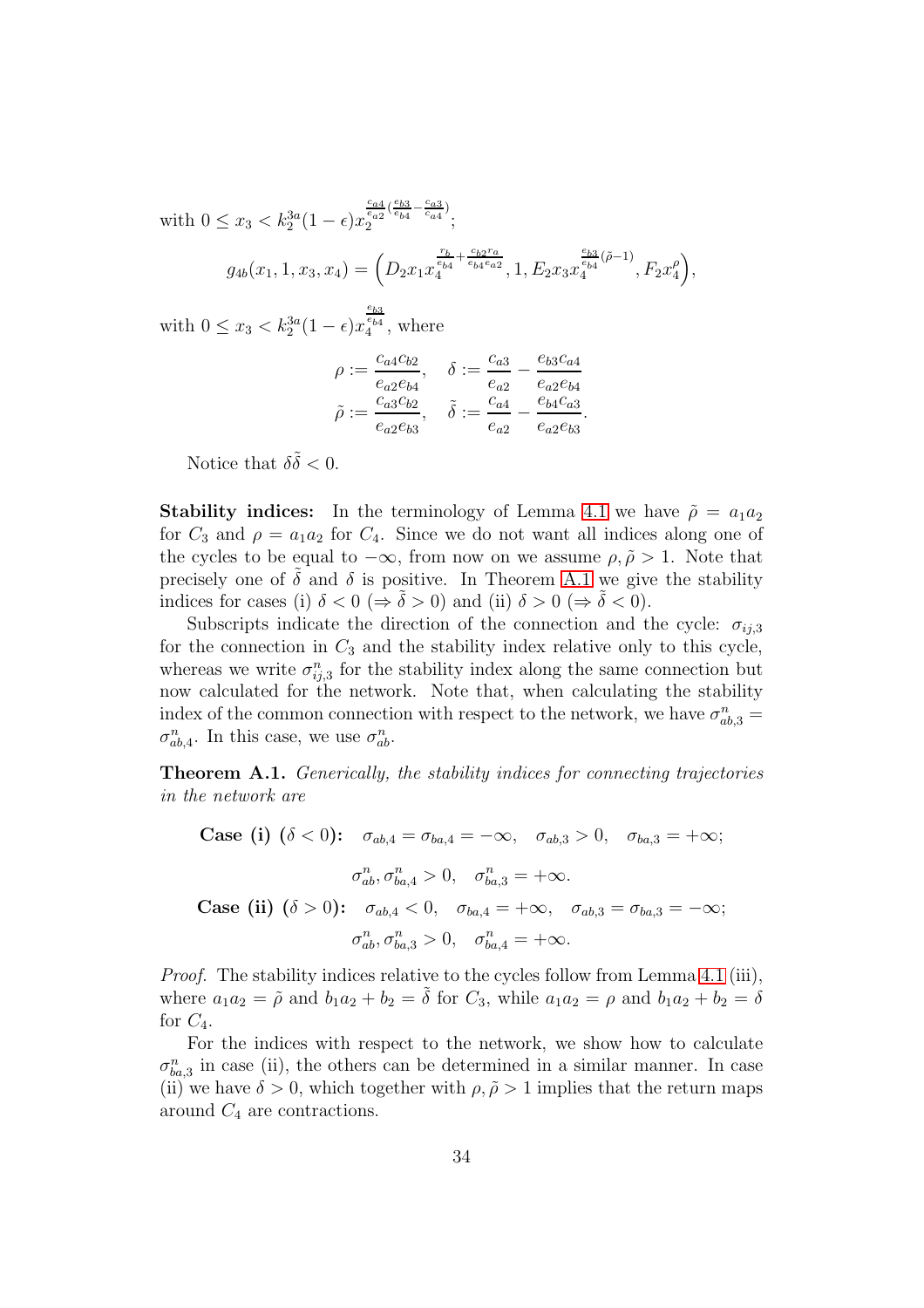This allows us to determine all points in  $H_{a3}^{\text{in}}$ , that are not attracted to the network, in two steps: First we calculate the preimage  $\mathcal{E}_0 \subset H_{a3}^{\text{in}}$  under  $\varphi_{a3}$  of the complement of dom $(g_{3b}) \cup$  dom $(g_{4b})$ , the union of the domains of the return maps  $g_{3b}$  and  $g_{4b}$  in  $H_{b2}^{in}$ . Then we take the union of preimages of  $\mathcal{E}_0$  under the return map  $g_{3a}, \mathcal{E}_n := g_{3a}^{-n}(\mathcal{E}_0)$ . In the same way as the authors of [\[8\]](#page-36-6) do, we restrict the calculations (and notation) to the two relevant components. Also, we adjust the constants  $k, \hat{k}$  in every step.

$$
\mathcal{E}_{0} = \left\{ (x_{2}, x_{4}) \in H_{a3}^{\text{in}} \mid \varphi_{a3}(x_{2}, x_{4}) \notin D(g_{3b}) \cup D(g_{4b}) \right\}
$$
\n
$$
= \left\{ (x_{2}, x_{4}) \in H_{a3}^{\text{in}} \mid (x_{2}^{\frac{c_{a3}}{e_{a2}}}, x_{4}x_{2}^{\frac{c_{a4}}{e_{a2}}}) \notin D(g_{3b}) \cup D(g_{4b}) \right\}
$$
\n
$$
= \left\{ (x_{2}, x_{4}) \in H_{a3}^{\text{in}} \mid kx_{2}^{\frac{e_{b4}}{e_{b3}} \frac{c_{a4}}{e_{a2}} \leq x_{4}x_{2}^{\frac{c_{a4}}{e_{a2}} \leq kx_{2}^{\frac{e_{b4}}{e_{b3}} \frac{c_{a4}}{e_{a2}} \right\}
$$
\n
$$
= \left\{ (x_{2}, x_{4}) \in H_{a3}^{\text{in}} \mid kx_{2}^{-\delta} \leq x_{4} \leq kx_{2}^{-\delta} \right\}
$$
\n
$$
\Rightarrow \mathcal{E}_{1} = \left\{ (x_{2}, x_{4}) \in H_{a3}^{\text{in}} \mid g_{3a}(x_{2}, x_{4}) \in \mathcal{E}_{0} \right\}
$$
\n
$$
= \left\{ (x_{2}, x_{4}) \in H_{a3}^{\text{in}} \mid (B_{1}x_{2}^{\tilde{\rho}}, C_{1}x_{4}x_{2}^{\tilde{\delta}}) \in \mathcal{E}_{0} \right\}
$$
\n
$$
= \left\{ (x_{2}, x_{4}) \in H_{a3}^{\text{in}} \mid kx_{2}^{-\tilde{\delta}\tilde{\rho}-\tilde{\delta}} \leq x_{4} \leq kx_{2}^{-\tilde{\delta}\tilde{\rho}-\tilde{\delta}} \right\}
$$

Iteration leads to

$$
\mathcal{E}_n = \left\{ (x_2, x_4) \in H_{a3}^{\text{in}} \mid kx_2^{\alpha_n} \le x_4 \le \hat{k}x_2^{\alpha_n} \right\},\
$$
  
where  $\alpha_n = -\tilde{\delta} \sum_{j=0}^n \tilde{\rho}^j$ .

The sequence of exponents  $(\alpha_n)_{n\in\mathbb{N}}$  is monotonically increasing and unbounded since  $\alpha_{n+1} - \alpha_n = -\tilde{\delta}\tilde{\rho}^{n+1} > 0$ . Therefore, in the generic case  $\alpha_n \neq 1$  for all  $n \in \mathbb{N}$ , by Lemma [2.5](#page-5-1) we obtain  $\sigma_{ba,3}^n > 0$ .

For the calculation of  $\sigma_{ab}^n$  the sequence of exponents turns out to be  $\frac{e_{b4}}{e_{b3}}\tilde{\rho}^n - (\rho - 1) \sum_{j=0}^{n-1} \tilde{\rho}^j$ . This gives  $\beta_{n+1} - \beta_n = \frac{e_{b4}}{e_{b3}}$  $\beta_n = \frac{e_{b4}}{e_{b2}}$  $\frac{e_{b4}}{e_{b3}} \tilde{\rho}^n (\tilde{\rho} - \rho)$  and since  $\delta > 0 \Leftrightarrow \tilde{\rho} > \rho$ , this sequence is also monotonically increasing, giving  $\sigma_{ab}^n > 0.$  $\Box$ 

### B Maps between cross-sections

For the  $(B_3^-)$  $\overline{3}$ ,  $\overline{B_3}$ )-network the standard construction using the linearized flow gives the following local maps. They have been determined by [\[8\]](#page-36-6), but not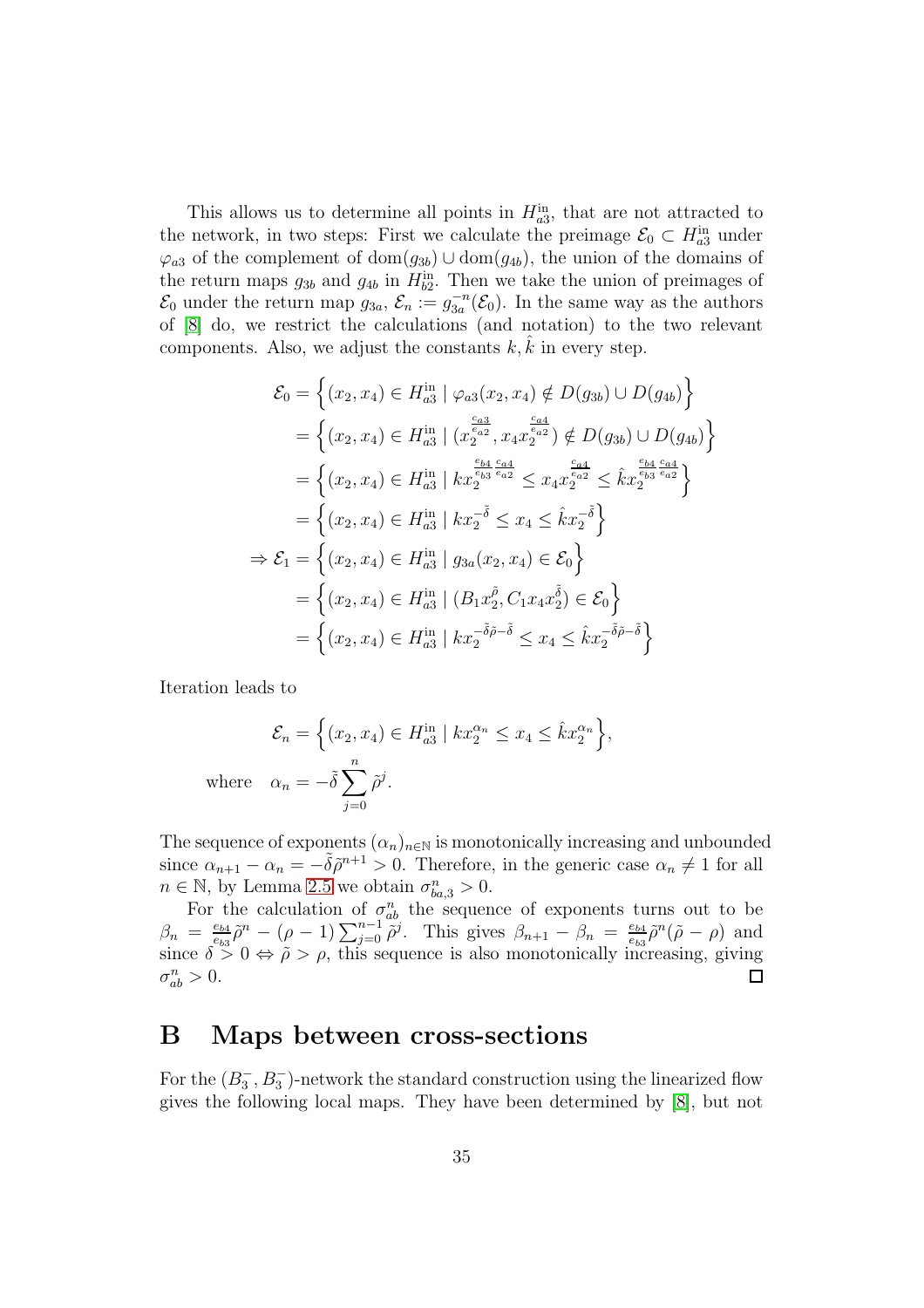all of them are listed explicitly in their work.

$$
\phi_{123}: H_2^{\text{in},1} \to H_2^{\text{out},3}, \quad \phi_{123}(1, x_2, x_3, x_4) = \left(x_3^{\frac{c_{21}}{e_{23}}}, x_2 x_3^{\frac{r_2}{e_{23}}}, 1, x_4 x_3^{\frac{-e_{24}}{e_{23}}}\right)
$$
  
\n
$$
\phi_{231}: H_3^{\text{in},2} \to H_3^{\text{out},1}, \quad \phi_{231}(x_1, 1, x_3, x_4) = \left(1, x_1^{\frac{c_{32}}{e_{31}}}, x_3 x_1^{\frac{e_{31}}{e_{31}}}, x_4 x_1^{\frac{e_{34}}{e_{31}}}\right)
$$
  
\n
$$
\phi_{312}: H_1^{\text{in},3} \to H_1^{\text{out},2}, \quad \phi_{312}(x_1, x_2, 1, x_4) = \left(x_1 x_2^{\frac{c_{12}}{e_{12}}}, 1, x_2^{\frac{e_{13}}{e_{12}}}, x_4 x_2^{\frac{e_{14}}{e_{12}}}\right)
$$
  
\n
$$
\phi_{124}: H_2^{\text{in},1} \to H_2^{\text{out},4}, \quad \phi_{124}(1, x_2, x_3, x_4) = \left(x_4^{\frac{c_{21}}{e_{24}}}, x_2 x_4^{\frac{c_{24}}{e_{24}}}, x_3 x_4^{\frac{-e_{23}}{e_{24}}}, 1\right)
$$
  
\n
$$
\phi_{241}: H_4^{\text{in},2} \to H_4^{\text{out},1}, \quad \phi_{241}(x_1, 1, x_3, x_4) = \left(1, x_1^{\frac{c_{42}}{e_{41}}}, x_3 x_1^{\frac{e_{43}}{e_{41}}}, x_4 x_1^{\frac{e_{41}}{e_{41}}}\right)
$$
  
\n
$$
\phi_{412}: H_1^{\text{in},4} \to H_1^{\text{out},2}, \quad \phi_{412}(x_1, x_2, x_3, 1) = \left(x_1 x_2^{\frac{e_{12}}{e_{12}}}, 1, x
$$

Only  $\phi_{123}$  and  $\phi_{124}$  are not defined on a whole neighbourhood of the trajectory. Their domains of definition within the transverse section  $H_2^{\text{in},1}$  are bounded by the inequalities  $x_4 < x$  $\frac{e_{24}}{e_{23}}$  $_{3}^{e_{23}}$  and  $x_{3} < x$  $\frac{e_{23}}{e_{24}}$  $i_4^{e_{24}}$ , respectively. Combining local and global maps in the appropriate order gives the return maps as found in [\[8\]](#page-36-6). Reduced to the two components relevant for stability, these are:

$$
\tilde{h}_1: H_1^{\text{out},2} \to H_1^{\text{out},2}, \quad \tilde{h}_1(x,y) = (x^{\tilde{\rho}}, yx^{\tilde{\nu}}) \quad \text{for} \quad y < x^{\frac{e_{24}}{e_{23}}},
$$
\n
$$
\tilde{h}_2: H_2^{\text{out},3} \to H_2^{\text{out},3}, \quad \tilde{h}_2(x,y) = (x^{\tilde{\rho}}, yx^{\tilde{\delta}}) \quad \text{for} \quad y < x^{-\tilde{\delta}},
$$
\n
$$
\tilde{h}_3: H_3^{\text{out},1} \to H_3^{\text{out},1}, \quad \tilde{h}_3(x,y) = (x^{\tilde{\rho}}, yx^{\tilde{\tau}}) \quad \text{for} \quad y < x^{\tilde{\sigma}},
$$
\n
$$
h_1: H_1^{\text{out},2} \to H_1^{\text{out},2}, \quad h_1(x,y) = (xy^{\nu}, y^{\rho}) \quad \text{for} \quad x < y^{\frac{e_{23}}{e_{24}}},
$$
\n
$$
h_2: H_2^{\text{out},4} \to H_2^{\text{out},4}, \quad h_2(x,y) = (x^{\rho}, yx^{\delta}) \quad \text{for} \quad y < x^{-\delta},
$$
\n
$$
h_4: H_4^{\text{out},1} \to H_4^{\text{out},1}, \quad h_4(x,y) = (x^{\rho}, yx^{\tau}) \quad \text{for} \quad y < x^{\sigma}
$$

Note that we ignore technicalities such as constant coefficients induced by non-identity global maps. These do not influence the calculation of stability indices.

# <span id="page-35-0"></span>References

- [1] M. Krupa and I. Melbourne (1995) Asymptotic stability of heteroclinic cycles in systems with symmetry, Ergod. Th. Dyn. Sys., Vol. 15, 121– 147.
- <span id="page-35-1"></span>[2] M. Krupa and I. Melbourne (1995) Nonasymptotically stable attractors in  $O(2)$  mode interactions, Fields Inst. Comm., Vol. 4, 219–131.